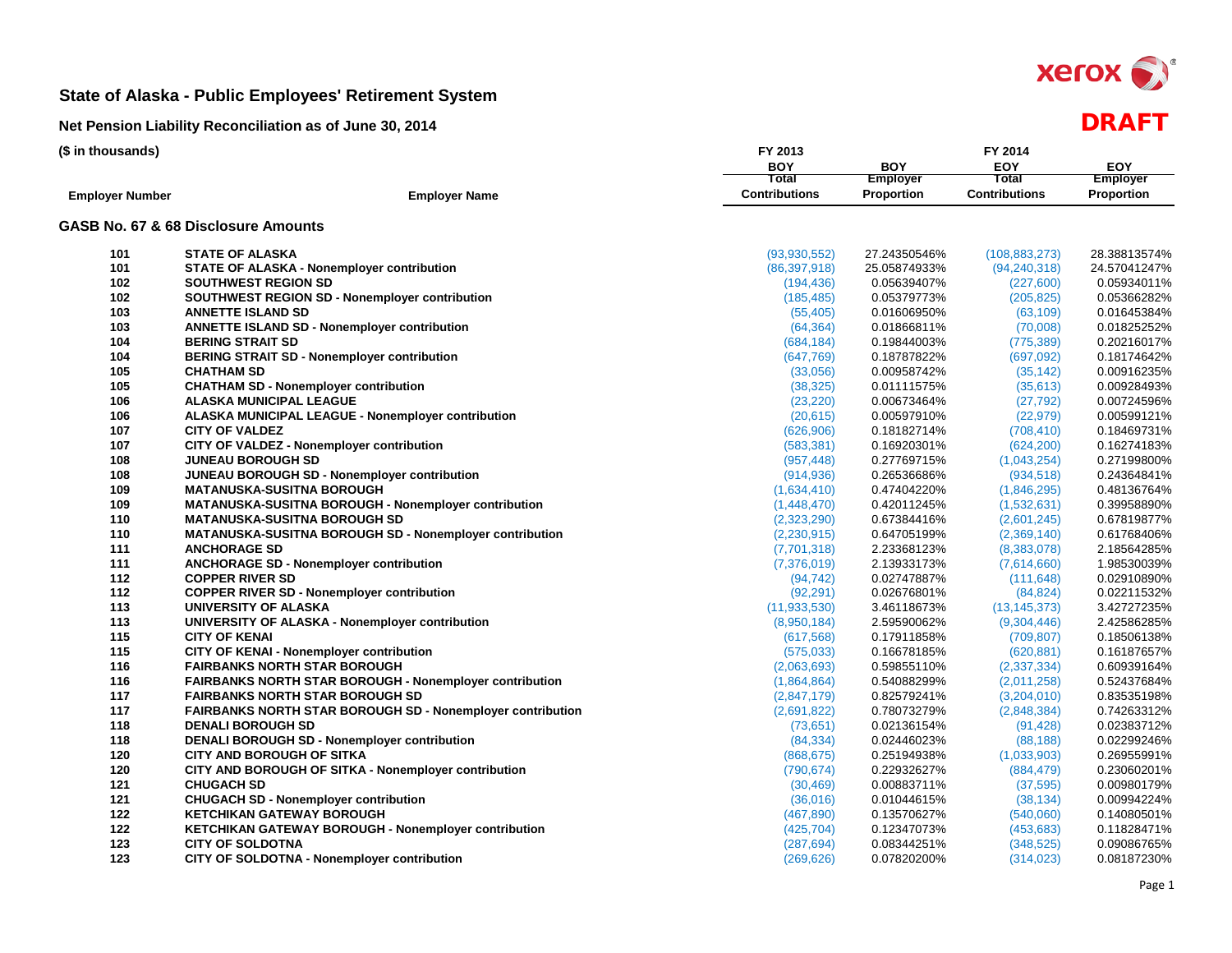

| (\$ in thousands)      |                                                         | FY 2013                 | FY 2014         |                         |                 |  |  |  |  |
|------------------------|---------------------------------------------------------|-------------------------|-----------------|-------------------------|-----------------|--|--|--|--|
|                        |                                                         | <b>BOY</b>              | <b>BOY</b>      | EOY                     | <b>EOY</b>      |  |  |  |  |
|                        |                                                         | Total                   | <b>Employer</b> | Total                   | <b>Employer</b> |  |  |  |  |
| <b>Employer Number</b> | <b>Employer Name</b>                                    | <b>Contributions</b>    | Proportion      | <b>Contributions</b>    | Proportion      |  |  |  |  |
|                        | GASB No. 67 & 68 Disclosure Amounts                     |                         |                 |                         |                 |  |  |  |  |
| 124                    | <b>IDITAROD AREA SD</b>                                 | (75, 176)               | 0.02180400%     | (79, 658)               | 0.02076840%     |  |  |  |  |
| 124                    | <b>IDITAROD AREA SD - Nonemployer contribution</b>      | (72, 187)               | 0.02093697%     | (75, 344)               | 0.01964364%     |  |  |  |  |
| 125                    | <b>KUSPUK SD</b>                                        | (131, 850)              | 0.03824175%     | (150, 884)              | 0.03933870%     |  |  |  |  |
| 125                    | <b>KUSPUK SD - Nonemployer contribution</b>             | (111, 434)              | 0.03232014%     | (95, 271)               | 0.02483908%     |  |  |  |  |
| 126                    | <b>CITY AND BOROUGH OF JUNEAU</b>                       | (2,893,101)             | 0.83911167%     | (3,289,968)             | 0.85776317%     |  |  |  |  |
| 126                    | CITY AND BOROUGH OF JUNEAU - Nonemployer contribution   | (2,558,000)             | 0.74191928%     | (2,761,941)             | 0.72009539%     |  |  |  |  |
| 128                    | <b>CITY OF KODIAK</b>                                   | (555, 580)              | 0.16113980%     | (648, 804)              | 0.16915663%     |  |  |  |  |
| 128                    | CITY OF KODIAK - Nonemployer contribution               | (528, 868)              | 0.15339224%     | (587, 937)              | 0.15328744%     |  |  |  |  |
| 129                    | <b>CITY OF FAIRBANKS</b>                                | (830, 646)              | 0.24091954%     | (934, 532)              | 0.24365202%     |  |  |  |  |
| 129                    | <b>CITY OF FAIRBANKS - Nonemployer contribution</b>     | (716, 484)              | 0.20780809%     | (772, 364)              | 0.20137143%     |  |  |  |  |
| 131                    | <b>CITY OF WASILLA</b>                                  | (565, 123)              | 0.16390764%     | (626, 761)              | 0.16340954%     |  |  |  |  |
| 131                    | CITY OF WASILLA - Nonemployer contribution              | (526, 968)              | 0.15284113%     | (553, 151)              | 0.14421793%     |  |  |  |  |
| 132                    | <b>CITY OF SKAGWAY</b>                                  | $\sim$                  | 0.00000000%     | ÷.                      | 0.00000000%     |  |  |  |  |
| 132                    | CITY OF SKAGWAY - Nonemployer contribution              |                         | 0.00000000%     | ÷.                      | 0.00000000%     |  |  |  |  |
| 133                    | <b>SITKA BOROUGH SD</b>                                 | (212,700)               | 0.06169115%     | (255, 131)              | 0.06651794%     |  |  |  |  |
| 133                    | SITKA BOROUGH SD - Nonemployer contribution             | (212, 152)              | 0.06153224%     | (242, 186)              | 0.06314304%     |  |  |  |  |
| 134                    | <b>CITY OF PALMER</b>                                   | (344, 646)              | 0.09996078%     | (387, 280)              | 0.10097202%     |  |  |  |  |
| 134                    | <b>CITY OF PALMER - Nonemployer contribution</b>        | (315, 524)              | 0.09151424%     | (331, 263)              | 0.08636706%     |  |  |  |  |
| 135                    | CITY AND BOROUGH OF WRANGELL                            | (317, 533)              | 0.09209676%     | (363, 638)              | 0.09480799%     |  |  |  |  |
| 135                    | CITY AND BOROUGH OF WRANGELL - Nonemployer contribution | (287, 466)              | 0.08337627%     | (313, 126)              | 0.08163850%     |  |  |  |  |
| 136                    | <b>CITY OF BETHEL</b>                                   | (518, 319)              | 0.15033256%     | (606, 835)              | 0.15821445%     |  |  |  |  |
| 136                    | CITY OF BETHEL - Nonemployer contribution               | (529, 244)              | 0.15350128%     | (562, 433)              | 0.14663790%     |  |  |  |  |
| 137                    | <b>VALDEZ CITY SD</b>                                   | (175, 716)              | 0.05096434%     | (186, 104)              | 0.04852119%     |  |  |  |  |
| 137                    | VALDEZ CITY SD - Nonemployer contribution               | (168, 749)              | 0.04894369%     |                         | 0.04318804%     |  |  |  |  |
| 138                    | <b>HOONAH CITY SD</b>                                   | (54, 895)               | 0.01592178%     | (165, 649)              | 0.01770969%     |  |  |  |  |
| 138                    | HOONAH CITY SD - Nonemployer contribution               |                         | 0.01553494%     | (67, 926)               | 0.01619527%     |  |  |  |  |
| 139                    | <b>CITY OF NOME</b>                                     | (53, 562)<br>(218, 018) | 0.06323374%     | (62, 117)<br>(273, 419) | 0.07128605%     |  |  |  |  |
| 139                    | <b>CITY OF NOME - Nonemployer contribution</b>          |                         |                 |                         |                 |  |  |  |  |
|                        |                                                         | (227,030)               | 0.06584748%     | (251, 940)              | 0.06568609%     |  |  |  |  |
| 140                    | <b>CITY OF KOTZEBUE</b>                                 | (319, 183)              | 0.09257536%     | (382, 307)              | 0.09967546%     |  |  |  |  |
| 140                    | CITY OF KOTZEBUE - Nonemployer contribution             | (327, 189)              | 0.09489745%     | (360, 769)              | 0.09405991%     |  |  |  |  |
| 141                    | <b>GALENA CITY SD</b>                                   | (296, 252)              | 0.08592465%     | (291, 336)              | 0.07595734%     |  |  |  |  |
| 141                    | <b>GALENA CITY SD - Nonemployer contribution</b>        | (284, 968)              | 0.08265174%     | (302, 412)              | 0.07884505%     |  |  |  |  |
| 143                    | <b>CITY OF PETERSBURG</b>                               | (388, 792)              | 0.11276481%     | (450,069)               | 0.11734225%     |  |  |  |  |
| 143                    | CITY OF PETERSBURG - Nonemployer contribution           | (371, 381)              | 0.10771501%     | (405, 991)              | 0.10585021%     |  |  |  |  |
| 144                    | <b>BRISTOL BAY BOROUGH</b>                              | (179, 752)              | 0.05213517%     | (228,068)               | 0.05946198%     |  |  |  |  |
| 144                    | <b>BRISTOL BAY BOROUGH - Nonemployer contribution</b>   | (173, 769)              | 0.05039980%     | (202, 128)              | 0.05269898%     |  |  |  |  |
| 145                    | <b>NORTH SLOPE BOROUGH</b>                              | (5,054,002)             | 1.46585681%     | (6,028,825)             | 1.57184017%     |  |  |  |  |
| 145                    | NORTH SLOPE BOROUGH - Nonemployer contribution          | (4,786,565)             | 1.38828957%     | (5,330,893)             | 1.38987479%     |  |  |  |  |
| 146                    | <b>WRANGELL PUBLIC SD</b>                               | (76, 729)               | 0.02225438%     | (83, 628)               | 0.02180367%     |  |  |  |  |
| 146                    | <b>WRANGELL PUBLIC SD - Nonemployer contribution</b>    | (77, 234)               | 0.02240074%     | (78, 453)               | 0.02045439%     |  |  |  |  |
| 148                    | <b>CITY OF CORDOVA</b>                                  | (188, 930)              | 0.05479694%     | (257, 744)              | 0.06719925%     |  |  |  |  |
| 148                    | CITY OF CORDOVA - Nonemployer contribution              | (191, 672)              | 0.05559227%     | (246, 333)              | 0.06422424%     |  |  |  |  |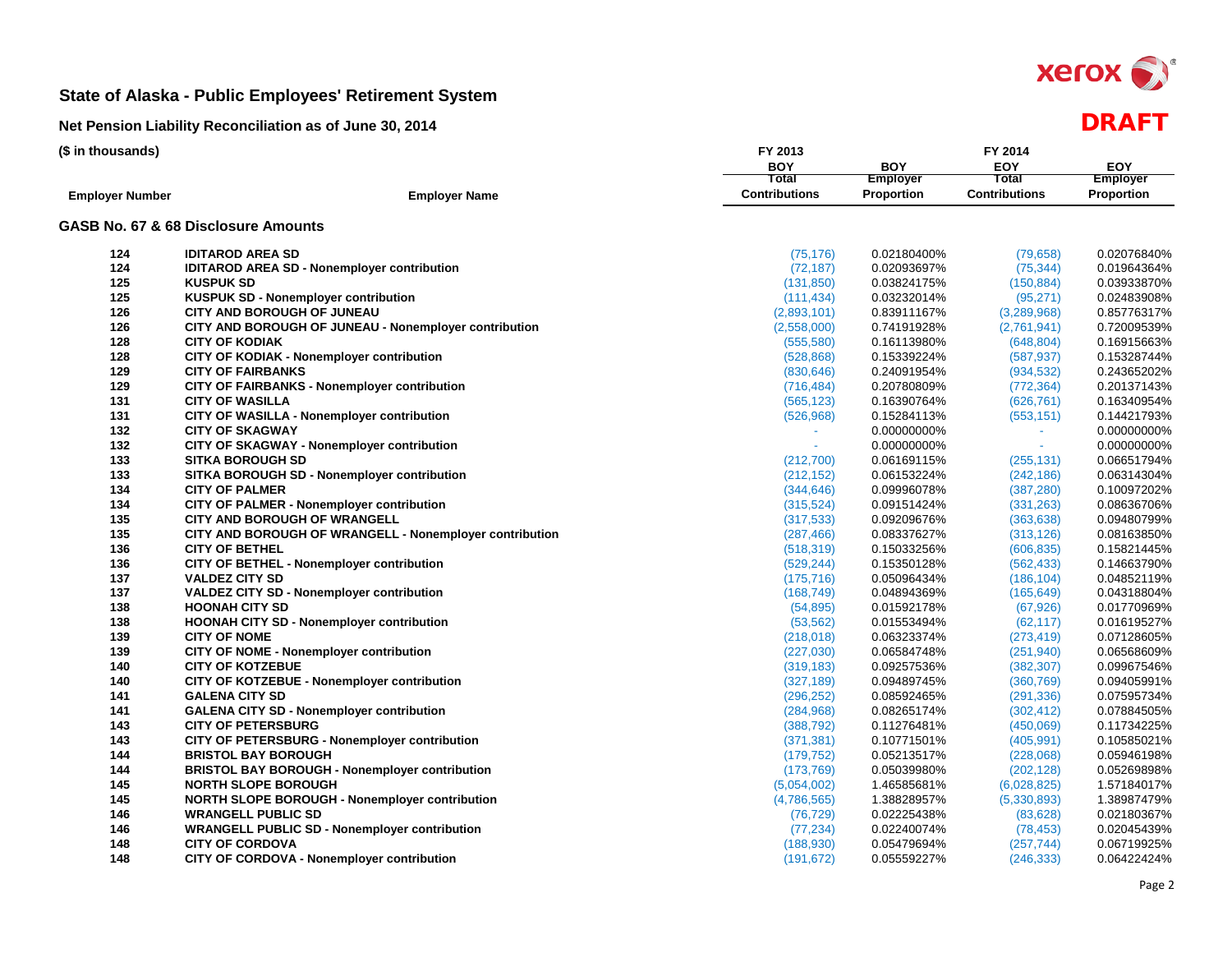

| (\$ in thousands)      |                                                                      | FY 2013              |                 | FY 2014              |                 |
|------------------------|----------------------------------------------------------------------|----------------------|-----------------|----------------------|-----------------|
|                        |                                                                      | <b>BOY</b>           | <b>BOY</b>      | EOY                  | <b>EOY</b>      |
|                        |                                                                      | Total                | <b>Employer</b> | Total                | <b>Employer</b> |
| <b>Employer Number</b> | <b>Employer Name</b>                                                 | <b>Contributions</b> | Proportion      | <b>Contributions</b> | Proportion      |
|                        | GASB No. 67 & 68 Disclosure Amounts                                  |                      |                 |                      |                 |
| 149                    | <b>NOME CITY SD</b>                                                  | (144, 979)           | 0.04204945%     | (169, 655)           | 0.04423271%     |
| 149                    | <b>NOME CITY SD - Nonemployer contribution</b>                       | (155, 421)           | 0.04507822%     | (163, 545)           | 0.04263971%     |
| 151                    | <b>CITY OF KING COVE</b>                                             | (87, 124)            | 0.02526936%     | (96, 789)            | 0.02523482%     |
| 151                    | CITY OF KING COVE - Nonemployer contribution                         | (82, 412)            | 0.02390264%     | (87,036)             | 0.02269221%     |
| 152                    | <b>ALASKA HOUSING FINANCE CORPORATION</b>                            | (2,064,193)          | 0.59869601%     | (2,332,817)          | 0.60821387%     |
| 152                    | <b>ALASKA HOUSING FINANCE CORPORATION - Nonemployer contribution</b> | (1,735,496)          | 0.50336129%     | (1,862,187)          | 0.48551084%     |
| 153                    | <b>LOWER YUKON SD</b>                                                | (520, 220)           | 0.15088401%     | (593, 794)           | 0.15481435%     |
| 153                    | <b>LOWER YUKON SD - Nonemployer contribution</b>                     | (476, 166)           | 0.13810657%     | (519, 529)           | 0.13545203%     |
| 154                    | <b>NORTHWEST ARCTIC BOROUGH SD</b>                                   | (535, 252)           | 0.15524373%     | (645, 491)           | 0.16829291%     |
| 154                    | <b>NORTHWEST ARCTIC BOROUGH SD - Nonemployer contribution</b>        | (533, 217)           | 0.15465352%     | (596,080)            | 0.15541047%     |
| 155                    | <b>SOUTHEAST ISLAND SD</b>                                           | (50, 383)            | 0.01461309%     | (59,008)             | 0.01538472%     |
| 155                    | SOUTHEAST ISLAND SD - Nonemployer contribution                       | (54, 014)            | 0.01566605%     | (60, 543)            | 0.01578473%     |
| 156                    | <b>PRIBILOF SD</b>                                                   | (38, 564)            | 0.01118504%     | (44, 572)            | 0.01162085%     |
| 156                    | PRIBILOF SD - Nonemployer contribution                               | (27, 536)            | 0.00798655%     | (27, 191)            | 0.00708938%     |
| 157                    | <b>LOWER KUSKOKWIM SD</b>                                            | (1,434,011)          | 0.41591876%     | (1,639,060)          | 0.42733719%     |
| 157                    | LOWER KUSKOKWIM SD - Nonemployer contribution                        | (1, 278, 824)        | 0.37090869%     | (1,392,033)          | 0.36293192%     |
| 158                    | <b>KODIAK ISLAND BOROUGH SD</b>                                      | (477, 179)           | 0.13840037%     | (524, 878)           | 0.13684671%     |
| 158                    | KODIAK ISLAND BOROUGH SD - Nonemployer contribution                  | (474, 768)           | 0.13770103%     | (499, 011)           | 0.13010257%     |
| 159                    | YUKON FLATS SD                                                       | (84, 599)            | 0.02453699%     | (97, 263)            | 0.02535850%     |
| 159                    | YUKON FLATS SD - Nonemployer contribution                            | (83, 188)            | 0.02412784%     | (91,668)             | 0.02389965%     |
| 160                    | YUKON / KOYUKUK SD                                                   | (160, 102)           | 0.04643567%     | (186, 521)           | 0.04862990%     |
| 160                    | YUKON / KOYUKUK SD - Nonemployer contribution                        | (162, 444)           | 0.04711518%     | (175, 664)           | 0.04579921%     |
| 161                    | <b>NORTH SLOPE BOROUGH SD</b>                                        | (900, 636)           | 0.26121940%     | (1,020,578)          | 0.26608585%     |
| 161                    | NORTH SLOPE BOROUGH SD - Nonemployer contribution                    | (849, 108)           | 0.24627432%     | (877, 407)           | 0.22875817%     |
| 162                    | <b>ALEUTIAN REGION SD</b>                                            | (15, 613)            | 0.00452836%     | (18,528)             | 0.00483053%     |
| 162                    | <b>ALEUTIAN REGION SD - Nonemployer contribution</b>                 | (12, 332)            | 0.00357685%     | (11, 242)            | 0.00293104%     |
| 163                    | <b>CORDOVA COMMUNITY MEDICAL CENTER</b>                              | (201, 409)           | 0.05841629%     | (260, 286)           | 0.06786194%     |
| 163                    | <b>CORDOVA COMMUNITY MEDICAL CENTER - Nonemployer contribution</b>   | (197, 461)           | 0.05727139%     | (250,069)            | 0.06519813%     |
| 164                    | LAKE AND PENINSULA BOROUGH SD                                        | (144, 428)           | 0.04188962%     | (163, 507)           | 0.04262977%     |
| 164                    | LAKE AND PENINSULA BOROUGH SD - Nonemployer contribution             | (147,068)            | 0.04265552%     | (162, 785)           | 0.04244154%     |
| 165                    | <b>SITKA COMMUNITY HOSPITAL</b>                                      | (683, 658)           | 0.19828744%     | (781, 560)           | 0.20376898%     |
| 165                    | SITKA COMMUNITY HOSPITAL - Nonemployer contribution                  | (704, 718)           | 0.20439556%     | (707, 264)           | 0.18439849%     |
| 166                    | <b>TANANA SD</b>                                                     | (9, 288)             | 0.00269389%     | (9,892)              | 0.00257915%     |
| 166                    | <b>TANANA SD - Nonemployer contribution</b>                          | (9,401)              | 0.00272658%     | (11, 953)            | 0.00311633%     |
| 167                    | SOUTHEAST REGIONAL RESOURCE CENTER                                   | (131, 026)           | 0.03800269%     | (144, 711)           | 0.03772919%     |
| 167                    | SOUTHEAST REGIONAL RESOURCE CENTER - Nonemployer contribution        | (113,809)            | 0.03300904%     | (122, 599)           | 0.03196403%     |
| 168                    | <b>HYDABURG CITY SD</b>                                              | (16, 475)            | 0.00477841%     | (11, 278)            | 0.00294034%     |
| 168                    | <b>HYDABURG CITY SD - Nonemployer contribution</b>                   | (19, 355)            | 0.00561362%     | (11, 345)            | 0.00295801%     |
| 169                    | <b>CITY OF TANANA</b>                                                | (12,789)             | 0.00370919%     | (12, 677)            | 0.00330522%     |
| 169                    | <b>CITY OF TANANA - Nonemployer contribution</b>                     | (10, 226)            | 0.00296591%     | (9,350)              | 0.00243767%     |
| 170                    | <b>NORTH PACIFIC FISHERY MGMT COUNCIL</b>                            | (126, 801)           | 0.03677712%     | (139, 547)           | 0.03638272%     |
| 170                    | NORTH PACIFIC FISHERY MGMT COUNCIL - Nonemployer contribution        | (101, 270)           | 0.02937213%     | (106, 040)           | 0.02764679%     |
|                        |                                                                      |                      |                 |                      |                 |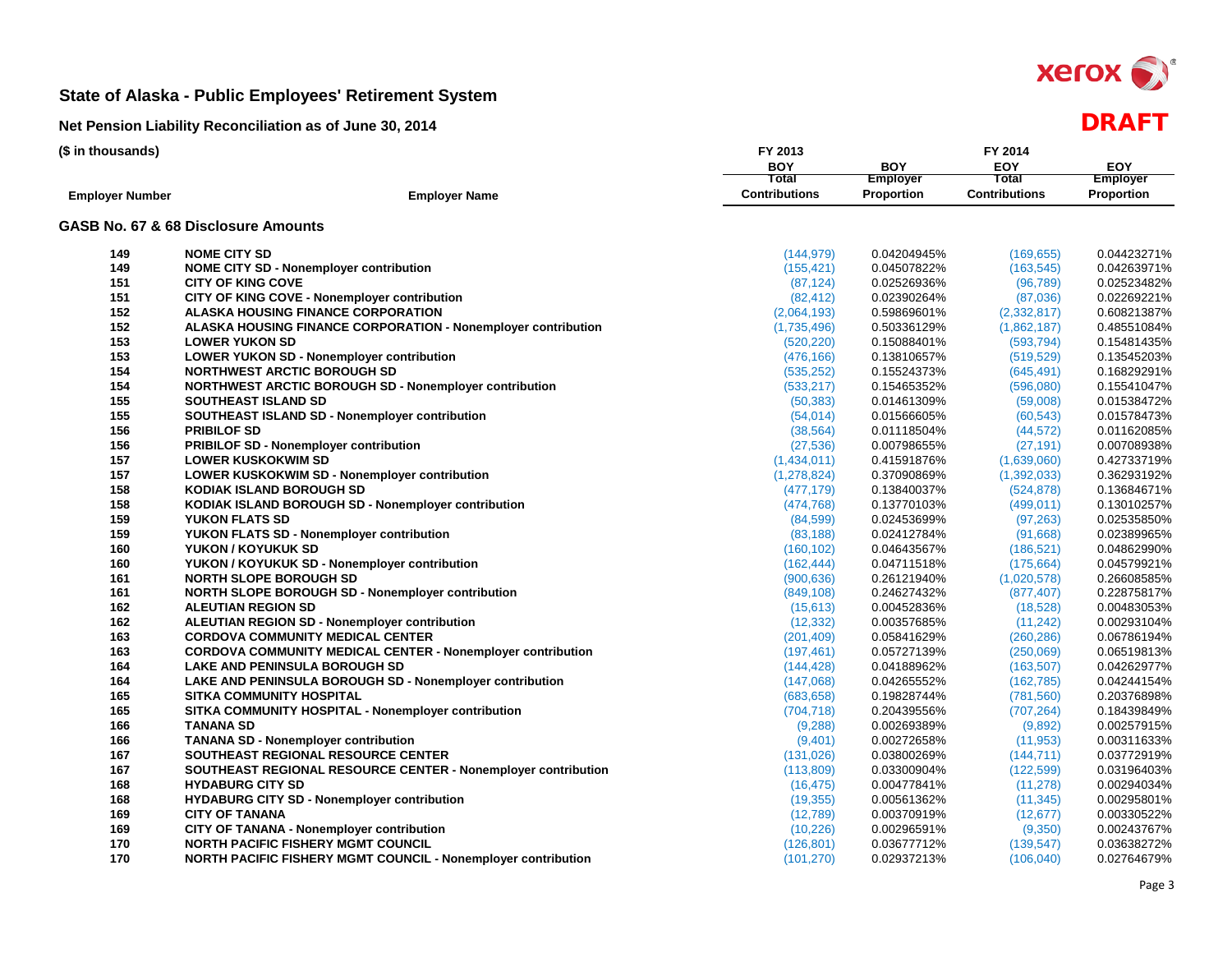

| (\$ in thousands)      |                                                             | FY 2013              |                 |                      |                 |
|------------------------|-------------------------------------------------------------|----------------------|-----------------|----------------------|-----------------|
|                        |                                                             | <b>BOY</b>           | <b>BOY</b>      | <b>EOY</b>           | <b>EOY</b>      |
|                        |                                                             | Total                | <b>Employer</b> | Total                | <b>Employer</b> |
| <b>Employer Number</b> | <b>Employer Name</b>                                        | <b>Contributions</b> | Proportion      | <b>Contributions</b> | Proportion      |
|                        | GASB No. 67 & 68 Disclosure Amounts                         |                      |                 |                      |                 |
| 171                    | <b>CITY OF BARROW</b>                                       | (110, 979)           | 0.03218818%     | (134, 529)           | 0.03507455%     |
| 171                    | <b>CITY OF BARROW - Nonemployer contribution</b>            | (108, 267)           | 0.03140157%     | (125, 795)           | 0.03279732%     |
| 172                    | <b>CITY OF SAINT PAUL</b>                                   | (111,596)            | 0.03236723%     | (128, 370)           | 0.03346884%     |
| 172                    | CITY OF SAINT PAUL - Nonemployer contribution               | (111, 855)           | 0.03244218%     | (126,008)            | 0.03285294%     |
| 173                    | <b>MUNICIPALITY OF ANCHORAGE</b>                            | (16, 677, 050)       | 4.83699168%     | (18, 293, 258)       | 4.76943313%     |
| 173                    | <b>MUNICIPALITY OF ANCHORAGE - Nonemployer contribution</b> | (14, 176, 452)       | 4.11172130%     | (14,692,003)         | 3.83051106%     |
| 174                    | <b>KODIAK ISLAND BOROUGH</b>                                | (277, 124)           | 0.08037681%     | (311, 698)           | 0.08126609%     |
| 174                    | KODIAK ISLAND BOROUGH - Nonemployer contribution            | (245, 535)           | 0.07121460%     | (262, 151)           | 0.06834809%     |
| 175                    | <b>NOME JOINT UTILITY SYSTEM</b>                            | (84, 681)            | 0.02456081%     | (99, 452)            | 0.02592922%     |
| 175                    | NOME JOINT UTILITY SYSTEM - Nonemployer contribution        | (67, 770)            | 0.01965604%     | (79, 866)            | 0.02082277%     |
| 176                    | <b>CITY OF SAND POINT</b>                                   | (87, 815)            | 0.02546984%     | (101, 353)           | 0.02642478%     |
| 176                    | CITY OF SAND POINT - Nonemployer contribution               | (89, 959)            | 0.02609156%     | (95, 979)            | 0.02502376%     |
| 177                    | <b>KETCHIKAN GATEWAY BOROUGH SD</b>                         | (376, 811)           | 0.10928978%     | (454, 271)           | 0.11843779%     |
| 177                    | KETCHIKAN GATEWAY BOROUGH SD - Nonemployer contribution     | (400, 801)           | 0.11624786%     | (463, 696)           | 0.12089520%     |
| 178                    | <b>CITY OF DILLINGHAM</b>                                   | (190, 076)           | 0.05512949%     | (232, 118)           | 0.06051791%     |
| 178                    | CITY OF DILLINGHAM - Nonemployer contribution               | (207, 564)           | 0.06020167%     | (227, 607)           | 0.05934182%     |
| 179                    | <b>CITY OF UNALASKA</b>                                     | (811, 763)           | 0.23544276%     | (964, 672)           | 0.25151017%     |
| 179                    | <b>CITY OF UNALASKA - Nonemployer contribution</b>          | (791, 136)           | 0.22946013%     | (867, 350)           | 0.22613630%     |
| 180                    | <b>KENAI PENINSULA BOROUGH</b>                              | (1,601,727)          | 0.46456293%     | (1,889,347)          | 0.49259205%     |
| 180                    | <b>KENAI PENINSULA BOROUGH - Nonemployer contribution</b>   | (1,481,342)          | 0.42964680%     | (1,640,636)          | 0.42774804%     |
| 181                    | <b>CITY OF KETCHIKAN</b>                                    | (846, 825)           | 0.24561220%     | (960, 245)           | 0.25035580%     |
| 181                    | CITY OF KETCHIKAN - Nonemployer contribution                | (698, 518)           | 0.20259735%     | (745, 265)           | 0.19430597%     |
| 182                    | <b>CITY OF SEWARD</b>                                       | (400, 507)           | 0.11616271%     | (447, 420)           | 0.11665177%     |
| 182                    | CITY OF SEWARD - Nonemployer contribution                   | (372, 037)           | 0.10790513%     | (395, 408)           | 0.10309117%     |
| 183                    | <b>CITY OF FORT YUKON</b>                                   | (40, 643)            | 0.01178816%     | (31,608)             | 0.00824091%     |
| 183                    | CITY OF FORT YUKON - Nonemployer contribution               | (36,980)             | 0.01072569%     | (30, 800)            | 0.00803017%     |
| 184                    | <b>BRISTOL BAY BOROUGH SD</b>                               | (39, 112)            | 0.01134410%     | (46, 314)            | 0.01207494%     |
| 184                    | <b>BRISTOL BAY BOROUGH SD - Nonemployer contribution</b>    | (41,006)             | 0.01189322%     | (43, 491)            | 0.01133892%     |
| 185                    | <b>CORDOVA CITY SD</b>                                      | (59, 712)            | 0.01731874%     | (65, 675)            | 0.01712285%     |
| 185                    | <b>CORDOVA CITY SD - Nonemployer contribution</b>           | (59, 275)            | 0.01719215%     | (61, 277)            | 0.01597615%     |
| 186                    | <b>CITY OF CRAIG</b>                                        | (121, 695)           | 0.03529624%     | (135, 973)           | 0.03545089%     |
| 186                    | CITY OF CRAIG - Nonemployer contribution                    | (112,075)            | 0.03250606%     | (128, 487)           | 0.03349923%     |
| 187                    | PETERSBURG MEDICAL CENTER                                   | (380, 890)           | 0.11047299%     | (467, 469)           | 0.12187886%     |
| 187                    | PETERSBURG MEDICAL CENTER - Nonemployer contribution        | (375, 482)           | 0.10890431%     | (434, 300)           | 0.11323112%     |
| 189                    | <b>HAINES BOROUGH</b>                                       | (165, 735)           | 0.04806946%     | (191, 334)           | 0.04988465%     |
| 189                    | <b>HAINES BOROUGH - Nonemployer contribution</b>            | (181, 122)           | 0.05253232%     | (188, 296)           | 0.04909269%     |
| 190                    | <b>KENAI PENINSULA BOROUGH SD</b>                           | (1,421,242)          | 0.41221530%     | (1,674,223)          | 0.43650483%     |
| 190                    | KENAI PENINSULA BOROUGH SD - Nonemployer contribution       | (1,404,159)          | 0.40726052%     | (1,546,741)          | 0.40326770%     |
| 191                    | <b>CITY OF NORTH POLE</b>                                   | (197,080)            | 0.05716074%     | (235, 378)           | 0.06136786%     |
| 191                    | CITY OF NORTH POLE - Nonemployer contribution               | (190, 418)           | 0.05522866%     | (217, 320)           | 0.05665982%     |
| 192                    | <b>CITY OF GALENA</b>                                       | (135, 132)           | 0.03919343%     | (149, 891)           | 0.03907961%     |
| 192                    | <b>CITY OF GALENA - Nonemployer contribution</b>            | (69, 857)            | 0.02026126%     | (71, 034)            | 0.01851991%     |
|                        |                                                             |                      |                 |                      |                 |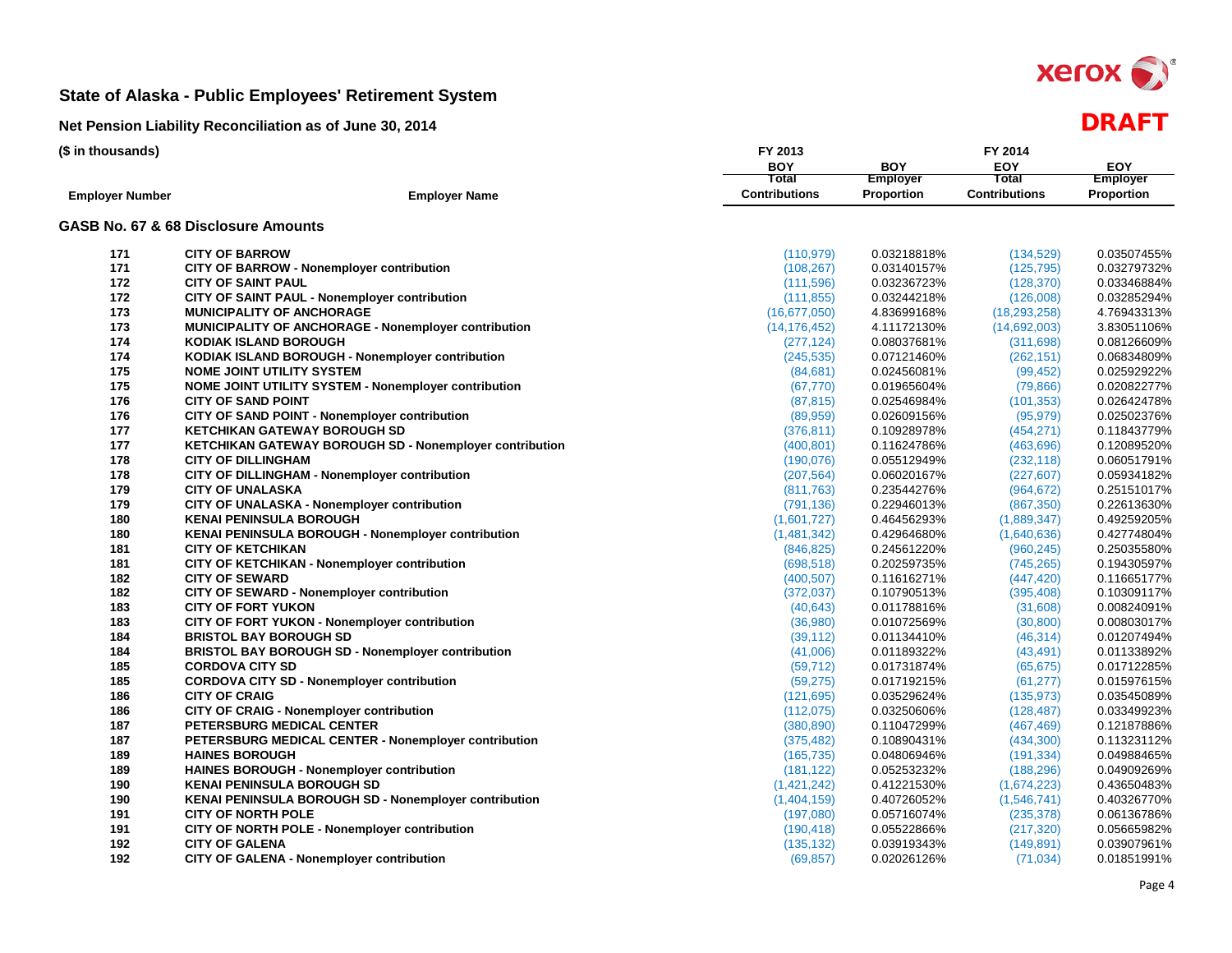

| (\$ in thousands)      |                                                                         | FY 2013              | FY 2014           |                      |                 |  |  |  |  |
|------------------------|-------------------------------------------------------------------------|----------------------|-------------------|----------------------|-----------------|--|--|--|--|
|                        |                                                                         | <b>BOY</b>           | <b>BOY</b>        | EOY                  | <b>EOY</b>      |  |  |  |  |
|                        |                                                                         | Total                | <b>Employer</b>   | <b>Total</b>         | <b>Employer</b> |  |  |  |  |
| <b>Employer Number</b> | <b>Employer Name</b>                                                    | <b>Contributions</b> | <b>Proportion</b> | <b>Contributions</b> | Proportion      |  |  |  |  |
|                        | GASB No. 67 & 68 Disclosure Amounts                                     |                      |                   |                      |                 |  |  |  |  |
| 193                    | <b>CITY OF NENANA</b>                                                   | (37,806)             | 0.01096529%       | (53, 954)            | 0.01406700%     |  |  |  |  |
| 193                    | <b>CITY OF NENANA - Nonemployer contribution</b>                        | (19, 295)            | 0.00559619%       | (11, 736)            | 0.00305972%     |  |  |  |  |
| 195                    | <b>YUPIIT SD</b>                                                        | (158, 184)           | 0.04587948%       | (176, 839)           | 0.04610562%     |  |  |  |  |
| 195                    | YUPIIT SD - Nonemployer contribution                                    | (148, 320)           | 0.04301844%       | (140, 670)           | 0.03667565%     |  |  |  |  |
| 196                    | <b>NENANA CITY SD</b>                                                   | (91, 100)            | 0.02642253%       | (110, 027)           | 0.02868645%     |  |  |  |  |
| 196                    | <b>NENANA CITY SD - Nonemployer contribution</b>                        | (102,065)            | 0.02960276%       | (104, 186)           | 0.02716347%     |  |  |  |  |
| 198                    | <b>CITY OF SAXMAN</b>                                                   | (8,825)              | 0.00255955%       | (11,652)             | 0.00303788%     |  |  |  |  |
| 198                    | CITY OF SAXMAN - Nonemployer contribution                               | (11,020)             | 0.00319617%       | (11,064)             | 0.00288454%     |  |  |  |  |
| 199                    | <b>CITY OF HOONAH</b>                                                   | (81,086)             | 0.02351797%       | (95, 348)            | 0.02485917%     |  |  |  |  |
| 199                    | CITY OF HOONAH - Nonemployer contribution                               | (86, 678)            | 0.02513991%       | (95, 785)            | 0.02497307%     |  |  |  |  |
| 200                    | <b>CITY OF PELICAN</b>                                                  | (13, 383)            | 0.00388171%       | (14, 778)            | 0.00385285%     |  |  |  |  |
| 200                    | <b>CITY OF PELICAN - Nonemployer contribution</b>                       | (8,651)              | 0.00250903%       | (8,658)              | 0.00225743%     |  |  |  |  |
| 202                    | <b>CITY OF WHITTIER</b>                                                 | (95, 307)            | 0.02764265%       | (100, 117)           | 0.02610251%     |  |  |  |  |
| 202                    | CITY OF WHITTIER - Nonemployer contribution                             | (78, 664)            | 0.02281572%       | (89,950)             | 0.02345187%     |  |  |  |  |
| 203                    | ANCHORAGE COMMUNITY DEVELOP AUTHORITY                                   | (140, 577)           | 0.04077264%       | (168, 978)           | 0.04405612%     |  |  |  |  |
| 203                    | <b>ANCHORAGE COMMUNITY DEVELOP AUTHORITY - Nonemployer contribution</b> | (155, 781)           | 0.04518246%       | (174, 236)           | 0.04542690%     |  |  |  |  |
| 204                    | <b>CRAIG CITY SD</b>                                                    | (70, 154)            | 0.02034743%       | (77, 721)            | 0.02026343%     |  |  |  |  |
| 204                    | <b>CRAIG CITY SD - Nonemployer contribution</b>                         | (76, 015)            | 0.02204723%       | (77,090)             | 0.02009893%     |  |  |  |  |
| 205                    | <b>DILLINGHAM CITY SD</b>                                               | (124, 334)           | 0.03606158%       | (133, 413)           | 0.03478365%     |  |  |  |  |
| 205                    | DILLINGHAM CITY SD - Nonemployer contribution                           | (122, 204)           | 0.03544395%       | (126, 686)           | 0.03302980%     |  |  |  |  |
| 206                    | <b>CITY OF THORNE BAY</b>                                               | (31, 347)            | 0.00909179%       | (34, 044)            | 0.00887595%     |  |  |  |  |
| 206                    | CITY OF THORNE BAY - Nonemployer contribution                           | (28, 583)            | 0.00829023%       | (33, 572)            | 0.00875299%     |  |  |  |  |
| 208                    | <b>CITY OF AKUTAN</b>                                                   | (47, 447)            | 0.01376145%       | (72, 553)            | 0.01891619%     |  |  |  |  |
| 208                    | <b>CITY OF AKUTAN - Nonemployer contribution</b>                        | (44, 975)            | 0.01304462%       | (54, 670)            | 0.01425355%     |  |  |  |  |
| 209                    | <b>UNALASKA CITY SD</b>                                                 | (93, 643)            | 0.02716006%       | (101, 850)           | 0.02655439%     |  |  |  |  |
| 209                    | <b>UNALASKA CITY SD - Nonemployer contribution</b>                      | (89, 799)            | 0.02604506%       | (91, 444)            | 0.02384140%     |  |  |  |  |
| 211                    | <b>KASHUNAMIUT SD</b>                                                   | (119, 604)           | 0.03468982%       | (140, 472)           | 0.03662392%     |  |  |  |  |
| 211                    | <b>KASHUNAMIUT SD - Nonemployer contribution</b>                        | (115, 052)           | 0.03336968%       | (132, 107)           | 0.03444314%     |  |  |  |  |
| 215                    | <b>CITY OF HOMER</b>                                                    | (534, 938)           | 0.15515288%       | (595, 071)           | 0.15514730%     |  |  |  |  |
| 215                    | CITY OF HOMER - Nonemployer contribution                                | (499, 705)           | 0.14493370%       | (527, 468)           | 0.13752191%     |  |  |  |  |
| 218                    | <b>SPECIAL EDUCATION SERVICE AGENCY</b>                                 | (16,601)             | 0.00481506%       | (20, 206)            | 0.00526815%     |  |  |  |  |
| 218                    | <b>SPECIAL EDUCATION SERVICE AGENCY - Nonemployer contribution</b>      | (20, 291)            | 0.00588522%       | (18,968)             | 0.00494541%     |  |  |  |  |
| 219                    | <b>BARTLETT REGIONAL HOSPITAL</b>                                       | (2,414,841)          | 0.70039754%       | (2,699,543)          | 0.70382717%     |  |  |  |  |
| 219                    | <b>BARTLETT REGIONAL HOSPITAL - Nonemployer contribution</b>            | (2,261,003)          | 0.65577861%       | (2,349,167)          | 0.61247681%     |  |  |  |  |
| 220                    | <b>NORTHWEST ARCTIC BOROUGH</b>                                         | (163, 631)           | 0.04745947%       | (216, 553)           | 0.05645976%     |  |  |  |  |
| 220                    | <b>NORTHWEST ARCTIC BOROUGH - Nonemployer contribution</b>              | (169, 451)           | 0.04914751%       | (198, 435)           | 0.05173601%     |  |  |  |  |
| 221                    | <b>SAINT MARY'S SD</b>                                                  | (41, 805)            | 0.01212495%       | (54, 254)            | 0.01414516%     |  |  |  |  |
| 221                    | <b>SAINT MARY'S SD - Nonemployer contribution</b>                       | (43, 354)            | 0.01257426%       | (52, 457)            | 0.01367660%     |  |  |  |  |
| 222                    | <b>CITY OF SELAWIK</b>                                                  | (985)                | 0.00028580%       | (1,084)              | 0.00028268%     |  |  |  |  |
| 222                    | CITY OF SELAWIK - Nonemployer contribution                              |                      | 0.00000000%       |                      | 0.00000000%     |  |  |  |  |
| 223                    | <b>BRISTOL BAY RHA</b>                                                  | (133, 551)           | 0.03873484%       | (163, 779)           | 0.04270072%     |  |  |  |  |
| 223                    | <b>BRISTOL BAY RHA - Nonemployer contribution</b>                       | (127, 272)           | 0.03691378%       | (142,009)            | 0.03702471%     |  |  |  |  |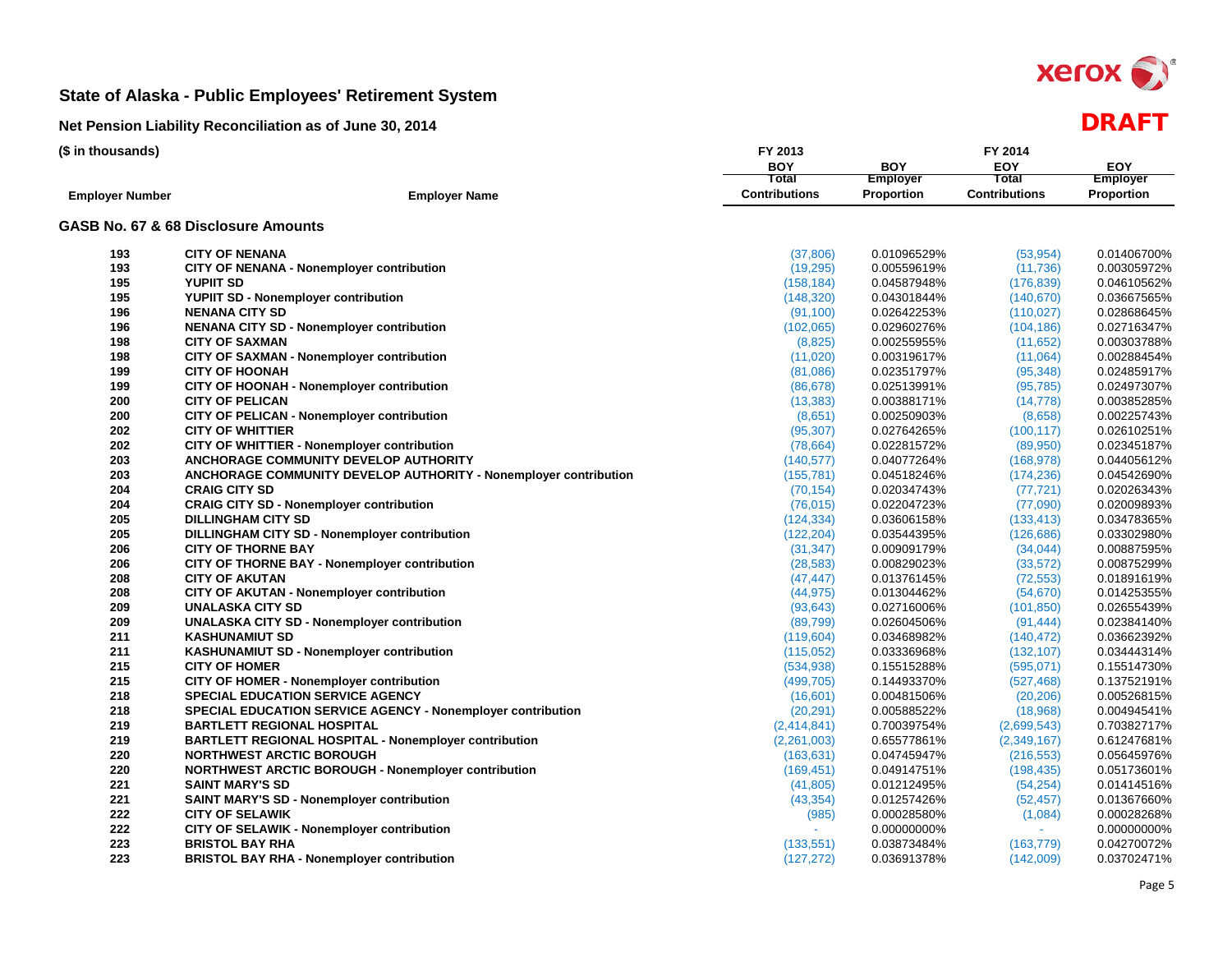

| <b>BOY</b><br>EOY<br><b>BOY</b><br><b>EOY</b><br>Total<br>Employer<br>Total<br><b>Employer</b><br><b>Contributions</b><br><b>Contributions</b><br>Proportion<br><b>Proportion</b><br><b>Employer Number</b><br><b>Employer Name</b><br>GASB No. 67 & 68 Disclosure Amounts<br>224<br><b>COPPER RIVER BASIN RHA</b><br>(44, 208)<br>0.01282203%<br>0.01164512%<br>(44, 665)<br>224<br><b>COPPER RIVER BASIN RHA - Nonemployer contribution</b><br>0.01407151%<br>(48, 516)<br>(44, 208)<br>225<br><b>SKAGWAY CITY SD</b><br>0.00869513%<br>(30, 329)<br>0.00879672%<br>(33, 350)<br>225<br><b>SKAGWAY CITY SD - Nonemployer contribution</b><br>(20, 433)<br>0.00592639%<br>(20, 324)<br>227<br><b>CITY OF KLAWOCK</b><br>(41, 458)<br>0.01202439%<br>(56, 395)<br>227<br><b>CITY OF KLAWOCK - Nonemployer contribution</b><br>(54, 657)<br>0.01585274%<br>(58, 256)<br>0.01518867%<br>228<br><b>PETERSBURG CITY SD</b><br>(82,930)<br>0.02405296%<br>(90, 429)<br>0.02357678%<br>228<br>PETERSBURG CITY SD - Nonemployer contribution<br>(79, 930)<br>0.02318282%<br>(85, 794)<br>0.02236839%<br>230<br>(98, 444)<br>0.02855247%<br>(109, 613)<br>0.02857837%<br><b>ALEUTIANS EAST BOROUGH</b><br>230<br><b>ALEUTIANS EAST BOROUGH - Nonemployer contribution</b><br>(58, 386)<br>0.01693406%<br>(64, 365)<br>0.01678131%<br>231<br><b>CITY OF KIVALINA</b><br>(3, 393)<br>0.00098403%<br>(3,733)<br>231<br>CITY OF KIVALINA - Nonemployer contribution<br>0.00000000%<br>0.00000000%<br>232<br><b>BERING STRAITS CRSA</b><br>0.00000000%<br>ä,<br>232<br><b>BERING STRAITS CRSA - Nonemployer contribution</b><br>0.00000000%<br>0.00000000%<br>235<br><b>CITY OF HUSLIA</b><br>(12, 324)<br>0.00357430%<br>0.00352581%<br>(13, 523)<br>235<br>CITY OF HUSLIA - Nonemployer contribution<br>0.00286508%<br>(10, 852)<br>0.00314748%<br>(10, 989)<br>237<br><b>CITY OF KALTAG</b><br>(2, 216)<br>0.00064258%<br>(3,224)<br>0.00084061%<br>237<br><b>CITY OF KALTAG - Nonemployer contribution</b><br>(1,615)<br>0.00046846%<br>(2,328)<br>0.00060695%<br>240<br><b>HAINES BOROUGH SD</b><br>(65, 907)<br>0.01911557%<br>(67,004)<br>0.01746932%<br>240<br><b>HAINES BOROUGH SD - Nonemployer contribution</b><br>(71, 387)<br>0.02070508%<br>(68, 406)<br>0.01783489%<br>241<br><b>CITY OF NOORVIK</b><br>(26,096)<br>0.00756896%<br>(26, 916)<br>0.00701768%<br>CITY OF NOORVIK - Nonemployer contribution<br>241<br>0.00000000%<br>$\omega_{\rm{eff}}$<br>$\omega_{\rm{eff}}$<br>242<br><b>CITY OF ELIM</b><br>0.00068311%<br>(2,200)<br>0.00057356%<br>(2,355)<br>242<br><b>CITY OF ELIM - Nonemployer contribution</b><br>0.00051609%<br>0.00043490%<br>(1,779)<br>(1,668)<br>243<br><b>CITY OF ATKA</b><br>0.00255819%<br>(4, 131)<br>0.00119827%<br>(9,812)<br>243<br>CITY OF ATKA - Nonemployer contribution<br>0.00229903%<br>(6, 852)<br>0.00198725%<br>(8,818)<br>244<br><b>ALEUTIANS EAST BOROUGH SD</b><br>0.02050735%<br>(89, 124)<br>0.02323640%<br>(70, 706)<br>244<br><b>ALEUTIANS EAST BOROUGH SD - Nonemployer contribution</b><br>0.02242183%<br>(71, 256)<br>0.02066709%<br>(85,999)<br>245<br><b>ALEUTIANS WEST CRSA</b><br>(5,962)<br>0.00172917%<br>0.00148822%<br>(5,708)<br>245<br>ALEUTIANS WEST CRSA - Nonemployer contribution<br>0.00000000%<br>0.00000000%<br>246<br><b>DELTA/GREELY SD</b><br>(151, 031)<br>0.04380493%<br>(175, 539)<br>0.04576657%<br>246<br>DELTA/GREELY SD - Nonemployer contribution<br>(147, 985)<br>0.04292140%<br>(159, 686)<br>0.04163357%<br>247<br><b>LAKE AND PENINSULA BOROUGH</b><br>(51, 216)<br>0.01485452%<br>(37,096)<br>0.00967163%<br>247<br><b>LAKE AND PENINSULA BOROUGH - Nonemployer contribution</b><br>(19,646)<br>0.00569823%<br>(21, 694)<br>0.00565619%<br>248<br><b>CITY AND BOROUGH OF YAKUTAT</b><br>(64, 363)<br>0.01866785%<br>0.01981909%<br>(76, 017)<br>248<br>CITY AND BOROUGH OF YAKUTAT - Nonemployer contribution<br>(60, 361)<br>0.01750700%<br>(67, 717)<br>0.01765515%<br>249<br>(32, 939)<br><b>CITY OF UNALAKLEET</b><br>0.00955347%<br>(46, 775)<br>0.01219524%<br>249<br>CITY OF UNALAKLEET - Nonemployer contribution<br>(38, 449)<br>0.01115160%<br>(46, 851)<br>0.01221491%<br>251<br><b>KLAWOCK CITY SD</b><br>0.01185589%<br>(48, 778)<br>0.01414739%<br>(45, 474)<br>251<br>KLAWOCK CITY SD - Nonemployer contribution<br>(45, 725)<br>0.01326213%<br>(38, 160)<br>0.00994910%<br>254<br><b>CITY OF MEKORYUK</b><br>(3,747)<br>0.00108683%<br>(4,070)<br>0.00106119%<br>254<br>CITY OF MEKORYUK - Nonemployer contribution<br>0.00000000%<br>0.00000000%<br>$\sim$<br>×. | (\$ in thousands) | FY 2013 | FY 2014 |  |             |  |  |  |  |
|-------------------------------------------------------------------------------------------------------------------------------------------------------------------------------------------------------------------------------------------------------------------------------------------------------------------------------------------------------------------------------------------------------------------------------------------------------------------------------------------------------------------------------------------------------------------------------------------------------------------------------------------------------------------------------------------------------------------------------------------------------------------------------------------------------------------------------------------------------------------------------------------------------------------------------------------------------------------------------------------------------------------------------------------------------------------------------------------------------------------------------------------------------------------------------------------------------------------------------------------------------------------------------------------------------------------------------------------------------------------------------------------------------------------------------------------------------------------------------------------------------------------------------------------------------------------------------------------------------------------------------------------------------------------------------------------------------------------------------------------------------------------------------------------------------------------------------------------------------------------------------------------------------------------------------------------------------------------------------------------------------------------------------------------------------------------------------------------------------------------------------------------------------------------------------------------------------------------------------------------------------------------------------------------------------------------------------------------------------------------------------------------------------------------------------------------------------------------------------------------------------------------------------------------------------------------------------------------------------------------------------------------------------------------------------------------------------------------------------------------------------------------------------------------------------------------------------------------------------------------------------------------------------------------------------------------------------------------------------------------------------------------------------------------------------------------------------------------------------------------------------------------------------------------------------------------------------------------------------------------------------------------------------------------------------------------------------------------------------------------------------------------------------------------------------------------------------------------------------------------------------------------------------------------------------------------------------------------------------------------------------------------------------------------------------------------------------------------------------------------------------------------------------------------------------------------------------------------------------------------------------------------------------------------------------------------------------------------------------------------------------------------------------------------------------------------------------------------------------------------------------------------------------------------------------------------------------------------------------------------------------------------------------------------------------------------------------------------------------------------------------------------------------------------------------------------------------------------------------------------------------------------------------------------------------------------------------|-------------------|---------|---------|--|-------------|--|--|--|--|
|                                                                                                                                                                                                                                                                                                                                                                                                                                                                                                                                                                                                                                                                                                                                                                                                                                                                                                                                                                                                                                                                                                                                                                                                                                                                                                                                                                                                                                                                                                                                                                                                                                                                                                                                                                                                                                                                                                                                                                                                                                                                                                                                                                                                                                                                                                                                                                                                                                                                                                                                                                                                                                                                                                                                                                                                                                                                                                                                                                                                                                                                                                                                                                                                                                                                                                                                                                                                                                                                                                                                                                                                                                                                                                                                                                                                                                                                                                                                                                                                                                                                                                                                                                                                                                                                                                                                                                                                                                                                                                                                                                               |                   |         |         |  |             |  |  |  |  |
|                                                                                                                                                                                                                                                                                                                                                                                                                                                                                                                                                                                                                                                                                                                                                                                                                                                                                                                                                                                                                                                                                                                                                                                                                                                                                                                                                                                                                                                                                                                                                                                                                                                                                                                                                                                                                                                                                                                                                                                                                                                                                                                                                                                                                                                                                                                                                                                                                                                                                                                                                                                                                                                                                                                                                                                                                                                                                                                                                                                                                                                                                                                                                                                                                                                                                                                                                                                                                                                                                                                                                                                                                                                                                                                                                                                                                                                                                                                                                                                                                                                                                                                                                                                                                                                                                                                                                                                                                                                                                                                                                                               |                   |         |         |  |             |  |  |  |  |
|                                                                                                                                                                                                                                                                                                                                                                                                                                                                                                                                                                                                                                                                                                                                                                                                                                                                                                                                                                                                                                                                                                                                                                                                                                                                                                                                                                                                                                                                                                                                                                                                                                                                                                                                                                                                                                                                                                                                                                                                                                                                                                                                                                                                                                                                                                                                                                                                                                                                                                                                                                                                                                                                                                                                                                                                                                                                                                                                                                                                                                                                                                                                                                                                                                                                                                                                                                                                                                                                                                                                                                                                                                                                                                                                                                                                                                                                                                                                                                                                                                                                                                                                                                                                                                                                                                                                                                                                                                                                                                                                                                               |                   |         |         |  |             |  |  |  |  |
|                                                                                                                                                                                                                                                                                                                                                                                                                                                                                                                                                                                                                                                                                                                                                                                                                                                                                                                                                                                                                                                                                                                                                                                                                                                                                                                                                                                                                                                                                                                                                                                                                                                                                                                                                                                                                                                                                                                                                                                                                                                                                                                                                                                                                                                                                                                                                                                                                                                                                                                                                                                                                                                                                                                                                                                                                                                                                                                                                                                                                                                                                                                                                                                                                                                                                                                                                                                                                                                                                                                                                                                                                                                                                                                                                                                                                                                                                                                                                                                                                                                                                                                                                                                                                                                                                                                                                                                                                                                                                                                                                                               |                   |         |         |  |             |  |  |  |  |
|                                                                                                                                                                                                                                                                                                                                                                                                                                                                                                                                                                                                                                                                                                                                                                                                                                                                                                                                                                                                                                                                                                                                                                                                                                                                                                                                                                                                                                                                                                                                                                                                                                                                                                                                                                                                                                                                                                                                                                                                                                                                                                                                                                                                                                                                                                                                                                                                                                                                                                                                                                                                                                                                                                                                                                                                                                                                                                                                                                                                                                                                                                                                                                                                                                                                                                                                                                                                                                                                                                                                                                                                                                                                                                                                                                                                                                                                                                                                                                                                                                                                                                                                                                                                                                                                                                                                                                                                                                                                                                                                                                               |                   |         |         |  |             |  |  |  |  |
|                                                                                                                                                                                                                                                                                                                                                                                                                                                                                                                                                                                                                                                                                                                                                                                                                                                                                                                                                                                                                                                                                                                                                                                                                                                                                                                                                                                                                                                                                                                                                                                                                                                                                                                                                                                                                                                                                                                                                                                                                                                                                                                                                                                                                                                                                                                                                                                                                                                                                                                                                                                                                                                                                                                                                                                                                                                                                                                                                                                                                                                                                                                                                                                                                                                                                                                                                                                                                                                                                                                                                                                                                                                                                                                                                                                                                                                                                                                                                                                                                                                                                                                                                                                                                                                                                                                                                                                                                                                                                                                                                                               |                   |         |         |  | 0.01152589% |  |  |  |  |
|                                                                                                                                                                                                                                                                                                                                                                                                                                                                                                                                                                                                                                                                                                                                                                                                                                                                                                                                                                                                                                                                                                                                                                                                                                                                                                                                                                                                                                                                                                                                                                                                                                                                                                                                                                                                                                                                                                                                                                                                                                                                                                                                                                                                                                                                                                                                                                                                                                                                                                                                                                                                                                                                                                                                                                                                                                                                                                                                                                                                                                                                                                                                                                                                                                                                                                                                                                                                                                                                                                                                                                                                                                                                                                                                                                                                                                                                                                                                                                                                                                                                                                                                                                                                                                                                                                                                                                                                                                                                                                                                                                               |                   |         |         |  |             |  |  |  |  |
|                                                                                                                                                                                                                                                                                                                                                                                                                                                                                                                                                                                                                                                                                                                                                                                                                                                                                                                                                                                                                                                                                                                                                                                                                                                                                                                                                                                                                                                                                                                                                                                                                                                                                                                                                                                                                                                                                                                                                                                                                                                                                                                                                                                                                                                                                                                                                                                                                                                                                                                                                                                                                                                                                                                                                                                                                                                                                                                                                                                                                                                                                                                                                                                                                                                                                                                                                                                                                                                                                                                                                                                                                                                                                                                                                                                                                                                                                                                                                                                                                                                                                                                                                                                                                                                                                                                                                                                                                                                                                                                                                                               |                   |         |         |  | 0.00529878% |  |  |  |  |
|                                                                                                                                                                                                                                                                                                                                                                                                                                                                                                                                                                                                                                                                                                                                                                                                                                                                                                                                                                                                                                                                                                                                                                                                                                                                                                                                                                                                                                                                                                                                                                                                                                                                                                                                                                                                                                                                                                                                                                                                                                                                                                                                                                                                                                                                                                                                                                                                                                                                                                                                                                                                                                                                                                                                                                                                                                                                                                                                                                                                                                                                                                                                                                                                                                                                                                                                                                                                                                                                                                                                                                                                                                                                                                                                                                                                                                                                                                                                                                                                                                                                                                                                                                                                                                                                                                                                                                                                                                                                                                                                                                               |                   |         |         |  | 0.01470342% |  |  |  |  |
|                                                                                                                                                                                                                                                                                                                                                                                                                                                                                                                                                                                                                                                                                                                                                                                                                                                                                                                                                                                                                                                                                                                                                                                                                                                                                                                                                                                                                                                                                                                                                                                                                                                                                                                                                                                                                                                                                                                                                                                                                                                                                                                                                                                                                                                                                                                                                                                                                                                                                                                                                                                                                                                                                                                                                                                                                                                                                                                                                                                                                                                                                                                                                                                                                                                                                                                                                                                                                                                                                                                                                                                                                                                                                                                                                                                                                                                                                                                                                                                                                                                                                                                                                                                                                                                                                                                                                                                                                                                                                                                                                                               |                   |         |         |  |             |  |  |  |  |
|                                                                                                                                                                                                                                                                                                                                                                                                                                                                                                                                                                                                                                                                                                                                                                                                                                                                                                                                                                                                                                                                                                                                                                                                                                                                                                                                                                                                                                                                                                                                                                                                                                                                                                                                                                                                                                                                                                                                                                                                                                                                                                                                                                                                                                                                                                                                                                                                                                                                                                                                                                                                                                                                                                                                                                                                                                                                                                                                                                                                                                                                                                                                                                                                                                                                                                                                                                                                                                                                                                                                                                                                                                                                                                                                                                                                                                                                                                                                                                                                                                                                                                                                                                                                                                                                                                                                                                                                                                                                                                                                                                               |                   |         |         |  |             |  |  |  |  |
|                                                                                                                                                                                                                                                                                                                                                                                                                                                                                                                                                                                                                                                                                                                                                                                                                                                                                                                                                                                                                                                                                                                                                                                                                                                                                                                                                                                                                                                                                                                                                                                                                                                                                                                                                                                                                                                                                                                                                                                                                                                                                                                                                                                                                                                                                                                                                                                                                                                                                                                                                                                                                                                                                                                                                                                                                                                                                                                                                                                                                                                                                                                                                                                                                                                                                                                                                                                                                                                                                                                                                                                                                                                                                                                                                                                                                                                                                                                                                                                                                                                                                                                                                                                                                                                                                                                                                                                                                                                                                                                                                                               |                   |         |         |  |             |  |  |  |  |
|                                                                                                                                                                                                                                                                                                                                                                                                                                                                                                                                                                                                                                                                                                                                                                                                                                                                                                                                                                                                                                                                                                                                                                                                                                                                                                                                                                                                                                                                                                                                                                                                                                                                                                                                                                                                                                                                                                                                                                                                                                                                                                                                                                                                                                                                                                                                                                                                                                                                                                                                                                                                                                                                                                                                                                                                                                                                                                                                                                                                                                                                                                                                                                                                                                                                                                                                                                                                                                                                                                                                                                                                                                                                                                                                                                                                                                                                                                                                                                                                                                                                                                                                                                                                                                                                                                                                                                                                                                                                                                                                                                               |                   |         |         |  |             |  |  |  |  |
|                                                                                                                                                                                                                                                                                                                                                                                                                                                                                                                                                                                                                                                                                                                                                                                                                                                                                                                                                                                                                                                                                                                                                                                                                                                                                                                                                                                                                                                                                                                                                                                                                                                                                                                                                                                                                                                                                                                                                                                                                                                                                                                                                                                                                                                                                                                                                                                                                                                                                                                                                                                                                                                                                                                                                                                                                                                                                                                                                                                                                                                                                                                                                                                                                                                                                                                                                                                                                                                                                                                                                                                                                                                                                                                                                                                                                                                                                                                                                                                                                                                                                                                                                                                                                                                                                                                                                                                                                                                                                                                                                                               |                   |         |         |  |             |  |  |  |  |
|                                                                                                                                                                                                                                                                                                                                                                                                                                                                                                                                                                                                                                                                                                                                                                                                                                                                                                                                                                                                                                                                                                                                                                                                                                                                                                                                                                                                                                                                                                                                                                                                                                                                                                                                                                                                                                                                                                                                                                                                                                                                                                                                                                                                                                                                                                                                                                                                                                                                                                                                                                                                                                                                                                                                                                                                                                                                                                                                                                                                                                                                                                                                                                                                                                                                                                                                                                                                                                                                                                                                                                                                                                                                                                                                                                                                                                                                                                                                                                                                                                                                                                                                                                                                                                                                                                                                                                                                                                                                                                                                                                               |                   |         |         |  | 0.00097329% |  |  |  |  |
|                                                                                                                                                                                                                                                                                                                                                                                                                                                                                                                                                                                                                                                                                                                                                                                                                                                                                                                                                                                                                                                                                                                                                                                                                                                                                                                                                                                                                                                                                                                                                                                                                                                                                                                                                                                                                                                                                                                                                                                                                                                                                                                                                                                                                                                                                                                                                                                                                                                                                                                                                                                                                                                                                                                                                                                                                                                                                                                                                                                                                                                                                                                                                                                                                                                                                                                                                                                                                                                                                                                                                                                                                                                                                                                                                                                                                                                                                                                                                                                                                                                                                                                                                                                                                                                                                                                                                                                                                                                                                                                                                                               |                   |         |         |  |             |  |  |  |  |
|                                                                                                                                                                                                                                                                                                                                                                                                                                                                                                                                                                                                                                                                                                                                                                                                                                                                                                                                                                                                                                                                                                                                                                                                                                                                                                                                                                                                                                                                                                                                                                                                                                                                                                                                                                                                                                                                                                                                                                                                                                                                                                                                                                                                                                                                                                                                                                                                                                                                                                                                                                                                                                                                                                                                                                                                                                                                                                                                                                                                                                                                                                                                                                                                                                                                                                                                                                                                                                                                                                                                                                                                                                                                                                                                                                                                                                                                                                                                                                                                                                                                                                                                                                                                                                                                                                                                                                                                                                                                                                                                                                               |                   |         |         |  | 0.00000000% |  |  |  |  |
|                                                                                                                                                                                                                                                                                                                                                                                                                                                                                                                                                                                                                                                                                                                                                                                                                                                                                                                                                                                                                                                                                                                                                                                                                                                                                                                                                                                                                                                                                                                                                                                                                                                                                                                                                                                                                                                                                                                                                                                                                                                                                                                                                                                                                                                                                                                                                                                                                                                                                                                                                                                                                                                                                                                                                                                                                                                                                                                                                                                                                                                                                                                                                                                                                                                                                                                                                                                                                                                                                                                                                                                                                                                                                                                                                                                                                                                                                                                                                                                                                                                                                                                                                                                                                                                                                                                                                                                                                                                                                                                                                                               |                   |         |         |  |             |  |  |  |  |
|                                                                                                                                                                                                                                                                                                                                                                                                                                                                                                                                                                                                                                                                                                                                                                                                                                                                                                                                                                                                                                                                                                                                                                                                                                                                                                                                                                                                                                                                                                                                                                                                                                                                                                                                                                                                                                                                                                                                                                                                                                                                                                                                                                                                                                                                                                                                                                                                                                                                                                                                                                                                                                                                                                                                                                                                                                                                                                                                                                                                                                                                                                                                                                                                                                                                                                                                                                                                                                                                                                                                                                                                                                                                                                                                                                                                                                                                                                                                                                                                                                                                                                                                                                                                                                                                                                                                                                                                                                                                                                                                                                               |                   |         |         |  |             |  |  |  |  |
|                                                                                                                                                                                                                                                                                                                                                                                                                                                                                                                                                                                                                                                                                                                                                                                                                                                                                                                                                                                                                                                                                                                                                                                                                                                                                                                                                                                                                                                                                                                                                                                                                                                                                                                                                                                                                                                                                                                                                                                                                                                                                                                                                                                                                                                                                                                                                                                                                                                                                                                                                                                                                                                                                                                                                                                                                                                                                                                                                                                                                                                                                                                                                                                                                                                                                                                                                                                                                                                                                                                                                                                                                                                                                                                                                                                                                                                                                                                                                                                                                                                                                                                                                                                                                                                                                                                                                                                                                                                                                                                                                                               |                   |         |         |  |             |  |  |  |  |
|                                                                                                                                                                                                                                                                                                                                                                                                                                                                                                                                                                                                                                                                                                                                                                                                                                                                                                                                                                                                                                                                                                                                                                                                                                                                                                                                                                                                                                                                                                                                                                                                                                                                                                                                                                                                                                                                                                                                                                                                                                                                                                                                                                                                                                                                                                                                                                                                                                                                                                                                                                                                                                                                                                                                                                                                                                                                                                                                                                                                                                                                                                                                                                                                                                                                                                                                                                                                                                                                                                                                                                                                                                                                                                                                                                                                                                                                                                                                                                                                                                                                                                                                                                                                                                                                                                                                                                                                                                                                                                                                                                               |                   |         |         |  |             |  |  |  |  |
|                                                                                                                                                                                                                                                                                                                                                                                                                                                                                                                                                                                                                                                                                                                                                                                                                                                                                                                                                                                                                                                                                                                                                                                                                                                                                                                                                                                                                                                                                                                                                                                                                                                                                                                                                                                                                                                                                                                                                                                                                                                                                                                                                                                                                                                                                                                                                                                                                                                                                                                                                                                                                                                                                                                                                                                                                                                                                                                                                                                                                                                                                                                                                                                                                                                                                                                                                                                                                                                                                                                                                                                                                                                                                                                                                                                                                                                                                                                                                                                                                                                                                                                                                                                                                                                                                                                                                                                                                                                                                                                                                                               |                   |         |         |  |             |  |  |  |  |
|                                                                                                                                                                                                                                                                                                                                                                                                                                                                                                                                                                                                                                                                                                                                                                                                                                                                                                                                                                                                                                                                                                                                                                                                                                                                                                                                                                                                                                                                                                                                                                                                                                                                                                                                                                                                                                                                                                                                                                                                                                                                                                                                                                                                                                                                                                                                                                                                                                                                                                                                                                                                                                                                                                                                                                                                                                                                                                                                                                                                                                                                                                                                                                                                                                                                                                                                                                                                                                                                                                                                                                                                                                                                                                                                                                                                                                                                                                                                                                                                                                                                                                                                                                                                                                                                                                                                                                                                                                                                                                                                                                               |                   |         |         |  |             |  |  |  |  |
|                                                                                                                                                                                                                                                                                                                                                                                                                                                                                                                                                                                                                                                                                                                                                                                                                                                                                                                                                                                                                                                                                                                                                                                                                                                                                                                                                                                                                                                                                                                                                                                                                                                                                                                                                                                                                                                                                                                                                                                                                                                                                                                                                                                                                                                                                                                                                                                                                                                                                                                                                                                                                                                                                                                                                                                                                                                                                                                                                                                                                                                                                                                                                                                                                                                                                                                                                                                                                                                                                                                                                                                                                                                                                                                                                                                                                                                                                                                                                                                                                                                                                                                                                                                                                                                                                                                                                                                                                                                                                                                                                                               |                   |         |         |  |             |  |  |  |  |
|                                                                                                                                                                                                                                                                                                                                                                                                                                                                                                                                                                                                                                                                                                                                                                                                                                                                                                                                                                                                                                                                                                                                                                                                                                                                                                                                                                                                                                                                                                                                                                                                                                                                                                                                                                                                                                                                                                                                                                                                                                                                                                                                                                                                                                                                                                                                                                                                                                                                                                                                                                                                                                                                                                                                                                                                                                                                                                                                                                                                                                                                                                                                                                                                                                                                                                                                                                                                                                                                                                                                                                                                                                                                                                                                                                                                                                                                                                                                                                                                                                                                                                                                                                                                                                                                                                                                                                                                                                                                                                                                                                               |                   |         |         |  |             |  |  |  |  |
|                                                                                                                                                                                                                                                                                                                                                                                                                                                                                                                                                                                                                                                                                                                                                                                                                                                                                                                                                                                                                                                                                                                                                                                                                                                                                                                                                                                                                                                                                                                                                                                                                                                                                                                                                                                                                                                                                                                                                                                                                                                                                                                                                                                                                                                                                                                                                                                                                                                                                                                                                                                                                                                                                                                                                                                                                                                                                                                                                                                                                                                                                                                                                                                                                                                                                                                                                                                                                                                                                                                                                                                                                                                                                                                                                                                                                                                                                                                                                                                                                                                                                                                                                                                                                                                                                                                                                                                                                                                                                                                                                                               |                   |         |         |  | 0.00000000% |  |  |  |  |
|                                                                                                                                                                                                                                                                                                                                                                                                                                                                                                                                                                                                                                                                                                                                                                                                                                                                                                                                                                                                                                                                                                                                                                                                                                                                                                                                                                                                                                                                                                                                                                                                                                                                                                                                                                                                                                                                                                                                                                                                                                                                                                                                                                                                                                                                                                                                                                                                                                                                                                                                                                                                                                                                                                                                                                                                                                                                                                                                                                                                                                                                                                                                                                                                                                                                                                                                                                                                                                                                                                                                                                                                                                                                                                                                                                                                                                                                                                                                                                                                                                                                                                                                                                                                                                                                                                                                                                                                                                                                                                                                                                               |                   |         |         |  |             |  |  |  |  |
|                                                                                                                                                                                                                                                                                                                                                                                                                                                                                                                                                                                                                                                                                                                                                                                                                                                                                                                                                                                                                                                                                                                                                                                                                                                                                                                                                                                                                                                                                                                                                                                                                                                                                                                                                                                                                                                                                                                                                                                                                                                                                                                                                                                                                                                                                                                                                                                                                                                                                                                                                                                                                                                                                                                                                                                                                                                                                                                                                                                                                                                                                                                                                                                                                                                                                                                                                                                                                                                                                                                                                                                                                                                                                                                                                                                                                                                                                                                                                                                                                                                                                                                                                                                                                                                                                                                                                                                                                                                                                                                                                                               |                   |         |         |  |             |  |  |  |  |
|                                                                                                                                                                                                                                                                                                                                                                                                                                                                                                                                                                                                                                                                                                                                                                                                                                                                                                                                                                                                                                                                                                                                                                                                                                                                                                                                                                                                                                                                                                                                                                                                                                                                                                                                                                                                                                                                                                                                                                                                                                                                                                                                                                                                                                                                                                                                                                                                                                                                                                                                                                                                                                                                                                                                                                                                                                                                                                                                                                                                                                                                                                                                                                                                                                                                                                                                                                                                                                                                                                                                                                                                                                                                                                                                                                                                                                                                                                                                                                                                                                                                                                                                                                                                                                                                                                                                                                                                                                                                                                                                                                               |                   |         |         |  |             |  |  |  |  |
|                                                                                                                                                                                                                                                                                                                                                                                                                                                                                                                                                                                                                                                                                                                                                                                                                                                                                                                                                                                                                                                                                                                                                                                                                                                                                                                                                                                                                                                                                                                                                                                                                                                                                                                                                                                                                                                                                                                                                                                                                                                                                                                                                                                                                                                                                                                                                                                                                                                                                                                                                                                                                                                                                                                                                                                                                                                                                                                                                                                                                                                                                                                                                                                                                                                                                                                                                                                                                                                                                                                                                                                                                                                                                                                                                                                                                                                                                                                                                                                                                                                                                                                                                                                                                                                                                                                                                                                                                                                                                                                                                                               |                   |         |         |  |             |  |  |  |  |
|                                                                                                                                                                                                                                                                                                                                                                                                                                                                                                                                                                                                                                                                                                                                                                                                                                                                                                                                                                                                                                                                                                                                                                                                                                                                                                                                                                                                                                                                                                                                                                                                                                                                                                                                                                                                                                                                                                                                                                                                                                                                                                                                                                                                                                                                                                                                                                                                                                                                                                                                                                                                                                                                                                                                                                                                                                                                                                                                                                                                                                                                                                                                                                                                                                                                                                                                                                                                                                                                                                                                                                                                                                                                                                                                                                                                                                                                                                                                                                                                                                                                                                                                                                                                                                                                                                                                                                                                                                                                                                                                                                               |                   |         |         |  |             |  |  |  |  |
|                                                                                                                                                                                                                                                                                                                                                                                                                                                                                                                                                                                                                                                                                                                                                                                                                                                                                                                                                                                                                                                                                                                                                                                                                                                                                                                                                                                                                                                                                                                                                                                                                                                                                                                                                                                                                                                                                                                                                                                                                                                                                                                                                                                                                                                                                                                                                                                                                                                                                                                                                                                                                                                                                                                                                                                                                                                                                                                                                                                                                                                                                                                                                                                                                                                                                                                                                                                                                                                                                                                                                                                                                                                                                                                                                                                                                                                                                                                                                                                                                                                                                                                                                                                                                                                                                                                                                                                                                                                                                                                                                                               |                   |         |         |  |             |  |  |  |  |
|                                                                                                                                                                                                                                                                                                                                                                                                                                                                                                                                                                                                                                                                                                                                                                                                                                                                                                                                                                                                                                                                                                                                                                                                                                                                                                                                                                                                                                                                                                                                                                                                                                                                                                                                                                                                                                                                                                                                                                                                                                                                                                                                                                                                                                                                                                                                                                                                                                                                                                                                                                                                                                                                                                                                                                                                                                                                                                                                                                                                                                                                                                                                                                                                                                                                                                                                                                                                                                                                                                                                                                                                                                                                                                                                                                                                                                                                                                                                                                                                                                                                                                                                                                                                                                                                                                                                                                                                                                                                                                                                                                               |                   |         |         |  |             |  |  |  |  |
|                                                                                                                                                                                                                                                                                                                                                                                                                                                                                                                                                                                                                                                                                                                                                                                                                                                                                                                                                                                                                                                                                                                                                                                                                                                                                                                                                                                                                                                                                                                                                                                                                                                                                                                                                                                                                                                                                                                                                                                                                                                                                                                                                                                                                                                                                                                                                                                                                                                                                                                                                                                                                                                                                                                                                                                                                                                                                                                                                                                                                                                                                                                                                                                                                                                                                                                                                                                                                                                                                                                                                                                                                                                                                                                                                                                                                                                                                                                                                                                                                                                                                                                                                                                                                                                                                                                                                                                                                                                                                                                                                                               |                   |         |         |  |             |  |  |  |  |
|                                                                                                                                                                                                                                                                                                                                                                                                                                                                                                                                                                                                                                                                                                                                                                                                                                                                                                                                                                                                                                                                                                                                                                                                                                                                                                                                                                                                                                                                                                                                                                                                                                                                                                                                                                                                                                                                                                                                                                                                                                                                                                                                                                                                                                                                                                                                                                                                                                                                                                                                                                                                                                                                                                                                                                                                                                                                                                                                                                                                                                                                                                                                                                                                                                                                                                                                                                                                                                                                                                                                                                                                                                                                                                                                                                                                                                                                                                                                                                                                                                                                                                                                                                                                                                                                                                                                                                                                                                                                                                                                                                               |                   |         |         |  |             |  |  |  |  |
|                                                                                                                                                                                                                                                                                                                                                                                                                                                                                                                                                                                                                                                                                                                                                                                                                                                                                                                                                                                                                                                                                                                                                                                                                                                                                                                                                                                                                                                                                                                                                                                                                                                                                                                                                                                                                                                                                                                                                                                                                                                                                                                                                                                                                                                                                                                                                                                                                                                                                                                                                                                                                                                                                                                                                                                                                                                                                                                                                                                                                                                                                                                                                                                                                                                                                                                                                                                                                                                                                                                                                                                                                                                                                                                                                                                                                                                                                                                                                                                                                                                                                                                                                                                                                                                                                                                                                                                                                                                                                                                                                                               |                   |         |         |  |             |  |  |  |  |
|                                                                                                                                                                                                                                                                                                                                                                                                                                                                                                                                                                                                                                                                                                                                                                                                                                                                                                                                                                                                                                                                                                                                                                                                                                                                                                                                                                                                                                                                                                                                                                                                                                                                                                                                                                                                                                                                                                                                                                                                                                                                                                                                                                                                                                                                                                                                                                                                                                                                                                                                                                                                                                                                                                                                                                                                                                                                                                                                                                                                                                                                                                                                                                                                                                                                                                                                                                                                                                                                                                                                                                                                                                                                                                                                                                                                                                                                                                                                                                                                                                                                                                                                                                                                                                                                                                                                                                                                                                                                                                                                                                               |                   |         |         |  |             |  |  |  |  |
|                                                                                                                                                                                                                                                                                                                                                                                                                                                                                                                                                                                                                                                                                                                                                                                                                                                                                                                                                                                                                                                                                                                                                                                                                                                                                                                                                                                                                                                                                                                                                                                                                                                                                                                                                                                                                                                                                                                                                                                                                                                                                                                                                                                                                                                                                                                                                                                                                                                                                                                                                                                                                                                                                                                                                                                                                                                                                                                                                                                                                                                                                                                                                                                                                                                                                                                                                                                                                                                                                                                                                                                                                                                                                                                                                                                                                                                                                                                                                                                                                                                                                                                                                                                                                                                                                                                                                                                                                                                                                                                                                                               |                   |         |         |  |             |  |  |  |  |
|                                                                                                                                                                                                                                                                                                                                                                                                                                                                                                                                                                                                                                                                                                                                                                                                                                                                                                                                                                                                                                                                                                                                                                                                                                                                                                                                                                                                                                                                                                                                                                                                                                                                                                                                                                                                                                                                                                                                                                                                                                                                                                                                                                                                                                                                                                                                                                                                                                                                                                                                                                                                                                                                                                                                                                                                                                                                                                                                                                                                                                                                                                                                                                                                                                                                                                                                                                                                                                                                                                                                                                                                                                                                                                                                                                                                                                                                                                                                                                                                                                                                                                                                                                                                                                                                                                                                                                                                                                                                                                                                                                               |                   |         |         |  |             |  |  |  |  |
|                                                                                                                                                                                                                                                                                                                                                                                                                                                                                                                                                                                                                                                                                                                                                                                                                                                                                                                                                                                                                                                                                                                                                                                                                                                                                                                                                                                                                                                                                                                                                                                                                                                                                                                                                                                                                                                                                                                                                                                                                                                                                                                                                                                                                                                                                                                                                                                                                                                                                                                                                                                                                                                                                                                                                                                                                                                                                                                                                                                                                                                                                                                                                                                                                                                                                                                                                                                                                                                                                                                                                                                                                                                                                                                                                                                                                                                                                                                                                                                                                                                                                                                                                                                                                                                                                                                                                                                                                                                                                                                                                                               |                   |         |         |  |             |  |  |  |  |
|                                                                                                                                                                                                                                                                                                                                                                                                                                                                                                                                                                                                                                                                                                                                                                                                                                                                                                                                                                                                                                                                                                                                                                                                                                                                                                                                                                                                                                                                                                                                                                                                                                                                                                                                                                                                                                                                                                                                                                                                                                                                                                                                                                                                                                                                                                                                                                                                                                                                                                                                                                                                                                                                                                                                                                                                                                                                                                                                                                                                                                                                                                                                                                                                                                                                                                                                                                                                                                                                                                                                                                                                                                                                                                                                                                                                                                                                                                                                                                                                                                                                                                                                                                                                                                                                                                                                                                                                                                                                                                                                                                               |                   |         |         |  |             |  |  |  |  |
|                                                                                                                                                                                                                                                                                                                                                                                                                                                                                                                                                                                                                                                                                                                                                                                                                                                                                                                                                                                                                                                                                                                                                                                                                                                                                                                                                                                                                                                                                                                                                                                                                                                                                                                                                                                                                                                                                                                                                                                                                                                                                                                                                                                                                                                                                                                                                                                                                                                                                                                                                                                                                                                                                                                                                                                                                                                                                                                                                                                                                                                                                                                                                                                                                                                                                                                                                                                                                                                                                                                                                                                                                                                                                                                                                                                                                                                                                                                                                                                                                                                                                                                                                                                                                                                                                                                                                                                                                                                                                                                                                                               |                   |         |         |  |             |  |  |  |  |
|                                                                                                                                                                                                                                                                                                                                                                                                                                                                                                                                                                                                                                                                                                                                                                                                                                                                                                                                                                                                                                                                                                                                                                                                                                                                                                                                                                                                                                                                                                                                                                                                                                                                                                                                                                                                                                                                                                                                                                                                                                                                                                                                                                                                                                                                                                                                                                                                                                                                                                                                                                                                                                                                                                                                                                                                                                                                                                                                                                                                                                                                                                                                                                                                                                                                                                                                                                                                                                                                                                                                                                                                                                                                                                                                                                                                                                                                                                                                                                                                                                                                                                                                                                                                                                                                                                                                                                                                                                                                                                                                                                               |                   |         |         |  |             |  |  |  |  |
|                                                                                                                                                                                                                                                                                                                                                                                                                                                                                                                                                                                                                                                                                                                                                                                                                                                                                                                                                                                                                                                                                                                                                                                                                                                                                                                                                                                                                                                                                                                                                                                                                                                                                                                                                                                                                                                                                                                                                                                                                                                                                                                                                                                                                                                                                                                                                                                                                                                                                                                                                                                                                                                                                                                                                                                                                                                                                                                                                                                                                                                                                                                                                                                                                                                                                                                                                                                                                                                                                                                                                                                                                                                                                                                                                                                                                                                                                                                                                                                                                                                                                                                                                                                                                                                                                                                                                                                                                                                                                                                                                                               |                   |         |         |  |             |  |  |  |  |
|                                                                                                                                                                                                                                                                                                                                                                                                                                                                                                                                                                                                                                                                                                                                                                                                                                                                                                                                                                                                                                                                                                                                                                                                                                                                                                                                                                                                                                                                                                                                                                                                                                                                                                                                                                                                                                                                                                                                                                                                                                                                                                                                                                                                                                                                                                                                                                                                                                                                                                                                                                                                                                                                                                                                                                                                                                                                                                                                                                                                                                                                                                                                                                                                                                                                                                                                                                                                                                                                                                                                                                                                                                                                                                                                                                                                                                                                                                                                                                                                                                                                                                                                                                                                                                                                                                                                                                                                                                                                                                                                                                               |                   |         |         |  |             |  |  |  |  |
|                                                                                                                                                                                                                                                                                                                                                                                                                                                                                                                                                                                                                                                                                                                                                                                                                                                                                                                                                                                                                                                                                                                                                                                                                                                                                                                                                                                                                                                                                                                                                                                                                                                                                                                                                                                                                                                                                                                                                                                                                                                                                                                                                                                                                                                                                                                                                                                                                                                                                                                                                                                                                                                                                                                                                                                                                                                                                                                                                                                                                                                                                                                                                                                                                                                                                                                                                                                                                                                                                                                                                                                                                                                                                                                                                                                                                                                                                                                                                                                                                                                                                                                                                                                                                                                                                                                                                                                                                                                                                                                                                                               |                   |         |         |  |             |  |  |  |  |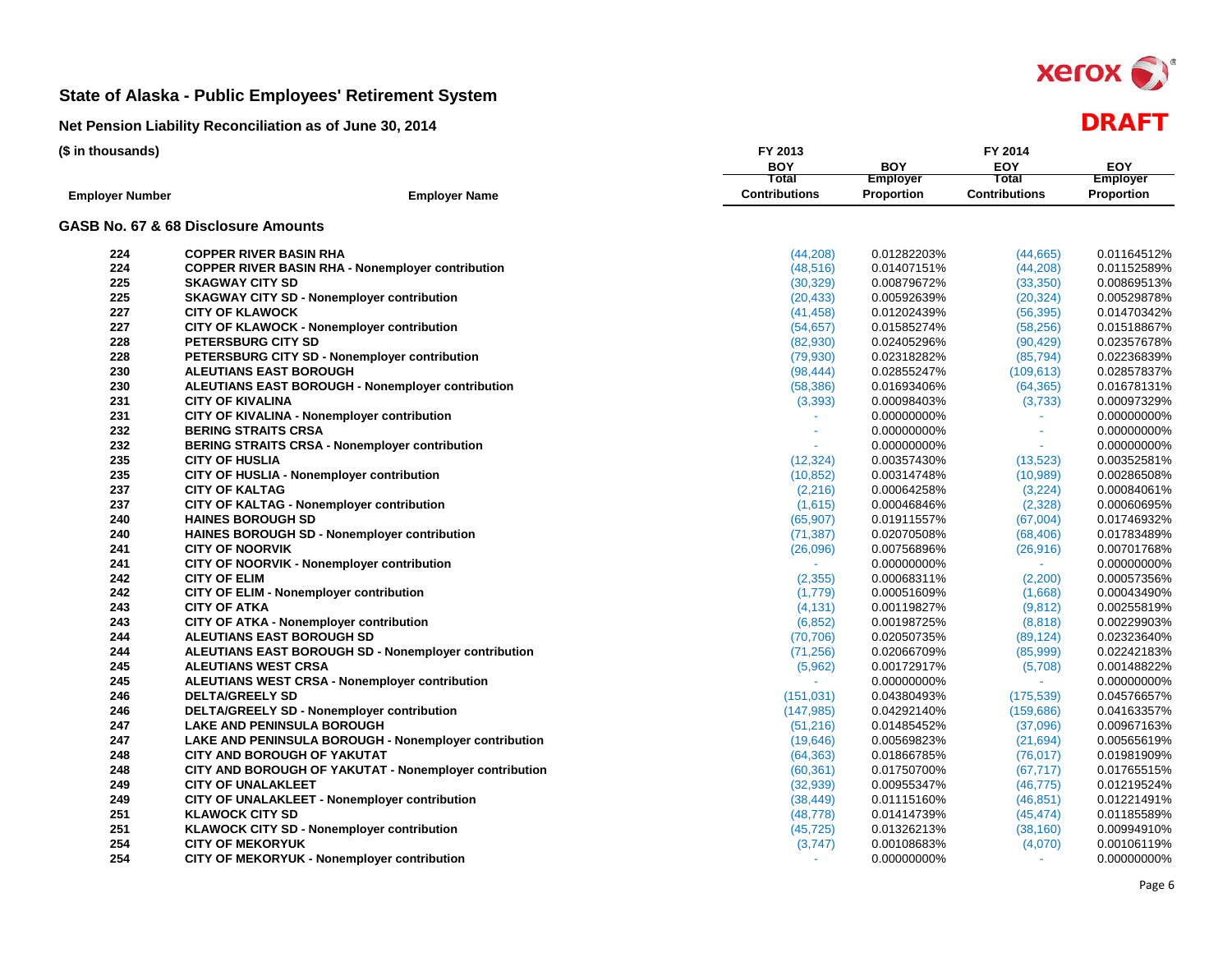

| (\$ in thousands)      |                                                         | FY 2013              |                   | FY 2014              |                   |  |
|------------------------|---------------------------------------------------------|----------------------|-------------------|----------------------|-------------------|--|
|                        |                                                         | <b>BOY</b>           | <b>BOY</b>        | EOY                  | <b>EOY</b>        |  |
|                        |                                                         | Total                | <b>Employer</b>   | Total                | <b>Employer</b>   |  |
| <b>Employer Number</b> | <b>Employer Name</b>                                    | <b>Contributions</b> | <b>Proportion</b> | <b>Contributions</b> | <b>Proportion</b> |  |
|                        | GASB No. 67 & 68 Disclosure Amounts                     |                      |                   |                      |                   |  |
| 255                    | <b>ALASKA GATEWAY SD</b>                                | (89,669)             | 0.02600757%       | (99,080)             | 0.02583210%       |  |
| 255                    | <b>ALASKA GATEWAY SD - Nonemployer contribution</b>     | (100, 221)           | 0.02906810%       | (110, 074)           | 0.02869871%       |  |
| 256                    | <b>CITY OF SAINT GEORGE</b>                             | (25,690)             | 0.00745109%       | (28, 123)            | 0.00733213%       |  |
| 256                    | CITY OF SAINT GEORGE - Nonemployer contribution         |                      | 0.00000000%       |                      | 0.00000000%       |  |
| 257                    | <b>PELICAN CITY SD</b>                                  | (9,823)              | 0.00284903%       | (11, 553)            | 0.00301207%       |  |
| 257                    | PELICAN CITY SD - Nonemployer contribution              | (6,053)              | 0.00175574%       | (5,801)              | 0.00151238%       |  |
| 258                    | <b>DENALI BOROUGH</b>                                   | (34, 167)            | 0.00990985%       | (36, 769)            | 0.00958639%       |  |
| 258                    | <b>DENALI BOROUGH - Nonemployer contribution</b>        | (36, 868)            | 0.01069307%       | (38, 363)            | 0.01000205%       |  |
| 259                    | <b>CITY OF ALLAKAKET</b>                                | (2, 411)             | 0.00069932%       | (2,653)              | 0.00069169%       |  |
| 259                    | CITY OF ALLAKAKET - Nonemployer contribution            |                      | 0.00000000%       |                      | 0.00000000%       |  |
| 260                    | <b>CITY OF KACHEMAK</b>                                 | (2, 148)             | 0.00062290%       | (2,650)              | 0.00069092%       |  |
| 260                    | <b>CITY OF KACHEMAK - Nonemployer contribution</b>      | (1,732)              | 0.00050238%       | (2,053)              | 0.00053519%       |  |
| 262                    | <b>COOK INLET HOUSING AUTHORITY</b>                     | (490, 014)           | 0.14212316%       | (612, 411)           | 0.15966831%       |  |
| 262                    | COOK INLET HOUSING AUTHORITY - Nonemployer contribution | (498, 237)           | 0.14450797%       | (547, 917)           | 0.14285324%       |  |
| 263                    | <b>INTERIOR RHA</b>                                     | (132, 159)           | 0.03833114%       | (132, 562)           | 0.03456165%       |  |
| 263                    | <b>INTERIOR RHA - Nonemployer contribution</b>          | (125, 219)           | 0.03631831%       | (119,980)            | 0.03128119%       |  |
| 264                    | YAKUTAT SD                                              | (28, 903)            | 0.00838288%       | (29, 712)            | 0.00774652%       |  |
| 264                    | YAKUTAT SD - Nonemployer contribution                   | (26, 048)            | 0.00755483%       | (24, 142)            | 0.00629444%       |  |
| 265                    | <b>KAKE CITY SD</b>                                     | (38, 337)            | 0.01111915%       | (48, 232)            | 0.01257514%       |  |
| 265                    | KAKE CITY SD - Nonemployer contribution                 | (36, 794)            | 0.01067169%       | (45, 361)            | 0.01182655%       |  |
| 266                    | <b>CITY OF QUINHAGAK</b>                                | (2, 159)             | 0.00062632%       | (2,376)              | 0.00061949%       |  |
| 266                    | CITY OF QUINHAGAK - Nonemployer contribution            |                      | 0.00000000%       |                      | 0.00000000%       |  |
| 267                    | <b>ALEUTIAN HOUSING AUTHORITY</b>                       | (108, 392)           | 0.03143795%       | (128, 809)           | 0.03358325%       |  |
| 267                    | ALEUTIAN HOUSING AUTHORITY - Nonemployer contribution   | (99, 714)            | 0.02892084%       | (110, 499)           | 0.02880936%       |  |
| 270                    | <b>BERING STRAITS RHA</b>                               | (120, 405)           | 0.03492212%       | (143, 539)           | 0.03742371%       |  |
| 270                    | <b>BERING STRAITS RHA - Nonemployer contribution</b>    | (112, 816)           | 0.03272115%       | (124, 786)           | 0.03253428%       |  |
| 271                    | <b>CITY OF EGEGIK</b>                                   | (8,704)              | 0.00252445%       | (10, 552)            | 0.00275124%       |  |
| 271                    | CITY OF EGEGIK - Nonemployer contribution               | (7,020)              | 0.00203597%       | (8, 174)             | 0.00213112%       |  |
| 275                    | <b>ILISAGVIK COLLEGE</b>                                | (413,068)            | 0.11980583%       | (453, 402)           | 0.11821125%       |  |
| 275                    | ILISAGVIK COLLEGE - Nonemployer contribution            | (428, 170)           | 0.12418604%       | (432, 416)           | 0.11273987%       |  |
| 276                    | <b>NORTH PACIFIC RIM HA</b>                             | (115, 583)           | 0.03352355%       | (129, 200)           | 0.03368509%       |  |
| 276                    | <b>NORTH PACIFIC RIM HA - Nonemployer contribution</b>  | (101, 410)           | 0.02941291%       | (112, 358)           | 0.02929412%       |  |
| 278                    | <b>SAXMAN SEAPORT</b>                                   | (7, 256)             | 0.00210451%       | (7, 515)             | 0.00195922%       |  |
| 278                    | <b>SAXMAN SEAPORT - Nonemployer contribution</b>        | (1,017)              | 0.00029486%       |                      | 0.00000000%       |  |
| 279                    | <b>TLINGIT-HAIDA RHA</b>                                | (265, 528)           | 0.07701340%       | (292, 816)           | 0.07634322%       |  |
| 279                    | TLINGIT-HAIDA RHA - Nonemployer contribution            | (260, 881)           | 0.07566574%       | (266, 827)           | 0.06956725%       |  |
| 280                    | <b>CITY OF TOKSOOK BAY</b>                              | (4,225)              | 0.00122532%       | (2,648)              | 0.00069049%       |  |
| 280                    | CITY OF TOKSOOK BAY - Nonemployer contribution          | (1,956)              | 0.00056730%       | (1,271)              | 0.00033150%       |  |
| 281                    | <b>BARANOF ISLAND HA</b>                                | (59, 360)            | 0.01721660%       | (67, 516)            | 0.01760282%       |  |
| 281                    | <b>BARANOF ISLAND HA - Nonemployer contribution</b>     | (56, 044)            | 0.01625483%       | (60, 599)            | 0.01579937%       |  |
| 282                    | <b>CITY OF DELTA JUNCTION</b>                           | (23, 278)            | 0.00675147%       | (27,078)             | 0.00705984%       |  |
| 282                    | CITY OF DELTA JUNCTION - Nonemployer contribution       | (23, 186)            | 0.00672483%       | (24, 878)            | 0.00648610%       |  |
|                        |                                                         |                      |                   |                      |                   |  |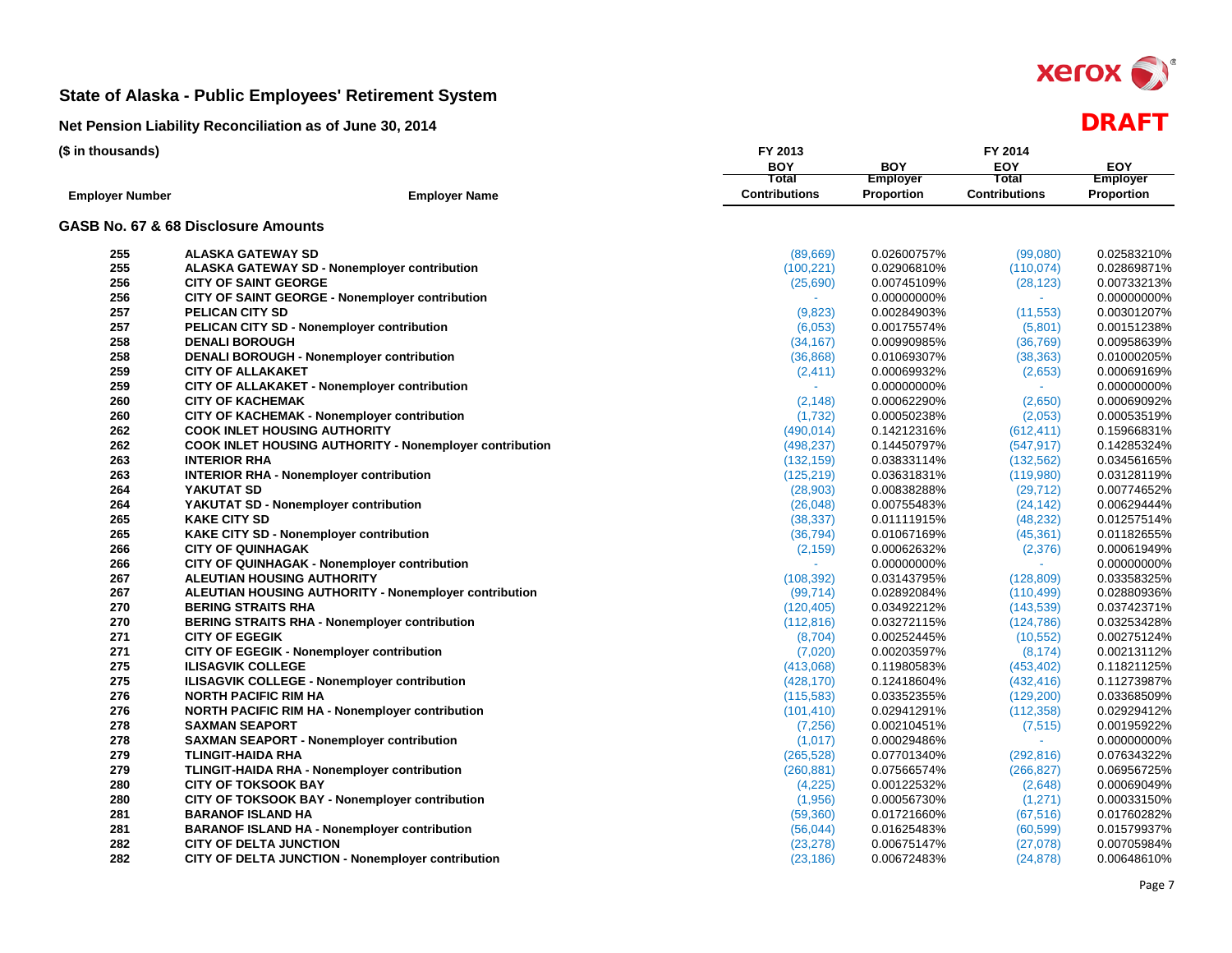

| <b>BOY</b><br><b>BOY</b><br>EOY<br><b>EOY</b><br>Total<br>Total<br><b>Employer</b><br><b>Employer</b><br><b>Contributions</b><br><b>Contributions</b><br>Proportion<br>Proportion<br><b>Employer Name</b><br><b>Employer Number</b><br>GASB No. 67 & 68 Disclosure Amounts<br><b>CITY OF ANDERSON</b><br>0.00187175%<br>283<br>(6, 724)<br>0.00195014%<br>(7, 179)<br>283<br><b>CITY OF ANDERSON - Nonemployer contribution</b><br>0.00000000%<br>0.00000000%<br>$\sim$<br>284<br><b>INTER-ISLAND FERRY AUTHORITY</b><br>0.02707641%<br>(102, 105)<br>0.02662097%<br>(93, 354)<br>284<br><b>INTER-ISLAND FERRY AUTHORITY - Nonemployer contribution</b><br>0.02399927%<br>(86, 235)<br>0.02501151%<br>(92,050)<br>285<br>(6, 127)<br>(6, 742)<br>0.00175774%<br><b>CITY OF HOOPER BAY</b><br>0.00177713%<br>285<br>CITY OF HOOPER BAY - Nonemployer contribution<br>0.00000000%<br>0.00000000%<br>286<br><b>CITY OF SELDOVIA</b><br>0.00185705%<br>(7, 978)<br>0.00208009%<br>(6, 403)<br>286<br>CITY OF SELDOVIA - Nonemployer contribution<br>0.00179722%<br>(6, 511)<br>0.00188839%<br>(6,893)<br>287<br><b>CITY OF KOYUK</b><br>(2, 145)<br>0.00062216%<br>(2,360)<br>0.00061537%<br>CITY OF KOYUK - Nonemployer contribution<br>287<br>0.00000000%<br>0.00000000%<br>288<br><b>NORTHWEST INUPIAT HOUSING AUTHORITY</b><br>0.03004253%<br>(108, 782)<br>0.03155093%<br>(115, 229)<br>288<br><b>NORTHWEST INUPIAT HOUSING AUTHORITY - Nonemployer contribution</b><br>(99, 656)<br>0.02890399%<br>0.02529668%<br>(97, 026)<br>290<br><b>CITY OF UPPER KALSKAG</b><br>(2,855)<br>0.00082801%<br>(5,559)<br>0.00144926%<br>290<br>CITY OF UPPER KALSKAG - Nonemployer contribution<br>(1,995)<br>0.00052018%<br>(1,504)<br>0.00043617%<br>291<br><b>CITY OF SHAKTOOLIK</b><br>0.00045278%<br>(1, 947)<br>0.00056477%<br>(1,737)<br>291<br>CITY OF SHAKTOOLIK - Nonemployer contribution<br>0.00070683%<br>(2,895)<br>0.00083968%<br>(2,711)<br>293<br>TAGIUGMIULLU NUNAMIULLU HOUSING AUTHORIT<br>(120, 374)<br>0.03491320%<br>(136, 498)<br>0.03558794%<br>293<br>0.02833310%<br>TAGIUGMIULLU NUNAMIULLU HOUSING AUTHORIT - Nonemployer contribution<br>(101, 549)<br>0.02945310%<br>(108, 672)<br>294<br>0.00000000%<br><b>CITY OF MOUNTAIN VILLAGE</b><br>0.00000000%<br>$\sim$<br>294<br>CITY OF MOUNTAIN VILLAGE - Nonemployer contribution<br>0.00000000%<br>0.00000000%<br>÷.<br>$\sim$<br>296<br><b>MUNICIPALITY OF SKAGWAY</b><br>0.07703650%<br>0.08601277%<br>(265, 608)<br>(329, 904)<br>296<br>MUNICIPALITY OF SKAGWAY - Nonemployer contribution<br>0.07370203%<br>(247,780)<br>0.07186571%<br>(282, 686)<br>297<br><b>CITY OF NULATO</b><br>(6,965)<br>0.00181600%<br>(4,396)<br>0.00127514%<br>297<br><b>CITY OF NULATO - Nonemployer contribution</b><br>0.00242254%<br>0.00279649%<br>(8, 352)<br>(10, 726)<br>298<br><b>CITY OF ANIAK</b><br>(9,548)<br>0.00276943%<br>(9,746)<br>0.00254089%<br>298<br>CITY OF ANIAK - Nonemployer contribution<br>(3,682)<br>0.00096006%<br>(4, 136)<br>0.00119965%<br>299<br>ALASKA GASLINE DEVELOPMENT CORPORATION<br>0.00000000%<br>(59, 834)<br>0.01560001%<br>299<br>ALASKA GASLINE DEVELOPMENT CORPORATION - Nonemployer contribution<br>0.00000000%<br>(41, 311)<br>0.01077072%<br>(206, 758, 129)<br><b>SUM Contribution - Employer</b><br>(180, 694, 404)<br>52.41%<br>53.91%<br><b>SUM Contribution - Nonemployer</b><br>(164, 087, 043)<br>47.59%<br>(176, 793, 907)<br>46.09%<br><b>SUM Contribution - Total</b><br>100.00%<br>(383, 552, 036)<br>100.00%<br>(344, 781, 447) | (\$ in thousands) | FY 2013 |  |  |  |
|------------------------------------------------------------------------------------------------------------------------------------------------------------------------------------------------------------------------------------------------------------------------------------------------------------------------------------------------------------------------------------------------------------------------------------------------------------------------------------------------------------------------------------------------------------------------------------------------------------------------------------------------------------------------------------------------------------------------------------------------------------------------------------------------------------------------------------------------------------------------------------------------------------------------------------------------------------------------------------------------------------------------------------------------------------------------------------------------------------------------------------------------------------------------------------------------------------------------------------------------------------------------------------------------------------------------------------------------------------------------------------------------------------------------------------------------------------------------------------------------------------------------------------------------------------------------------------------------------------------------------------------------------------------------------------------------------------------------------------------------------------------------------------------------------------------------------------------------------------------------------------------------------------------------------------------------------------------------------------------------------------------------------------------------------------------------------------------------------------------------------------------------------------------------------------------------------------------------------------------------------------------------------------------------------------------------------------------------------------------------------------------------------------------------------------------------------------------------------------------------------------------------------------------------------------------------------------------------------------------------------------------------------------------------------------------------------------------------------------------------------------------------------------------------------------------------------------------------------------------------------------------------------------------------------------------------------------------------------------------------------------------------------------------------------------------------------------------------------------------------------------------------------------------------------------------------------------------------------------------------------------------------------------------------------------------------------------------------------------------------------------------------------------------------------------------------------------------------------------------------------------------------------------------------|-------------------|---------|--|--|--|
|                                                                                                                                                                                                                                                                                                                                                                                                                                                                                                                                                                                                                                                                                                                                                                                                                                                                                                                                                                                                                                                                                                                                                                                                                                                                                                                                                                                                                                                                                                                                                                                                                                                                                                                                                                                                                                                                                                                                                                                                                                                                                                                                                                                                                                                                                                                                                                                                                                                                                                                                                                                                                                                                                                                                                                                                                                                                                                                                                                                                                                                                                                                                                                                                                                                                                                                                                                                                                                                                                                                                                |                   |         |  |  |  |
|                                                                                                                                                                                                                                                                                                                                                                                                                                                                                                                                                                                                                                                                                                                                                                                                                                                                                                                                                                                                                                                                                                                                                                                                                                                                                                                                                                                                                                                                                                                                                                                                                                                                                                                                                                                                                                                                                                                                                                                                                                                                                                                                                                                                                                                                                                                                                                                                                                                                                                                                                                                                                                                                                                                                                                                                                                                                                                                                                                                                                                                                                                                                                                                                                                                                                                                                                                                                                                                                                                                                                |                   |         |  |  |  |
|                                                                                                                                                                                                                                                                                                                                                                                                                                                                                                                                                                                                                                                                                                                                                                                                                                                                                                                                                                                                                                                                                                                                                                                                                                                                                                                                                                                                                                                                                                                                                                                                                                                                                                                                                                                                                                                                                                                                                                                                                                                                                                                                                                                                                                                                                                                                                                                                                                                                                                                                                                                                                                                                                                                                                                                                                                                                                                                                                                                                                                                                                                                                                                                                                                                                                                                                                                                                                                                                                                                                                |                   |         |  |  |  |
|                                                                                                                                                                                                                                                                                                                                                                                                                                                                                                                                                                                                                                                                                                                                                                                                                                                                                                                                                                                                                                                                                                                                                                                                                                                                                                                                                                                                                                                                                                                                                                                                                                                                                                                                                                                                                                                                                                                                                                                                                                                                                                                                                                                                                                                                                                                                                                                                                                                                                                                                                                                                                                                                                                                                                                                                                                                                                                                                                                                                                                                                                                                                                                                                                                                                                                                                                                                                                                                                                                                                                |                   |         |  |  |  |
|                                                                                                                                                                                                                                                                                                                                                                                                                                                                                                                                                                                                                                                                                                                                                                                                                                                                                                                                                                                                                                                                                                                                                                                                                                                                                                                                                                                                                                                                                                                                                                                                                                                                                                                                                                                                                                                                                                                                                                                                                                                                                                                                                                                                                                                                                                                                                                                                                                                                                                                                                                                                                                                                                                                                                                                                                                                                                                                                                                                                                                                                                                                                                                                                                                                                                                                                                                                                                                                                                                                                                |                   |         |  |  |  |
|                                                                                                                                                                                                                                                                                                                                                                                                                                                                                                                                                                                                                                                                                                                                                                                                                                                                                                                                                                                                                                                                                                                                                                                                                                                                                                                                                                                                                                                                                                                                                                                                                                                                                                                                                                                                                                                                                                                                                                                                                                                                                                                                                                                                                                                                                                                                                                                                                                                                                                                                                                                                                                                                                                                                                                                                                                                                                                                                                                                                                                                                                                                                                                                                                                                                                                                                                                                                                                                                                                                                                |                   |         |  |  |  |
|                                                                                                                                                                                                                                                                                                                                                                                                                                                                                                                                                                                                                                                                                                                                                                                                                                                                                                                                                                                                                                                                                                                                                                                                                                                                                                                                                                                                                                                                                                                                                                                                                                                                                                                                                                                                                                                                                                                                                                                                                                                                                                                                                                                                                                                                                                                                                                                                                                                                                                                                                                                                                                                                                                                                                                                                                                                                                                                                                                                                                                                                                                                                                                                                                                                                                                                                                                                                                                                                                                                                                |                   |         |  |  |  |
|                                                                                                                                                                                                                                                                                                                                                                                                                                                                                                                                                                                                                                                                                                                                                                                                                                                                                                                                                                                                                                                                                                                                                                                                                                                                                                                                                                                                                                                                                                                                                                                                                                                                                                                                                                                                                                                                                                                                                                                                                                                                                                                                                                                                                                                                                                                                                                                                                                                                                                                                                                                                                                                                                                                                                                                                                                                                                                                                                                                                                                                                                                                                                                                                                                                                                                                                                                                                                                                                                                                                                |                   |         |  |  |  |
|                                                                                                                                                                                                                                                                                                                                                                                                                                                                                                                                                                                                                                                                                                                                                                                                                                                                                                                                                                                                                                                                                                                                                                                                                                                                                                                                                                                                                                                                                                                                                                                                                                                                                                                                                                                                                                                                                                                                                                                                                                                                                                                                                                                                                                                                                                                                                                                                                                                                                                                                                                                                                                                                                                                                                                                                                                                                                                                                                                                                                                                                                                                                                                                                                                                                                                                                                                                                                                                                                                                                                |                   |         |  |  |  |
|                                                                                                                                                                                                                                                                                                                                                                                                                                                                                                                                                                                                                                                                                                                                                                                                                                                                                                                                                                                                                                                                                                                                                                                                                                                                                                                                                                                                                                                                                                                                                                                                                                                                                                                                                                                                                                                                                                                                                                                                                                                                                                                                                                                                                                                                                                                                                                                                                                                                                                                                                                                                                                                                                                                                                                                                                                                                                                                                                                                                                                                                                                                                                                                                                                                                                                                                                                                                                                                                                                                                                |                   |         |  |  |  |
|                                                                                                                                                                                                                                                                                                                                                                                                                                                                                                                                                                                                                                                                                                                                                                                                                                                                                                                                                                                                                                                                                                                                                                                                                                                                                                                                                                                                                                                                                                                                                                                                                                                                                                                                                                                                                                                                                                                                                                                                                                                                                                                                                                                                                                                                                                                                                                                                                                                                                                                                                                                                                                                                                                                                                                                                                                                                                                                                                                                                                                                                                                                                                                                                                                                                                                                                                                                                                                                                                                                                                |                   |         |  |  |  |
|                                                                                                                                                                                                                                                                                                                                                                                                                                                                                                                                                                                                                                                                                                                                                                                                                                                                                                                                                                                                                                                                                                                                                                                                                                                                                                                                                                                                                                                                                                                                                                                                                                                                                                                                                                                                                                                                                                                                                                                                                                                                                                                                                                                                                                                                                                                                                                                                                                                                                                                                                                                                                                                                                                                                                                                                                                                                                                                                                                                                                                                                                                                                                                                                                                                                                                                                                                                                                                                                                                                                                |                   |         |  |  |  |
|                                                                                                                                                                                                                                                                                                                                                                                                                                                                                                                                                                                                                                                                                                                                                                                                                                                                                                                                                                                                                                                                                                                                                                                                                                                                                                                                                                                                                                                                                                                                                                                                                                                                                                                                                                                                                                                                                                                                                                                                                                                                                                                                                                                                                                                                                                                                                                                                                                                                                                                                                                                                                                                                                                                                                                                                                                                                                                                                                                                                                                                                                                                                                                                                                                                                                                                                                                                                                                                                                                                                                |                   |         |  |  |  |
|                                                                                                                                                                                                                                                                                                                                                                                                                                                                                                                                                                                                                                                                                                                                                                                                                                                                                                                                                                                                                                                                                                                                                                                                                                                                                                                                                                                                                                                                                                                                                                                                                                                                                                                                                                                                                                                                                                                                                                                                                                                                                                                                                                                                                                                                                                                                                                                                                                                                                                                                                                                                                                                                                                                                                                                                                                                                                                                                                                                                                                                                                                                                                                                                                                                                                                                                                                                                                                                                                                                                                |                   |         |  |  |  |
|                                                                                                                                                                                                                                                                                                                                                                                                                                                                                                                                                                                                                                                                                                                                                                                                                                                                                                                                                                                                                                                                                                                                                                                                                                                                                                                                                                                                                                                                                                                                                                                                                                                                                                                                                                                                                                                                                                                                                                                                                                                                                                                                                                                                                                                                                                                                                                                                                                                                                                                                                                                                                                                                                                                                                                                                                                                                                                                                                                                                                                                                                                                                                                                                                                                                                                                                                                                                                                                                                                                                                |                   |         |  |  |  |
|                                                                                                                                                                                                                                                                                                                                                                                                                                                                                                                                                                                                                                                                                                                                                                                                                                                                                                                                                                                                                                                                                                                                                                                                                                                                                                                                                                                                                                                                                                                                                                                                                                                                                                                                                                                                                                                                                                                                                                                                                                                                                                                                                                                                                                                                                                                                                                                                                                                                                                                                                                                                                                                                                                                                                                                                                                                                                                                                                                                                                                                                                                                                                                                                                                                                                                                                                                                                                                                                                                                                                |                   |         |  |  |  |
|                                                                                                                                                                                                                                                                                                                                                                                                                                                                                                                                                                                                                                                                                                                                                                                                                                                                                                                                                                                                                                                                                                                                                                                                                                                                                                                                                                                                                                                                                                                                                                                                                                                                                                                                                                                                                                                                                                                                                                                                                                                                                                                                                                                                                                                                                                                                                                                                                                                                                                                                                                                                                                                                                                                                                                                                                                                                                                                                                                                                                                                                                                                                                                                                                                                                                                                                                                                                                                                                                                                                                |                   |         |  |  |  |
|                                                                                                                                                                                                                                                                                                                                                                                                                                                                                                                                                                                                                                                                                                                                                                                                                                                                                                                                                                                                                                                                                                                                                                                                                                                                                                                                                                                                                                                                                                                                                                                                                                                                                                                                                                                                                                                                                                                                                                                                                                                                                                                                                                                                                                                                                                                                                                                                                                                                                                                                                                                                                                                                                                                                                                                                                                                                                                                                                                                                                                                                                                                                                                                                                                                                                                                                                                                                                                                                                                                                                |                   |         |  |  |  |
|                                                                                                                                                                                                                                                                                                                                                                                                                                                                                                                                                                                                                                                                                                                                                                                                                                                                                                                                                                                                                                                                                                                                                                                                                                                                                                                                                                                                                                                                                                                                                                                                                                                                                                                                                                                                                                                                                                                                                                                                                                                                                                                                                                                                                                                                                                                                                                                                                                                                                                                                                                                                                                                                                                                                                                                                                                                                                                                                                                                                                                                                                                                                                                                                                                                                                                                                                                                                                                                                                                                                                |                   |         |  |  |  |
|                                                                                                                                                                                                                                                                                                                                                                                                                                                                                                                                                                                                                                                                                                                                                                                                                                                                                                                                                                                                                                                                                                                                                                                                                                                                                                                                                                                                                                                                                                                                                                                                                                                                                                                                                                                                                                                                                                                                                                                                                                                                                                                                                                                                                                                                                                                                                                                                                                                                                                                                                                                                                                                                                                                                                                                                                                                                                                                                                                                                                                                                                                                                                                                                                                                                                                                                                                                                                                                                                                                                                |                   |         |  |  |  |
|                                                                                                                                                                                                                                                                                                                                                                                                                                                                                                                                                                                                                                                                                                                                                                                                                                                                                                                                                                                                                                                                                                                                                                                                                                                                                                                                                                                                                                                                                                                                                                                                                                                                                                                                                                                                                                                                                                                                                                                                                                                                                                                                                                                                                                                                                                                                                                                                                                                                                                                                                                                                                                                                                                                                                                                                                                                                                                                                                                                                                                                                                                                                                                                                                                                                                                                                                                                                                                                                                                                                                |                   |         |  |  |  |
|                                                                                                                                                                                                                                                                                                                                                                                                                                                                                                                                                                                                                                                                                                                                                                                                                                                                                                                                                                                                                                                                                                                                                                                                                                                                                                                                                                                                                                                                                                                                                                                                                                                                                                                                                                                                                                                                                                                                                                                                                                                                                                                                                                                                                                                                                                                                                                                                                                                                                                                                                                                                                                                                                                                                                                                                                                                                                                                                                                                                                                                                                                                                                                                                                                                                                                                                                                                                                                                                                                                                                |                   |         |  |  |  |
|                                                                                                                                                                                                                                                                                                                                                                                                                                                                                                                                                                                                                                                                                                                                                                                                                                                                                                                                                                                                                                                                                                                                                                                                                                                                                                                                                                                                                                                                                                                                                                                                                                                                                                                                                                                                                                                                                                                                                                                                                                                                                                                                                                                                                                                                                                                                                                                                                                                                                                                                                                                                                                                                                                                                                                                                                                                                                                                                                                                                                                                                                                                                                                                                                                                                                                                                                                                                                                                                                                                                                |                   |         |  |  |  |
|                                                                                                                                                                                                                                                                                                                                                                                                                                                                                                                                                                                                                                                                                                                                                                                                                                                                                                                                                                                                                                                                                                                                                                                                                                                                                                                                                                                                                                                                                                                                                                                                                                                                                                                                                                                                                                                                                                                                                                                                                                                                                                                                                                                                                                                                                                                                                                                                                                                                                                                                                                                                                                                                                                                                                                                                                                                                                                                                                                                                                                                                                                                                                                                                                                                                                                                                                                                                                                                                                                                                                |                   |         |  |  |  |
|                                                                                                                                                                                                                                                                                                                                                                                                                                                                                                                                                                                                                                                                                                                                                                                                                                                                                                                                                                                                                                                                                                                                                                                                                                                                                                                                                                                                                                                                                                                                                                                                                                                                                                                                                                                                                                                                                                                                                                                                                                                                                                                                                                                                                                                                                                                                                                                                                                                                                                                                                                                                                                                                                                                                                                                                                                                                                                                                                                                                                                                                                                                                                                                                                                                                                                                                                                                                                                                                                                                                                |                   |         |  |  |  |
|                                                                                                                                                                                                                                                                                                                                                                                                                                                                                                                                                                                                                                                                                                                                                                                                                                                                                                                                                                                                                                                                                                                                                                                                                                                                                                                                                                                                                                                                                                                                                                                                                                                                                                                                                                                                                                                                                                                                                                                                                                                                                                                                                                                                                                                                                                                                                                                                                                                                                                                                                                                                                                                                                                                                                                                                                                                                                                                                                                                                                                                                                                                                                                                                                                                                                                                                                                                                                                                                                                                                                |                   |         |  |  |  |
|                                                                                                                                                                                                                                                                                                                                                                                                                                                                                                                                                                                                                                                                                                                                                                                                                                                                                                                                                                                                                                                                                                                                                                                                                                                                                                                                                                                                                                                                                                                                                                                                                                                                                                                                                                                                                                                                                                                                                                                                                                                                                                                                                                                                                                                                                                                                                                                                                                                                                                                                                                                                                                                                                                                                                                                                                                                                                                                                                                                                                                                                                                                                                                                                                                                                                                                                                                                                                                                                                                                                                |                   |         |  |  |  |
|                                                                                                                                                                                                                                                                                                                                                                                                                                                                                                                                                                                                                                                                                                                                                                                                                                                                                                                                                                                                                                                                                                                                                                                                                                                                                                                                                                                                                                                                                                                                                                                                                                                                                                                                                                                                                                                                                                                                                                                                                                                                                                                                                                                                                                                                                                                                                                                                                                                                                                                                                                                                                                                                                                                                                                                                                                                                                                                                                                                                                                                                                                                                                                                                                                                                                                                                                                                                                                                                                                                                                |                   |         |  |  |  |
|                                                                                                                                                                                                                                                                                                                                                                                                                                                                                                                                                                                                                                                                                                                                                                                                                                                                                                                                                                                                                                                                                                                                                                                                                                                                                                                                                                                                                                                                                                                                                                                                                                                                                                                                                                                                                                                                                                                                                                                                                                                                                                                                                                                                                                                                                                                                                                                                                                                                                                                                                                                                                                                                                                                                                                                                                                                                                                                                                                                                                                                                                                                                                                                                                                                                                                                                                                                                                                                                                                                                                |                   |         |  |  |  |
|                                                                                                                                                                                                                                                                                                                                                                                                                                                                                                                                                                                                                                                                                                                                                                                                                                                                                                                                                                                                                                                                                                                                                                                                                                                                                                                                                                                                                                                                                                                                                                                                                                                                                                                                                                                                                                                                                                                                                                                                                                                                                                                                                                                                                                                                                                                                                                                                                                                                                                                                                                                                                                                                                                                                                                                                                                                                                                                                                                                                                                                                                                                                                                                                                                                                                                                                                                                                                                                                                                                                                |                   |         |  |  |  |
|                                                                                                                                                                                                                                                                                                                                                                                                                                                                                                                                                                                                                                                                                                                                                                                                                                                                                                                                                                                                                                                                                                                                                                                                                                                                                                                                                                                                                                                                                                                                                                                                                                                                                                                                                                                                                                                                                                                                                                                                                                                                                                                                                                                                                                                                                                                                                                                                                                                                                                                                                                                                                                                                                                                                                                                                                                                                                                                                                                                                                                                                                                                                                                                                                                                                                                                                                                                                                                                                                                                                                |                   |         |  |  |  |
|                                                                                                                                                                                                                                                                                                                                                                                                                                                                                                                                                                                                                                                                                                                                                                                                                                                                                                                                                                                                                                                                                                                                                                                                                                                                                                                                                                                                                                                                                                                                                                                                                                                                                                                                                                                                                                                                                                                                                                                                                                                                                                                                                                                                                                                                                                                                                                                                                                                                                                                                                                                                                                                                                                                                                                                                                                                                                                                                                                                                                                                                                                                                                                                                                                                                                                                                                                                                                                                                                                                                                |                   |         |  |  |  |
|                                                                                                                                                                                                                                                                                                                                                                                                                                                                                                                                                                                                                                                                                                                                                                                                                                                                                                                                                                                                                                                                                                                                                                                                                                                                                                                                                                                                                                                                                                                                                                                                                                                                                                                                                                                                                                                                                                                                                                                                                                                                                                                                                                                                                                                                                                                                                                                                                                                                                                                                                                                                                                                                                                                                                                                                                                                                                                                                                                                                                                                                                                                                                                                                                                                                                                                                                                                                                                                                                                                                                |                   |         |  |  |  |
|                                                                                                                                                                                                                                                                                                                                                                                                                                                                                                                                                                                                                                                                                                                                                                                                                                                                                                                                                                                                                                                                                                                                                                                                                                                                                                                                                                                                                                                                                                                                                                                                                                                                                                                                                                                                                                                                                                                                                                                                                                                                                                                                                                                                                                                                                                                                                                                                                                                                                                                                                                                                                                                                                                                                                                                                                                                                                                                                                                                                                                                                                                                                                                                                                                                                                                                                                                                                                                                                                                                                                |                   |         |  |  |  |
|                                                                                                                                                                                                                                                                                                                                                                                                                                                                                                                                                                                                                                                                                                                                                                                                                                                                                                                                                                                                                                                                                                                                                                                                                                                                                                                                                                                                                                                                                                                                                                                                                                                                                                                                                                                                                                                                                                                                                                                                                                                                                                                                                                                                                                                                                                                                                                                                                                                                                                                                                                                                                                                                                                                                                                                                                                                                                                                                                                                                                                                                                                                                                                                                                                                                                                                                                                                                                                                                                                                                                |                   |         |  |  |  |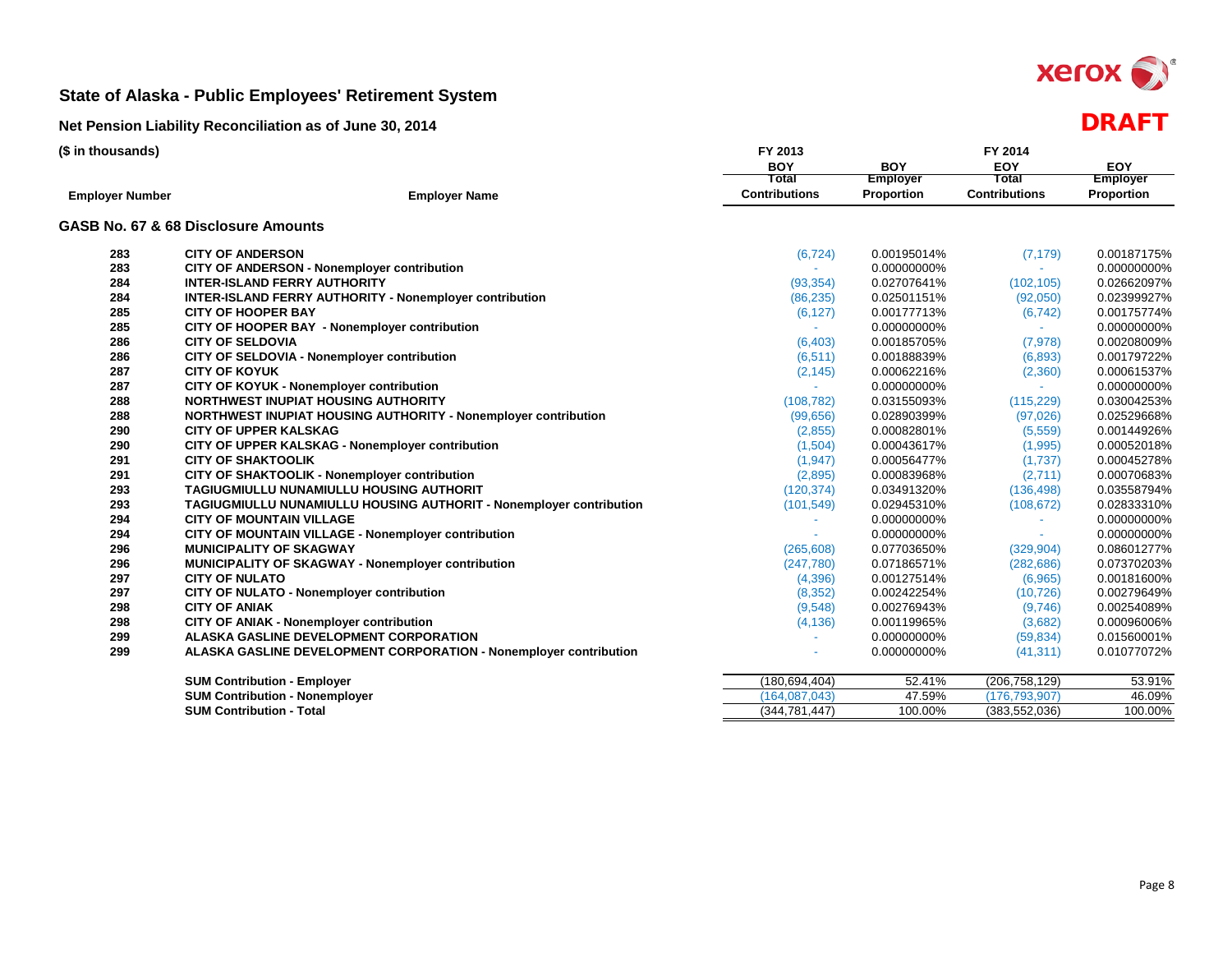#### **State of Alaska - Public Employees' Retirement System** DRAFT

|                        |                                                                                                | 7/1/2014<br>BOY                 | 6/30/2015<br>EOY                |                                                                                    |                                                                     | Deferred Outflows of Resources          |                                                               |                                                          |                                                                                    |                                                                     | Deferred Inflows of Resources           |                                                               |                                                         |                                                             | <b>Pension Expense Recognized</b>                                                              |                                                   |                                                            | EOY                                                     |
|------------------------|------------------------------------------------------------------------------------------------|---------------------------------|---------------------------------|------------------------------------------------------------------------------------|---------------------------------------------------------------------|-----------------------------------------|---------------------------------------------------------------|----------------------------------------------------------|------------------------------------------------------------------------------------|---------------------------------------------------------------------|-----------------------------------------|---------------------------------------------------------------|---------------------------------------------------------|-------------------------------------------------------------|------------------------------------------------------------------------------------------------|---------------------------------------------------|------------------------------------------------------------|---------------------------------------------------------|
|                        |                                                                                                |                                 |                                 |                                                                                    | <b>Difference</b>                                                   |                                         | <b>Proportion and</b><br><b>Differences</b><br><b>Between</b> |                                                          |                                                                                    | <b>Difference</b>                                                   |                                         | <b>Proportion and</b><br><b>Differences</b><br><b>Between</b> |                                                         |                                                             | <b>Amortization of</b><br><b>Deferred</b><br><b>Amounts from</b>                               |                                                   |                                                            |                                                         |
|                        | <b>Employer Name</b>                                                                           | <b>Net Pension</b><br>Liability | <b>Net Pension</b><br>Liability | <b>Difference</b><br><b>Between</b><br><b>Expected and</b><br>Actual<br>Experience | Between<br><b>Projected and</b><br>Actual<br>Investment<br>Earnings | <b>Changes in</b><br><b>Assumptions</b> | Employer<br>Contributions<br>and<br>Proportionate<br>Share of | <b>Total Deferred</b><br>Outflows of<br><b>Resources</b> | <b>Difference</b><br><b>Between</b><br><b>Expected and</b><br>Actual<br>Experience | Between<br><b>Projected and</b><br>Actual<br>Investment<br>Earnings | <b>Changes in</b><br><b>Assumptions</b> | Emplover<br>Contributions<br>and<br>Proportionate<br>Share of | <b>Total Deferred</b><br>Inflows of<br><b>Resources</b> | Proportionate<br><b>Share of Plar</b><br>Pension<br>Expense | <b>Changes in</b><br><b>Proportion and</b><br><b>Differences</b><br><b>Between</b><br>Employer | <b>Total Employe</b><br>Pension<br><b>Expense</b> | <b>Net Pension</b><br>Liability<br>Discount +1%<br>$9.0\%$ | <b>Net Pension</b><br>Liability<br>Discount -1%<br>7.0% |
| <b>Employer Number</b> | GASB No. 67 & 68 Disclosure Amounts                                                            | 5.251.398.000                   | 4,664,138,452                   |                                                                                    |                                                                     |                                         |                                                               |                                                          |                                                                                    |                                                                     |                                         |                                                               |                                                         |                                                             |                                                                                                |                                                   |                                                            |                                                         |
|                        | <b>STATE OF ALASKA</b>                                                                         |                                 |                                 |                                                                                    |                                                                     |                                         | 52,559,831                                                    | 52,559,831                                               |                                                                                    | (538, 866, 830)                                                     |                                         | (52, 559, 831)                                                | (591, 426, 661)                                         | 334,605,282                                                 | (0)                                                                                            | 334,605,282                                       | 3,441,888,494                                              | 6,115,581,980                                           |
| 101<br>101             | STATE OF ALASKA - Nonemployer contribution                                                     | 1.430.664.901<br>1,315,934,661  | 1,324,061,955<br>1.145.998.056  |                                                                                    |                                                                     |                                         | 33,974,704                                                    | 33,974,704                                               |                                                                                    | (152, 974, 247)<br>(132, 401, 803)                                  |                                         | (14, 494, 724)                                                | (152, 974, 247)<br>(146.896.527)                        | 94,988,202<br>82.213.898                                    | 26,134,388<br>(11, 149, 788)                                                                   | 121,122,589<br>71,064,110                         | 977,087,978<br>845,686,200                                 | 1,736,099,714<br>1,502,623,717                          |
| 102<br>102             | SOUTHWEST REGION SD<br>SOUTHWEST REGION SD - Nonemployer contribution                          | 2,961,477<br>2.825.133          | 2,767,705<br>2.502.908          |                                                                                    |                                                                     |                                         | 87,444                                                        | 87,444                                                   |                                                                                    | (319, 764)<br>(289.171)                                             |                                         | (4.004)                                                       | (319, 764)<br>(293.176)                                 | 198.555<br>179.559                                          | 67,264<br>(3.080)                                                                              | 265,820<br>176.478                                | 2,042,420<br>1.847.014                                     | 3,628,993<br>3.281.794                                  |
| 103                    | <b>ANNETTE ISLAND SD</b>                                                                       | 843.873                         | 767.430                         |                                                                                    |                                                                     |                                         | 11,408                                                        | 11.408                                                   |                                                                                    | (88.664)                                                            |                                         |                                                               | (88.664)                                                | 55.055                                                      | 8.775                                                                                          | 63.831                                            | 566.323                                                    | 1.006.248                                               |
| 103<br>104             | ANNETTE ISLAND SD - Nonemployer contribution<br><b>BERING STRAIT SD</b>                        | 980.337<br>10.420.876           | 851.323<br>9.429.030            |                                                                                    |                                                                     |                                         | 110,421                                                       | 110,421                                                  |                                                                                    | (98.357)<br>(1.089.374)                                             |                                         | (12, 335)                                                     | (110.692)<br>(1.089.374)                                | 61.074<br>676.439                                           | (9.489)<br>84.939                                                                              | 51.585<br>761.377                                 | 628.231<br>6.958.128                                       | 1.116.248<br>12,363,271                                 |
| 104                    | <b>BERING STRAIT SD - Nonemployer contribution</b>                                             | 9.866.233                       | 8 476 905                       |                                                                                    |                                                                     |                                         |                                                               |                                                          |                                                                                    | (979.371)                                                           |                                         | (182,003)                                                     | (1.161.374)                                             | 608 133                                                     | (140.002)                                                                                      | 468 131                                           | 6.255.509                                                  | 11.114.851                                              |
| 105<br>105             | <b>CHATHAM SD</b><br><b>CHATHAM SD - Nonemployer contribution</b>                              | 503,474<br>583.732              | 427,345<br>433.062              |                                                                                    |                                                                     |                                         |                                                               |                                                          |                                                                                    | (49, 373)<br>(50.033)                                               |                                         | (12, 617)<br>(54, 342)                                        | (61,990)<br>(104.375)                                   | 30,658<br>31,068                                            | (9,705)<br>(41.802)                                                                            | 20,952<br>(10.734)                                | 315,358<br>319,577                                         | 560,331<br>567.828                                      |
| 106                    | ALASKA MUNICIPAL LEAGUE                                                                        | 353,663                         | 337,962                         |                                                                                    |                                                                     |                                         | 15,177                                                        | 15,177                                                   |                                                                                    | (39.046)                                                            |                                         |                                                               | (39,046)                                                | 24,245                                                      | 11,675                                                                                         | 35,920                                            | 249,398                                                    | 443,133                                                 |
| 106<br>107             | ALASKA MUNICIPAL LEAGUE - Nonemployer contribution<br><b>CITY OF VALDEZ</b>                    | 313.986<br>9.548.467            | 279.438<br>8.614.538            |                                                                                    |                                                                     |                                         | 359<br>85,192                                                 | 359<br>85,192                                            |                                                                                    | (32.285)<br>(995, 273)                                              |                                         |                                                               | (32.285)<br>(995, 273)                                  | 20.047<br>618,007                                           | 276<br>65.532                                                                                  | 20.323<br>683,539                                 | 206.211<br>6,357,075                                       | 366.397<br>11,295,315                                   |
| 107                    | CITY OF VALDEZ - Nonemployer contribution                                                      | 8,885,523                       | 7,590,504                       |                                                                                    |                                                                     |                                         |                                                               |                                                          |                                                                                    | (876.962)                                                           |                                         | (191, 780)                                                    | (1,068,741)                                             | 544,543                                                     | (147, 523)                                                                                     | 397,020                                           | 5,601,392                                                  | 9,952,610                                               |
| 108<br>108             | JUNEAU BOROUGH SD<br>JUNEAU BOROUGH SD - Nonemployer contribution                              | 14,582,983<br>13.935.470        | 12,686,363<br>11.364.099        |                                                                                    |                                                                     |                                         |                                                               |                                                          |                                                                                    | (1,465,707)<br>(1.312.940)                                          |                                         | (169, 161)<br>(644, 643)                                      | (1,634,868)<br>(1.957.583)                              | 910,120<br>815.260                                          | (130, 124)<br>(495.879)                                                                        | 779,996<br>319.381                                | 9,361,868<br>8.386.107                                     | 16,634,261<br>14,900,518                                |
| 109                    | <b>MATANUSKA-SUSITNA BOROUGH</b>                                                               | 24.893.843                      | 22.451.653                      |                                                                                    |                                                                     |                                         | 217.432                                                       | 217.432                                                  |                                                                                    | (2.593.931)                                                         |                                         |                                                               | (2.593.931)                                             | 1.610.682                                                   | 167.256                                                                                        | 1,777,937                                         | 16.568.137                                                 | 29.438.433                                              |
| 109<br>110             | MATANUSKA-SUSITNA BOROUGH - Nonemployer contribution<br><b>MATANUSKA-SUSITNA BOROUGH SD</b>    | 22,061,777<br>35.386.239        | 18.637.380<br>31.632.130        |                                                                                    |                                                                     |                                         | 129.253                                                       | 129.253                                                  |                                                                                    | (2, 153, 252)<br>(3.654.588)                                        |                                         | (609, 176)                                                    | (2,762,428)<br>(3.654.588)                              | 1.337.046<br>2.269.289                                      | (468, 597)<br>99.425                                                                           | 868.448<br>2.368.714                              | 13,753,404<br>23.342.845                                   | 24 437 187<br>41.475.802                                |
| 110                    | MATANUSKA-SUSITNA BOROUGH SD - Nonemployer contribution                                        | 33.979.275                      | 28,809,640                      |                                                                                    |                                                                     |                                         |                                                               |                                                          |                                                                                    | (3.328.495)                                                         |                                         | (871.693)                                                     | (4.200.188)                                             | 2.066.803                                                   | (670.533)                                                                                      | 1.396.270                                         | 21.259.997                                                 | 37.774.975                                              |
| 111<br>111             | <b>ANCHORAGE SD</b><br>ANCHORAGE SD - Nonemployer contribution                                 | 117,299,491<br>112.344.824      | 101,941,409<br>92.597.159       |                                                                                    |                                                                     |                                         |                                                               |                                                          |                                                                                    | (11, 777, 704)<br>(10, 698, 125)                                    |                                         | (1,425,866)<br>(4,571,930)                                    | (13, 203, 571)<br>(15, 270, 055)                        | 7,313,276<br>6,642,920                                      | (1,096,820)<br>(3,516,869)                                                                     | 6,216,456<br>3.126.051                            | 75,227,390<br>68,331,826                                   | 133,664,780<br>121,412,673                              |
| 112                    | <b>COPPER RIVER SD</b>                                                                         | 1.443.025<br>1 405 695          | 1,357,679<br>1 031 489          |                                                                                    |                                                                     |                                         | 48,382                                                        | 48,382                                                   |                                                                                    | (156.858)<br>(119172)                                               |                                         | (138, 100)                                                    | (156.858)                                               | 97.400<br>73.999                                            | 37.217                                                                                         | 134.617                                           | 1.001.896<br>761 185                                       | 1.780.179<br>1 352 481                                  |
| 112<br>113             | COPPER RIVER SD - Nonemployer contribution<br><b>UNIVERSITY OF ALASKA</b>                      | 181,760,691                     | 159,852,728                     |                                                                                    |                                                                     |                                         |                                                               |                                                          |                                                                                    | (18, 468, 434)                                                      |                                         | (1,006,640)                                                   | (257.272)<br>(19, 475, 074)                             | 11,467,834                                                  | (106, 231)<br>(774, 339)                                                                       | (32.232)<br>10,693,496                            | 117,962,893                                                | 209,597,650                                             |
| 113                    | UNIVERSITY OF ALASKA - Nonemployer contribution                                                | 136.321.073                     | 113,145,602                     |                                                                                    |                                                                     |                                         |                                                               |                                                          |                                                                                    | (13,072,170)                                                        |                                         | (5,047,030)                                                   | (18.119.200)                                            | 8.117.065                                                   | (3.882.330)                                                                                    | 4.234.735                                         | 83.495.494                                                 | 148.355.631                                             |
| 115<br>115             | <b>CITY OF KENAI</b><br>CITY OF KENAI - Nonemplover contribution                               | 9.406.230<br>8.758.379          | 8,631,519<br>7.550.147          |                                                                                    |                                                                     |                                         | 176,393                                                       | 176,393                                                  |                                                                                    | (997.234)<br>(872.299)                                              |                                         | (145, 598)                                                    | (997, 234)<br>(1.017.897)                               | 619,225<br>541.648                                          | 135,687<br>(111.998)                                                                           | 754,912<br>429.649                                | 6,369,606<br>5.571.611                                     | 11,317,580<br>9.899.694                                 |
| 116                    | <b>FAIRBANKS NORTH STAR BOROUGH</b><br>FAIRBANKS NORTH STAR BOROUGH - Nonemployer contribution | 31.432.300<br>28,403,919        | 28.422.870<br>24.457.662        |                                                                                    |                                                                     |                                         | 321,767                                                       | 321,767                                                  |                                                                                    | (3,283,809)<br>(2.825.693)                                          |                                         | (489, 932)                                                    | (3, 283, 809)<br>(3.315.625)                            | 2.039.057<br>1.754.593                                      | 247,513<br>(376, 871)                                                                          | 2.286.570<br>1,377,721                            | 20.974.581<br>18,048,466                                   | 37.267.845<br>32,068,696                                |
| 116<br>117             | <b>FAIRBANKS NORTH STAR BOROUGH SD</b>                                                         | 43.365.646                      | 38.961.973                      |                                                                                    |                                                                     |                                         | 283.745                                                       | 283,745                                                  |                                                                                    | (4.501.435)                                                         |                                         |                                                               | (4.501.435)                                             | 2.795.132                                                   | 218.266                                                                                        | 3.013.398                                         | 28.751.884                                                 | 51.086.635                                              |
| 117                    | FAIRBANKS NORTH STAR BOROUGH SD - Nonemplover contribution                                     | 40.999.386                      | 34.637.437                      |                                                                                    |                                                                     |                                         |                                                               |                                                          |                                                                                    | (4.001.804)                                                         |                                         | (1, 130, 867)                                                 | (5.132.671)                                             | 2.484.890                                                   | (869.898)                                                                                      | 1.614.992                                         | 25.560.604                                                 | 45.416.337                                              |
| 118<br>118             | <b>DENALI BOROUGH SD</b><br>DENALI BOROUGH SD - Nonemployer contribution                       | 1,121,779<br>1,284,504          | 1,111,796<br>1,072,400          |                                                                                    |                                                                     |                                         | 73,480                                                        | 73,480                                                   |                                                                                    | (128.450)<br>(123, 899)                                             |                                         | (43, 566)                                                     | (128.450)<br>(167, 465)                                 | 79,760<br>76,934                                            | 56,523<br>(33, 512)                                                                            | 136,283<br>43.422                                 | 820,447<br>791,375                                         | 1,457,779<br>1,406,123                                  |
| 120                    | <b>CITY AND BOROUGH OF SITKA</b>                                                               | 13.230.865                      | 12.572.647                      |                                                                                    |                                                                     |                                         | 522.712                                                       | 522,712                                                  |                                                                                    | (1.452.569)                                                         |                                         |                                                               | (1.452.569)                                             | 901.962                                                     | 402.087                                                                                        | 1.304.048                                         | 9.277.952                                                  | 16,485,157                                              |
| 120<br>121             | CITY AND BOROUGH OF SITKA - Nonemployer contribution<br><b>CHUGACH SD</b>                      | 12.042.835<br>464.072           | 10.755.597<br>457,169           |                                                                                    |                                                                     |                                         | 37.866<br>28,633                                              | 37.866<br>28,633                                         |                                                                                    | (1.242.638)<br>(52.819)                                             |                                         |                                                               | (1.242.638)<br>(52.819)                                 | 771,607<br>32,797                                           | 29,128<br>22,026                                                                               | 800.734<br>54,823                                 | 7.937.064<br>337,367                                       | 14,102,655<br>599,437                                   |
| 121                    | <b>CHUGACH SD - Nonemployer contribution</b>                                                   | 548,569                         | 463,720                         |                                                                                    |                                                                     |                                         |                                                               |                                                          |                                                                                    | (53.575)                                                            |                                         | (14, 957)                                                     | (68.532)                                                | 33.267                                                      | (11, 505)                                                                                      | 21.762                                            | 342.201                                                    | 608.026                                                 |
| 122<br>122             | <b>KETCHIKAN GATEWAY BOROUGH</b><br>KETCHIKAN GATEWAY BOROUGH - Nonemployer contribution       | 7,126,476<br>6.483.939          | 6,567,341<br>5.516.963          |                                                                                    |                                                                     |                                         | 151.340                                                       | 151,340                                                  |                                                                                    | (758.751)<br>(637.397)                                              |                                         | (153, 930)                                                    | (758, 751)<br>(791.328)                                 | 471,141<br>395.787                                          | 116,415<br>(118.408)                                                                           | 587,556<br>277.379                                | 4,846,351<br>4.071,228                                     | 8,611,046<br>7.233.798                                  |
| 123                    | <b>CITY OF SOLDOTNA</b>                                                                        | 4.381.898                       | 4,238,193                       |                                                                                    |                                                                     |                                         | 220,392                                                       | 220,392                                                  |                                                                                    | (489, 656)                                                          |                                         |                                                               | (489.656)                                               | 304.048                                                     | 169,532                                                                                        | 473,580                                           | 3,127,563                                                  | 5.557.086                                               |
| 123<br>124             | CITY OF SOLDOTNA - Nonemployer contribution<br><b>IDITAROD AREA SD</b>                         | 4.106.698<br>1.145.015          | 3.818.637<br>968.667            |                                                                                    |                                                                     |                                         | 108,941                                                       | 108,941                                                  |                                                                                    | (441.183)<br>(111.914)                                              |                                         | (30.738)                                                      | (441.183)<br>(142.653)                                  | 273,949<br>69.492                                           | 83,801<br>(23.645)                                                                             | 357,750<br>45.847                                 | 2.817.953<br>714.825                                       | 5.006.968<br>1.270.109                                  |
| 124                    | <b>IDITAROD AREA SD - Nonemployer contribution</b>                                             | 1.099.484                       | 916,207                         |                                                                                    |                                                                     |                                         |                                                               |                                                          |                                                                                    | (105, 853)                                                          |                                         | (38, 388)                                                     | (144.241)                                               | 65.729                                                      | (29.530)                                                                                       | 36,199                                            | 676,112                                                    | 1.201.323                                               |
| 125<br>125             | <b>KUSPUK SD</b><br>KUSPUK SD - Nonemployer contribution                                       | 2.008.226<br>1,697,259          | 1.834.811<br>1,158,529          |                                                                                    |                                                                     |                                         | 32,559                                                        | 32,559                                                   |                                                                                    | (211.983)<br>(133, 850)                                             |                                         | (222,051)                                                     | (211.983)<br>(355, 901)                                 | 131.629<br>83,113                                           | 25.046<br>(170, 809)                                                                           | 156,675<br>(87, 696)                              | 1.353.994<br>854,933                                       | 2.405.790<br>1,519,054                                  |
| 126                    | CITY AND BOROUGH OF JUNEAU                                                                     | 44.065.093                      | 40.007.262                      |                                                                                    |                                                                     |                                         | 553,610                                                       | 553,610                                                  |                                                                                    | (4.622.201)                                                         |                                         |                                                               | (4.622.201)                                             | 2.870.121                                                   | 425.854                                                                                        | 3.295.975                                         | 29.523.252                                                 | 52.457.210                                              |
| 126<br>128             | CITY AND BOROUGH OF JUNEAU - Nonemplover contribution<br><b>CITY OF KODIAK</b>                 | 38.961.134<br>8,462,092         | 33.586.246<br>7,889,699         |                                                                                    |                                                                     |                                         | 237,954                                                       | 237,954                                                  |                                                                                    | (3.880.355)<br>(911.529)                                            |                                         | (647, 773)                                                    | (4.528.128)<br>(911.529)                                | 2.409.477<br>566,007                                        | (498,287<br>183,042                                                                            | 1.911.191<br>749,049                              | 24.784.880<br>5,822,183                                    | 44.038.024<br>10,344,912                                |
| 128<br>129             | CITY OF KODIAK - Nonemployer contribution<br><b>CITY OF FAIRBANKS</b>                          | 8,055,237<br>12.651.644         | 7,149,538<br>11.364.268         |                                                                                    |                                                                     |                                         | 81.105                                                        | 81.105                                                   |                                                                                    | (826, 015)<br>(1.312.960)                                           |                                         | (3, 111)                                                      | (829, 126)<br>(1.312.960)                               | 512,908<br>815.273                                          | (2, 393)<br>62,388                                                                             | 510,515<br>877.661                                | 5,275,983                                                  | 9,374,419<br>14,900,739                                 |
| 129                    | CITY OF FAIRBANKS - Nonemployer contribution                                                   | 10.912.830                      | 9.392.242                       |                                                                                    |                                                                     |                                         |                                                               |                                                          |                                                                                    | (1.085.124)                                                         |                                         | (191, 052)                                                    | (1.276.176)                                             | 673.799                                                     | (146.963)                                                                                      | 526,837                                           | 8.386.231<br>6.930.980                                     | 12:315.035                                              |
| 131                    | <b>CITY OF WASILLA</b>                                                                         | 8,607,443                       | 7,621,647                       |                                                                                    |                                                                     |                                         |                                                               |                                                          |                                                                                    | (880.560)                                                           |                                         | (14, 785)                                                     | (895, 344)                                              | 546,777                                                     | (11, 373)                                                                                      | 535,404                                           | 5,624,374                                                  | 9,993,444                                               |
| 131<br>132             | CITY OF WASILLA - Nonemployer contribution<br><b>CITY OF SKAGWAY</b>                           | 8,026,296                       | 6,726,524                       |                                                                                    |                                                                     |                                         |                                                               |                                                          |                                                                                    | (777, 143)                                                          |                                         | (255, 952)                                                    | (1,033,095)                                             | 482,561                                                     | (196, 886)                                                                                     | 285,674                                           | 4,963,820                                                  | 8,819,766                                               |
| 132                    | CITY OF SKAGWAY - Nonemployer contribution                                                     |                                 |                                 |                                                                                    |                                                                     |                                         |                                                               |                                                          |                                                                                    |                                                                     |                                         |                                                               |                                                         |                                                             |                                                                                                |                                                   |                                                            |                                                         |
| 133<br>133             | <b>SITKA BOROUGH SD</b><br>SITKA BOROUGH SD - Nonemployer contribution                         | 3.239.648<br>3,231,303          | 3.102.489<br>2,945,079          |                                                                                    |                                                                     |                                         | 143.268<br>47.811                                             | 143.268<br>47.811                                        |                                                                                    | (358.443)<br>(340.257)                                              |                                         |                                                               | (358.443)<br>(340, 257)                                 | 222.573<br>211,280                                          | 110,206<br>36,778                                                                              | 332,779<br>248,058                                | 2,289,473<br>2,173,313                                     | 4,067,959<br>3,861,564                                  |
| 134                    | <b>CITY OF PALMER</b>                                                                          | 5.249.338                       | 4.709.475                       |                                                                                    |                                                                     |                                         | 30.015                                                        | 30.015                                                   |                                                                                    | (544.105)                                                           |                                         |                                                               | (544.105)                                               | 337.858                                                     | 23.089                                                                                         | 360.947                                           | 3.475.344                                                  | 6.175.027                                               |
| 134<br>135             | CITY OF PALMER - Nonemployer contribution<br>CITY AND BOROUGH OF WRANGELL                      | 4,805,777<br>4.836.367          | 4,028,279<br>4.421.976          |                                                                                    |                                                                     |                                         | 80,474                                                        | 80,474                                                   |                                                                                    | (465, 403)<br>(510.889)                                             |                                         | (152, 778)                                                    | (618.181)<br>(510.889)                                  | 288,989<br>317,233                                          | (117, 521)<br>61,903                                                                           | 171.467<br>379.136                                | 2,972,658<br>3.263.185                                     | 5.281.848<br>5.798.060                                  |
| 135<br>136             | CITY AND BOROUGH OF WRANGELL - Nonemployer contribution<br><b>CITY OF BETHEL</b>               | 4,378,420<br>7.894.561          | 3,807,733<br>7.379.341          |                                                                                    |                                                                     |                                         | 233.949                                                       | 233,949                                                  |                                                                                    | (439, 923)<br>(852.565)                                             |                                         | (51, 580)                                                     | (491, 503)<br>(852.565)                                 | 273,167<br>529.394                                          | (39, 677)<br>179.961                                                                           | 233,490<br>709.355                                | 2,809,906<br>5.445.565                                     | 4,992,669<br>9.675.734                                  |
| 136                    | CITY OF BETHEL - Nonemployer contribution                                                      | 8.060.963                       | 6.839.395                       |                                                                                    |                                                                     |                                         |                                                               |                                                          |                                                                                    | (790.183)                                                           |                                         | (203, 718)                                                    | (993.901)                                               | 490.658                                                     | (156, 706)                                                                                     | 333.952                                           | 5.047.113                                                  | 8.967.761                                               |
| 137<br>137             | <b>VALDEZ CITY SD</b><br>VALDEZ CITY SD - Nonemployer contribution                             | 2,676,340<br>2,570,228          | 2,263,095<br>2,014,350          |                                                                                    |                                                                     |                                         |                                                               |                                                          |                                                                                    | (261.465)<br>(232, 726)                                             |                                         | (72, 517)<br>(170, 838)                                       | (333, 982)<br>(403, 564)                                | 162,354<br>144,509                                          | (55, 782)<br>(131, 414)                                                                        | 106,572<br>13,096                                 | 1,670,045<br>1,486,484                                     | 2,967,353<br>2,641,200                                  |
| 138                    | HOONAH CITY SD                                                                                 | 836.116                         | 826,004                         |                                                                                    |                                                                     |                                         | 53.068                                                        | 53.068                                                   |                                                                                    | (95.432)                                                            |                                         |                                                               | (95.432)                                                | 59.258                                                      | 40.822                                                                                         | 100.079                                           | 609.548                                                    | 1.083.051                                               |
| 138                    | HOONAH CITY SD - Nonemployer contribution                                                      | 815,802                         | 755,370                         |                                                                                    |                                                                     |                                         | 19,600                                                        | 19,600                                                   |                                                                                    | (87, 271)                                                           |                                         |                                                               | (87, 271)                                               | 54,190                                                      | 15,077                                                                                         | 69,267                                            | 557,423                                                    | 990,435                                                 |
| 139<br>139             | <b>CITY OF NOME</b><br>CITY OF NOME - Nonemployer contribution                                 | 3.320.655<br>3.457.913          | 3.324.880<br>3.063.690          |                                                                                    |                                                                     |                                         | 239,007                                                       | 239,007                                                  |                                                                                    | (384.137)<br>(353.961)                                              |                                         | (4.790)                                                       | (384.137)<br>(358.751)                                  | 238.527<br>219.789                                          | 183.852<br>(3.685)                                                                             | 422.379<br>216.104                                | 2.453.586<br>2.260.842                                     | 4.359.557<br>4.017.087                                  |
| 140                    | <b>CITY OF KOTZERUE</b>                                                                        | 4.861.501                       | 4 649 001                       |                                                                                    |                                                                     |                                         | 210,744                                                       | 210,744                                                  |                                                                                    | (537.118)                                                           |                                         |                                                               | (537 118)                                               | 333.519                                                     | 162.111                                                                                        | 495.630                                           | 3.430.718                                                  | 6.095.734                                               |
| 140<br>141             | CITY OF KOTZEBUE - Nonemployer contribution<br><b>GALENA CITY SD</b>                           | 4,983,443<br>4.512.245          | 4.387.084<br>3.542.756          |                                                                                    |                                                                     |                                         |                                                               |                                                          |                                                                                    | (506, 858)<br>(409.309)                                             |                                         | (24, 860)<br>(295.848)                                        | (531, 717)<br>(705.157)                                 | 314,729<br>254.157                                          | (19, 123)<br>(227.575)                                                                         | 295,607<br>26,582                                 | 3,237,437<br>2.614.367                                     | 5,752,311<br>4.645.233                                  |
| 141                    | <b>GALENA CITY SD - Nonemployer contribution</b>                                               | 4,340,372                       | 3,677,442                       |                                                                                    |                                                                     |                                         |                                                               |                                                          |                                                                                    | (424.870)                                                           |                                         | (112,989)                                                     | (537, 859)                                              | 263,820                                                     | (86, 915)                                                                                      | 176,905                                           | 2,713,759                                                  | 4,821,834                                               |
| 143<br>143             | <b>CITY OF PETERSBURG</b><br>CITY OF PETERSBURG - Nonemployer contribution                     | 5.921.729<br>5,656,544          | 5.473.005<br>4.937.000          |                                                                                    |                                                                     |                                         | 135,867                                                       | 135,867                                                  |                                                                                    | (632.318)<br>(570, 392)                                             |                                         | (55, 351)                                                     | (632.318)<br>(625.742)                                  | 392.633<br>354.180                                          | 104.513<br>(42, 577)                                                                           | 497.146<br>311,603                                | 4.038.789<br>3,643,246                                     | 7.176.162<br>6.473.356                                  |
| 144                    | <b>BRISTOL BAY BOROUGH</b>                                                                     | 2.737.825                       | 2.773.389                       |                                                                                    |                                                                     |                                         | 217,473                                                       | 217,473                                                  |                                                                                    | (320.421)                                                           |                                         |                                                               | (320.421)                                               | 198.963                                                     | 167.287                                                                                        | 366.250                                           | 2.046.615                                                  | 3.636.446                                               |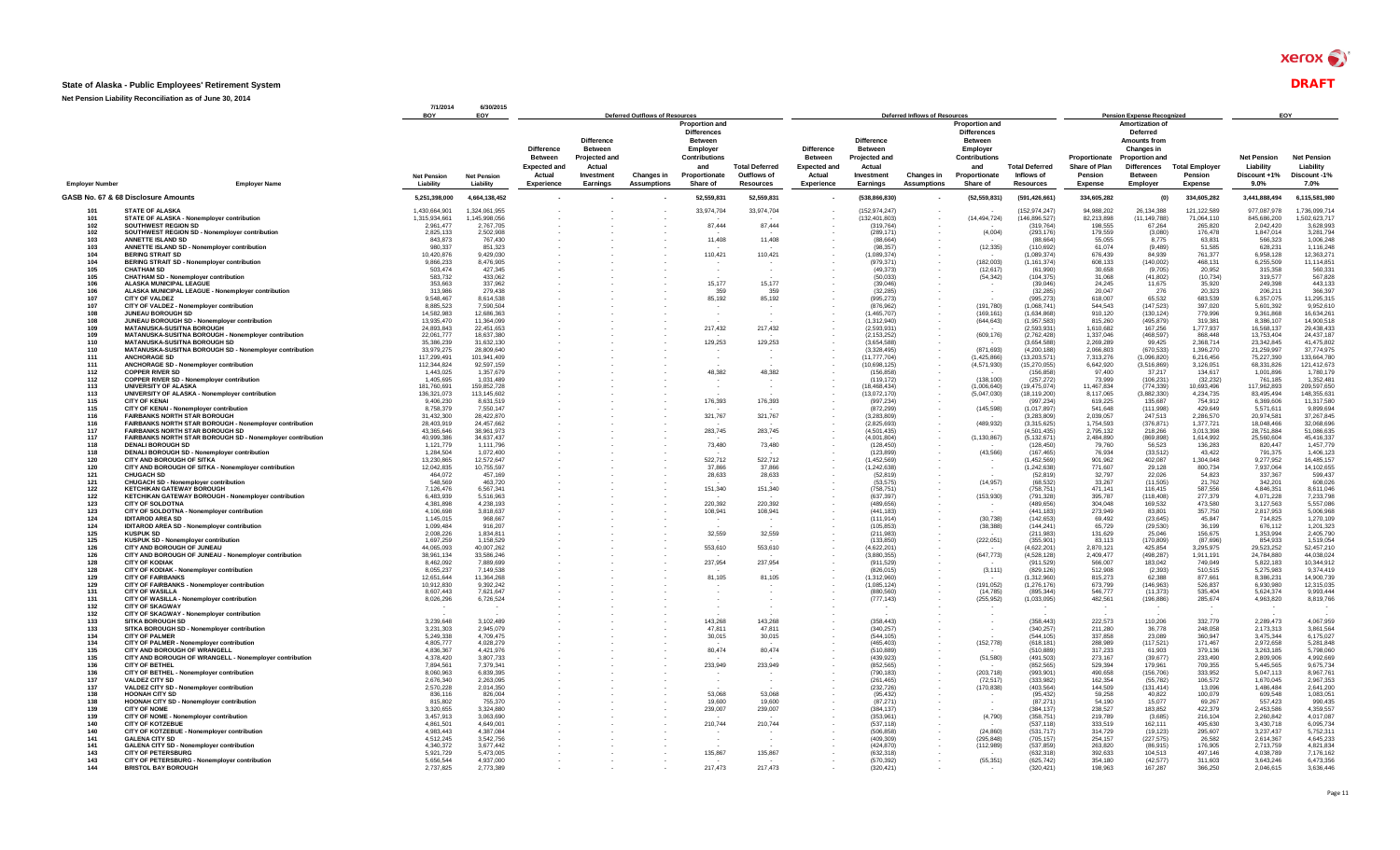#### **State of Alaska - Public Employees' Retirement System** DRAFT

|                        | Net Pension Liability Reconciliation as of June                                                     |                                 | 6/30/2015<br>EOY                | <b>Deferred Outflows of Resources</b>                      |                                                                       |                                  |                                                                                                   |                          |                                                            | <b>Deferred Inflows of Resources</b>                                  |                                         |                                                                                                   |                                |                                | <b>Pension Expense Recognized</b>                                                                        | EOY                   |                                 |                                 |
|------------------------|-----------------------------------------------------------------------------------------------------|---------------------------------|---------------------------------|------------------------------------------------------------|-----------------------------------------------------------------------|----------------------------------|---------------------------------------------------------------------------------------------------|--------------------------|------------------------------------------------------------|-----------------------------------------------------------------------|-----------------------------------------|---------------------------------------------------------------------------------------------------|--------------------------------|--------------------------------|----------------------------------------------------------------------------------------------------------|-----------------------|---------------------------------|---------------------------------|
|                        |                                                                                                     |                                 |                                 | <b>Difference</b><br><b>Between</b><br><b>Expected and</b> | <b>Difference</b><br><b>Between</b><br><b>Projected and</b><br>Actual |                                  | <b>Proportion and</b><br><b>Differences</b><br><b>Between</b><br>Employer<br>Contributions<br>and | <b>Total Deferred</b>    | <b>Difference</b><br><b>Between</b><br><b>Expected and</b> | <b>Difference</b><br><b>Between</b><br><b>Projected and</b><br>Actual |                                         | <b>Proportion and</b><br><b>Differences</b><br><b>Between</b><br>Employer<br>Contributions<br>and | <b>Total Deferred</b>          | Proportionate<br>Share of Plan | <b>Amortization of</b><br>Deferred<br>Amounts from<br>Changes in<br><b>Proportion and</b><br>Differences | <b>Total Employer</b> | <b>Net Pension</b><br>Liability | <b>Net Pension</b><br>Liability |
| <b>Employer Number</b> | <b>Employer Name</b>                                                                                | <b>Net Pension</b><br>Liability | <b>Net Pension</b><br>Liability | Actual<br>Experience                                       | Investment<br>Earnings                                                | Changes in<br><b>Assumptions</b> | Proportionate<br>Share of                                                                         | Outflows of<br>Resources | Actual<br>Experience                                       | Investment<br>Earnings                                                | <b>Changes in</b><br><b>Assumptions</b> | Proportionate<br>Share of                                                                         | Inflows of<br><b>Resources</b> | Pension<br>Expense             | <b>Between</b><br>Employer                                                                               | Pension<br>Expense    | Discount +1%<br>$9.0\%$         | Discount -1%<br>7.0%            |
|                        | GASB No. 67 & 68 Disclosure Amounts                                                                 | 5.251.398.000                   | 4,664,138,452                   |                                                            |                                                                       |                                  | 52.559.831                                                                                        | 52,559,831               |                                                            | (538, 866, 830)                                                       |                                         | (52, 559, 831)                                                                                    | (591, 426, 661)                | 334,605,282                    | (0)                                                                                                      | 334,605,282           | 3,441,888,494                   | 6,115,581,980                   |
| 144                    | <b>BRISTOL BAY BOROUGH - Nonemployer contribution</b>                                               | 2,646,694                       | 2,457,953                       |                                                            |                                                                       |                                  | 68,244                                                                                            | 68,244                   |                                                            | (283, 977)                                                            |                                         |                                                                                                   | (283, 977)                     | 176,334                        | 52,495                                                                                                   | 228,829               | 1,813,840                       | 3,222,849                       |
| 145                    | NORTH SLOPE BOROUGH                                                                                 | 76.977.975                      | 73.312.802                      |                                                            |                                                                       |                                  | 3.145.778                                                                                         | 3,145,778                |                                                            | (8.470.125)                                                           |                                         |                                                                                                   | (8.470.125)                    | 5.259.460                      | 2,419,830                                                                                                | 7,679,290             | 54.100.986                      | 96,127,174                      |
| 145<br>146             | NORTH SLOPE BOROUGH - Nonemployer contribution<br><b>WRANGELL PUBLIC SD</b>                         | 72.904.611<br>1.168.666         | 64.825.685<br>1.016.953         |                                                            |                                                                       |                                  | 47.052                                                                                            | 47.052                   |                                                            | (7.489.574)<br>(117, 493)                                             |                                         | (13, 378)                                                                                         | (7.489.574)<br>(130.871)       | 4.650.594<br>72,956            | 36.194<br>(10, 291)                                                                                      | 4.686.788<br>62,666   | 47.837.940<br>750.458           | 84.998.932<br>1,333,421         |
| 146                    | <b>WRANGELL PUBLIC SD - Nonemployer contribution</b>                                                | 1,176,352                       | 954,021                         |                                                            |                                                                       |                                  |                                                                                                   |                          |                                                            | (110, 222)                                                            |                                         | (57, 771)                                                                                         | (167, 993)                     | 68,441                         | (44, 439)                                                                                                | 24,002                | 704,017                         | 1,250,905                       |
| 148<br>148             | CITY OF CORDOVA<br>CITY OF CORDOVA - Nonemployer contribution                                       | 2.877.605<br>2,919,371          | 3.134.266<br>2.995.507          |                                                            |                                                                       |                                  | 368.123<br>256,213                                                                                | 368.123<br>256,213       |                                                            | (362.114)<br>(346,083)                                                |                                         |                                                                                                   | (362.114)<br>(346,083)         | 224.852<br>214,898             | 283.172<br>197,087                                                                                       | 508.024<br>411,984    | 2.312.923<br>2,210,527          | 4.109.625<br>3,927,686          |
| 149                    | NOME CITY SD                                                                                        | 2,208,184                       | 2,063,075                       |                                                            |                                                                       |                                  | 64,803                                                                                            | 64,803                   |                                                            | (238, 355)                                                            |                                         |                                                                                                   | (238, 355)                     | 148,005                        | 49,849                                                                                                   | 197,854               | 1,522,441                       | 2,705,088                       |
| 149                    | NOME CITY SD - Nonemployer contribution                                                             | 2.367.237                       | 1.988.775                       |                                                            |                                                                       |                                  |                                                                                                   |                          |                                                            | (229.771)                                                             |                                         | (72.379)                                                                                          | (302.151)                      | 142.675                        | (55, 676)                                                                                                | 86.998                | 1.467.611                       | 2.607.666                       |
| 151<br>151             | <b>CITY OF KING COVE</b><br>CITY OF KING COVE - Nonemployer contribution                            | 1.326.995<br>1,255,223          | 1.176.987<br>1,058,396          |                                                            |                                                                       |                                  |                                                                                                   |                          |                                                            | (135.982)<br>(122, 281)                                               |                                         | (1.025)<br>(35, 928)                                                                              | (137.007)<br>(158, 209)        | 84.437<br>75,929               | (789<br>(27, 637)                                                                                        | 83.648<br>48,293      | 868.554<br>781,041              | 1.543.256<br>1,387,761          |
| 152                    | ALASKA HOUSING FINANCE CORPORATION                                                                  | 31.439.910                      | 28.367.937                      |                                                            |                                                                       |                                  | 282,507                                                                                           | 282.507                  |                                                            | (3.277.463)                                                           |                                         |                                                                                                   | (3, 277, 463)                  | 2,035,116                      | 217.313                                                                                                  | 2.252.429             | 20,934,043                      | 37,195,818                      |
| 152<br>153             | ALASKA HOUSING FINANCE CORPORATION - Nonemployer contribution<br><b>LOWER YUKON SD</b>              | 26.433.505<br>7.923.520         | 22.644.898<br>7.220.756         |                                                            |                                                                       |                                  | 116,660                                                                                           | 116.660                  |                                                            | (2.616.257)<br>(834.243)                                              |                                         | (529, 834)                                                                                        | (3.146.091)<br>(834.243)       | 1.624.545<br>518 017           | (407.564)<br>89.738                                                                                      | 1.216.980<br>607.755  | 16.710.742<br>5 328 537         | 29.691.813<br>9 467 798         |
| 153                    | LOWER YUKON SD - Nonemployer contribution                                                           | 7,252,526                       | 6,317,670                       |                                                            |                                                                       |                                  |                                                                                                   |                          |                                                            | (729, 906)                                                            |                                         | (78, 792)                                                                                         | (808, 698)                     | 453,230                        | (60, 609)                                                                                                | 392,621               | 4,662,108                       | 8,283,680                       |
| 154                    | NORTHWEST ARCTIC BOROUGH SD                                                                         | 8.152.466                       | 7.849.414                       |                                                            |                                                                       |                                  | 387.323                                                                                           | 387,323                  |                                                            | (906.875)                                                             |                                         |                                                                                                   | (906.875)                      | 563,117                        | 297.941                                                                                                  | 861.058               | 5.792.454                       | 10.292.091                      |
| 154<br>155             | NORTHWEST ARCTIC BOROUGH SD - Nonemployer contribution<br>SOUTHEAST ISLAND SD                       | 8.121.472<br>767.392            | 7,248,559<br>717.565            |                                                            |                                                                       |                                  | 22,468<br>22,903                                                                                  | 22.468<br>22,903         |                                                            | (837.455)<br>(82.903)                                                 |                                         |                                                                                                   | (837, 455)<br>(82.903)         | 520.012<br>51,478              | 17,283<br>17,618                                                                                         | 537,294<br>69,096     | 5,349,055<br>529,525            | 9,504,255<br>940.865            |
| 155                    | SOUTHEAST ISLAND SD - Nonemployer contribution                                                      | 822.687                         | 736,222                         |                                                            |                                                                       |                                  | 3.523                                                                                             | 3.523                    |                                                            | (85.059)                                                              |                                         |                                                                                                   | (85.059)                       | 52.817                         | 2,710                                                                                                    | 55.526                | 543.293                         | 965.328                         |
| 156                    | PRIBILOF SD                                                                                         | 587,371<br>419.406              | 542,013<br>330.658              |                                                            |                                                                       |                                  | 12,936                                                                                            | 12,936                   |                                                            | (62, 621)<br>(38.202)                                                 |                                         |                                                                                                   | (62, 621)<br>(64.832)          | 38,884<br>23,721               | 9,950<br>(20.484)                                                                                        | 48,834<br>3,237       | 399,977<br>244.009              | 710,683<br>433.557              |
| 156<br>157             | PRIBILOF SD - Nonemployer contribution<br><b>LOWER KUSKOKWIM SD</b>                                 | 21.841.549                      | 19.931.598                      |                                                            |                                                                       |                                  | 338,920                                                                                           | 338,920                  |                                                            | (2,302,778)                                                           |                                         | (26, 630)                                                                                         | (2.302.778)                    | 1.429.893                      | 260.707                                                                                                  | 1.690.600             | 14.708.470                      | 26.134.156                      |
| 157                    | LOWER KUSKOKWIM SD - Nonemployer contribution                                                       | 19.477.892                      | 16.927.647                      |                                                            |                                                                       |                                  |                                                                                                   |                          |                                                            | (1.955.720)                                                           |                                         | (236, 765)                                                                                        | (2.192.485)                    | 1,214,389                      | (182, 127)                                                                                               | 1,032,262             | 12,491,712                      | 22,195,399                      |
| 158<br>158             | KODIAK ISLAND BOROUGH SD<br>KODIAK ISLAND BOROUGH SD - Nonemplover contribution                     | 7,267,954<br>7.231.229          | 6,382,720<br>6.068.164          |                                                            |                                                                       |                                  |                                                                                                   |                          |                                                            | (737.422)<br>(701.080)                                                |                                         | (46.115)<br>(225, 536)                                                                            | (783, 537)<br>(926.616)        | 457,896<br>435.330             | (35, 473)<br>(173.489)                                                                                   | 422,423<br>261.841    | 4,710,111<br>4.477.985          | 8,368,973<br>7.956.529          |
| 159                    | YUKON FLATS SD                                                                                      | 1.288.535                       | 1.182.756                       |                                                            |                                                                       |                                  | 24,384                                                                                            | 24,384                   |                                                            | (136, 649)                                                            |                                         |                                                                                                   | (136.649)                      | 84.851                         | 18,757                                                                                                   | 103,608               | 872,811                         | 1.550.820                       |
| 159<br>160             | YUKON FLATS SD - Nonemployer contribution<br>YUKON / KOYUKUK SD                                     | 1,267,049<br>2,438,522          | 1,114,713<br>2,268,166          |                                                            |                                                                       |                                  | 65,129                                                                                            | 65,129                   |                                                            | (128.787)<br>(262,050)                                                |                                         | (6, 773)                                                                                          | (135.560)<br>(262,050)         | 79,969<br>162,718              | (5, 210)<br>50,099                                                                                       | 74.759<br>212,817     | 822.599<br>1,673,787            | 1,461,603<br>2,974,001          |
| 160                    | YUKON / KOYUKUK SD - Nonemployer contribution                                                       | 2.474.206                       | 2.136.139                       |                                                            |                                                                       |                                  |                                                                                                   |                          |                                                            | (246.797)                                                             |                                         | (39,060)                                                                                          | (285.857)                      | 153.247                        | (30.046)                                                                                                 | 123,200               | 1.576.358                       | 2.800.888                       |
| 161                    | NORTH SLOPE BOROUGH SD                                                                              | 13.717.670                      | 12.410.612                      |                                                            |                                                                       |                                  | 144.445                                                                                           | 144.445                  |                                                            | (1.433.848)                                                           |                                         |                                                                                                   | (1.433.848)                    | 890.337                        | 111.112                                                                                                  | 1.001.449             | 9.158.378                       | 16.272.698                      |
| 161<br>162             | NORTH SLOPE BOROUGH SD - Nonemployer contribution<br><b>ALEUTIAN REGION SD</b>                      | 12.932.845<br>237.802           | 10.669.598<br>225.303           |                                                            |                                                                       |                                  | 8,969                                                                                             | 8.969                    |                                                            | (1, 232, 702)<br>(26.030)                                             |                                         | (519, 911)                                                                                        | (1,752,613)<br>(26.030)        | 765,437<br>16.163              | (399, 932)<br>6.899                                                                                      | 365,505<br>23.062     | 7,873,601<br>166.261            | 13,989,893<br>295.415           |
| 162                    | ALEUTIAN REGION SD - Nonemployer contribution                                                       | 187835                          | 136.708                         |                                                            |                                                                       |                                  |                                                                                                   |                          |                                                            | (15.794)                                                              |                                         | (19, 169)                                                                                         | (34.963)                       | 9.807                          | (14.745)                                                                                                 | (4.938)               | 100 883                         | 179,250                         |
| 163                    | <b>CORDOVA COMMUNITY MEDICAL CENTER</b>                                                             | 3,067,672                       | 3,165,175                       |                                                            |                                                                       |                                  | 280,364                                                                                           | 280,364                  |                                                            | (365, 685)                                                            |                                         |                                                                                                   | (365, 685)                     | 227,070                        | 215,665                                                                                                  | 442,734               | 2,335,732                       | 4,150,153                       |
| 163<br>164             | CORDOVA COMMUNITY MEDICAL CENTER - Nonemployer contribution<br><b>LAKE AND PENINSULA BOROUGH SD</b> | 3.007.549<br>2.199.791          | 3,040,931<br>1.988.311          |                                                            |                                                                       |                                  | 235,280<br>21.969                                                                                 | 235,280<br>21.969        |                                                            | (351.331)<br>(229.718)                                                |                                         |                                                                                                   | (351.331)<br>(229.718)         | 218,156<br>142.641             | 180,985<br>16.899                                                                                        | 399,141<br>159.541    | 2.244.047<br>1.467.269          | 3.987.245<br>2.607.059          |
| 164                    | LAKE AND PENINSULA BOROUGH SD - Nonemployer contribution                                            | 2.240.011                       | 1.979.532                       |                                                            |                                                                       |                                  |                                                                                                   |                          |                                                            | (228.703)                                                             |                                         | (6, 351)                                                                                          | (235.055)                      | 142.012                        | (4.886)                                                                                                  | 137.126               | 1.460.790                       | 2.595.547                       |
| 165<br>165             | <b>SITKA COMMUNITY HOSPITAL</b><br>SITKA COMMUNITY HOSPITAL - Nonemployer contribution              | 10,412,863<br>10.733.624        | 9.504.067<br>8,600,601          |                                                            |                                                                       |                                  | 162,702                                                                                           | 162,702                  |                                                            | (1,098,043)<br>(993, 662)                                             |                                         | (593, 549)                                                                                        | (1,098,043)<br>(1,587,212)     | 681.822<br>617,007             | 125,155<br>(456, 576)                                                                                    | 806,977<br>160.431    | 7.013.501<br>6.346.790          | 12,461,659<br>11,277,041        |
| 166                    | <b>TANANA SD</b>                                                                                    | 141.467                         | 120,295                         |                                                            |                                                                       |                                  |                                                                                                   |                          |                                                            | (13.898)                                                              |                                         | (3, 406)                                                                                          | (17.304)                       | 8,630                          | (2,620)                                                                                                  | 6.010                 | 88,771                          | 157,730                         |
| 166                    | <b>TANANA SD - Nonemplover contribution</b>                                                         | 143.184                         | 145.350                         |                                                            |                                                                       |                                  | 11.568                                                                                            | 11.568                   |                                                            | (16.793)                                                              |                                         |                                                                                                   | (16.793)                       | 10.427                         | 8.899                                                                                                    | 19.326                | 107.261                         | 190.582                         |
| 167<br>167             | SOUTHEAST REGIONAL RESOURCE CENTER<br>SOUTHEAST REGIONAL RESOURCE CENTER - Nonemployer contribution | 1,995,673<br>1,733,436          | 1,759,742<br>1,490,847          |                                                            |                                                                       |                                  |                                                                                                   |                          |                                                            | (203, 310)<br>(172, 244)                                              |                                         | (8, 118)<br>(31, 018)                                                                             | (211, 428)<br>(203, 261)       | 126,244<br>106,953             | (6, 245)<br>(23, 860)                                                                                    | 119,999<br>83,093     | 1,298,597<br>1,100,166          | 2,307,360<br>1,954,786          |
| 168                    | <b>HYDABURG CITY SD</b>                                                                             | 250.933                         | 137.142                         |                                                            |                                                                       |                                  |                                                                                                   |                          |                                                            | (15.845)                                                              |                                         | (54.557)                                                                                          | (70.402)                       | 9.839                          | (41.967)                                                                                                 | (32.129)              | 101.203                         | 179.819                         |
| 168                    | HYDABURG CITY SD - Nonemployer contribution<br><b>CITY OF TANANA</b>                                | 294.794<br>194.784              | 137,966<br>154.160              |                                                            |                                                                       |                                  |                                                                                                   |                          |                                                            | (15.940)<br>(17.811)                                                  |                                         | (78.823)<br>(11.991)                                                                              | (94.763)<br>(29.801)           | 9.898<br>11.059                | (60, 633)<br>(9.224)                                                                                     | (50.736)<br>1.836     | 101.811<br>113,762              | 180,900<br>202.133              |
| 169<br>169             | CITY OF TANANA - Nonemployer contribution                                                           | 155,752                         | 113,696                         |                                                            |                                                                       |                                  |                                                                                                   |                          |                                                            | (13, 136)                                                             |                                         | (15, 679)                                                                                         | (28, 815)                      | 8,157                          | (12,061)                                                                                                 | (3,904)               | 83,902                          | 149,078                         |
| 170                    | NORTH PACIFIC FISHERY MGMT COUNCIL                                                                  | 1.931.313                       | 1.696.940                       |                                                            |                                                                       |                                  |                                                                                                   |                          |                                                            | (196.054)                                                             |                                         | (11.707)                                                                                          | (207.761)                      | 121.739                        | (9.005)                                                                                                  | 112,733               | 1.252.253                       | 2,225,015                       |
| 170<br>171             | NORTH PACIFIC FISHERY MGMT COUNCIL - Nonemployer contribution<br><b>CITY OF BARROW</b>              | 1.542.447<br>1,690,329          | 1.289.485<br>1,635,926          |                                                            |                                                                       |                                  | 85,673                                                                                            | 85,673                   |                                                            | (148.979)<br>(189.005)                                                |                                         | (51, 211)                                                                                         | (200.191)<br>(189.005)         | 92.508<br>117,361              | (39.393)<br>65,902                                                                                       | 53.114<br>183,263     | 951.572<br>1,207,227            | 1.690.762<br>2,145,013          |
| 171                    | CITY OF BARROW - Nonemployer contribution                                                           | 1,649,021                       | 1,529,712                       |                                                            |                                                                       |                                  | 41,428                                                                                            | 41,428                   |                                                            | (176, 734)                                                            |                                         |                                                                                                   | (176, 734)                     | 109,742                        | 31,868                                                                                                   | 141,610               | 1,128,847                       | 2,005,747                       |
| 172<br>172             | <b>CITY OF SAINT PAUL</b><br>CITY OF SAINT PAUL - Nonemplover contribution                          | 1.699.732<br>1,703,668          | 1.561.033<br>1.532.307          |                                                            |                                                                       |                                  | 32.698<br>12.192                                                                                  | 32.698<br>12,192         |                                                            | (180.352)<br>(177.034)                                                |                                         |                                                                                                   | (180.352)<br>(177.034)         | 111.989<br>109,928             | 25,152<br>9.379                                                                                          | 137.141<br>119,306    | 1.151.960<br>1.130.762          | 2.046.814<br>2,009,148          |
| 173                    | MUNICIPALITY OF ANCHORAGE                                                                           | 254,009,684                     | 222,452,965                     |                                                            |                                                                       |                                  |                                                                                                   |                          |                                                            | (25,700,893)                                                          |                                         | (2,005,260)                                                                                       | (27,706,153)                   | 15,958,775                     | (1,542,508)                                                                                              | 14,416,267            | 164, 158, 570                   | 291,678,593                     |
| 173                    | MUNICIPALITY OF ANCHORAGE - Nonemployer contribution                                                | 215,922,850                     | 178.660.339<br>3.790.363        |                                                            |                                                                       |                                  |                                                                                                   |                          |                                                            | (20, 641, 354)                                                        |                                         | (8,346,830)                                                                                       | (28,988,184)                   | 12,817,092                     | (6,420,639)                                                                                              | 6,396,454             | 131,841,919                     | 234,258,044                     |
| 174<br>174             | <b>KODIAK ISLAND BOROUGH</b><br>KODIAK ISLAND BOROUGH - Nonemployer contribution                    | 4.220.906<br>3,739,762          | 3,187,850                       |                                                            |                                                                       |                                  | 26,395                                                                                            | 26.395                   |                                                            | (437.916)<br>(368, 305)                                               |                                         | (85,083)                                                                                          | (437.916)<br>(453, 388)        | 271.921<br>228,696             | 20.304<br>(65, 449)                                                                                      | 292,225<br>163,248    | 2.797.088<br>2,352,465          | 4.969.894<br>4,179,883          |
| 175                    | NOME JOINT UTILITY SYSTEM                                                                           | 1,289,786                       | 1,209,375                       |                                                            |                                                                       |                                  | 40.617                                                                                            | 40.617                   |                                                            | (139, 724)                                                            |                                         |                                                                                                   | (139, 724)                     | 86,761                         | 31,244                                                                                                   | 118.004               | 892.455                         | 1.585.723                       |
| 175<br>176             | NOME JOINT UTILITY SYSTEM - Nonemployer contribution<br><b>CITY OF SAND POINT</b>                   | 1.032.217<br>1.337,523          | 971.203<br>1.232.488            |                                                            |                                                                       |                                  | 34.631<br>28,344                                                                                  | 34.631<br>28,344         |                                                            | (112.207)<br>(142.394)                                                |                                         |                                                                                                   | (112.207)<br>(142.394)         | 69.674<br>88.419               | 26.639<br>21.803                                                                                         | 96.313<br>110,222     | 716.697<br>909.511              | 1.273.434<br>1.616.029          |
| 176                    | CITY OF SAND POINT - Nonemployer contribution                                                       | 1.370.172                       | 1.167.143                       |                                                            |                                                                       |                                  |                                                                                                   |                          |                                                            | (134, 845)                                                            |                                         | (31, 694)                                                                                         | (166, 539)                     | 83,731                         | (24, 380)                                                                                                | 59.351                | 861,290                         | 1.530.349                       |
| 177                    | <b>KETCHIKAN GATEWAY BOROUGH SD</b>                                                                 | 5.739.241                       | 5.524.103                       |                                                            |                                                                       |                                  | 271.530                                                                                           | 271,530                  |                                                            | (638.222)                                                             |                                         |                                                                                                   | (638, 222)                     | 396,299                        | 208.869                                                                                                  | 605.168               | 4.076.497                       | 7.243.160                       |
| 177<br>178             | KETCHIKAN GATEWAY BOROUGH SD - Nonemployer contribution<br><b>CITY OF DILLINGHAM</b>                | 6,104,638<br>2.895.069          | 5,638,720<br>2.822.639          |                                                            |                                                                       |                                  | 137,941<br>159,938                                                                                | 137.941<br>159,938       |                                                            | (651.464)<br>(326.111)                                                |                                         |                                                                                                   | (651.464)<br>(326.111)         | 404,522<br>202,496             | 106,109<br>123.029                                                                                       | 510,631<br>325.525    | 4,161,078<br>2.082.959          | 7,393,445<br>3.701.022          |
| 178                    | CITY OF DILLINGHAM - Nonemployer contribution                                                       | 3,161,429                       | 2,767,785                       |                                                            |                                                                       |                                  |                                                                                                   |                          |                                                            | (319, 773)                                                            |                                         | (25, 522)                                                                                         | (345, 295)                     | 198,561                        | (19, 632)                                                                                                | 178,929               | 2,042,479                       | 3,629,098                       |
| 179<br>179             | <b>CITY OF UNALASKA</b><br>CITY OF UNALASKA - Nonemployer contribution                              | 12.364.036<br>12,049,865        | 11.730.783<br>10,547,310        |                                                            |                                                                       |                                  | 476,910                                                                                           | 476,910                  |                                                            | (1.355.305)<br>(1, 218, 574)                                          |                                         | (98, 657)                                                                                         | (1, 355, 305)<br>(1,317,231)   | 841,566<br>756,664             | 366,854<br>(75, 890)                                                                                     | 1.208.420<br>680,774  | 8.656.700<br>7,783,359          | 15,381,311<br>13,829,551        |
| 180                    | <b>KENAI PENINSULA BOROUGH</b>                                                                      | 24.396.048                      | 22,975,175                      |                                                            |                                                                       |                                  | 831,955                                                                                           | 831,955                  |                                                            | (2.654.415)                                                           |                                         |                                                                                                   | (2.654.415)                    | 1.648.239                      | 639.965                                                                                                  | 2.288.205             | 16.954.469                      | 30.124.871                      |
| 180                    | KENAI PENINSULA BOROUGH - Nonemployer contribution                                                  | 22.562.463                      | 19.950.761                      |                                                            |                                                                       |                                  |                                                                                                   |                          |                                                            | (2,304,992)                                                           |                                         | (56, 359)                                                                                         | (2,361,351)                    | 1,431,268                      | (43, 353)                                                                                                | 1,387,915             | 14,722,611                      | 26,159,282                      |
| 181<br>181             | <b>CITY OF KETCHIKAN</b><br>CITY OF KETCHIKAN - Nonemployer contribution                            | 12,898,074<br>10.639.193        | 11,676,941<br>9.062.699         |                                                            |                                                                       |                                  | 140,799                                                                                           | 140,799                  |                                                            | (1,349,084)<br>(1.047.050)                                            |                                         | (246, 103)                                                                                        | (1,349,084)<br>(1, 293, 154)   | 837,704<br>650.158             | 108,307<br>(189.310)                                                                                     | 946,010<br>460,848    | 8,616,967<br>6.687.795          | 15,310,714<br>11.882.941        |
| 182                    | <b>CITY OF SEWARD</b>                                                                               | 6.100.166                       | 5,440,800                       |                                                            |                                                                       |                                  | 14,516                                                                                            | 14,516                   |                                                            | (628.598)                                                             |                                         |                                                                                                   | (628, 598)                     | 390.323                        | 11.166                                                                                                   | 401.489               | 4,015,024                       | 7,133,935                       |
| 182<br>183             | CITY OF SEWARD - Nonemployer contribution<br><b>CITY OF FORT YUKON</b>                              | 5.666.528<br>619,043            | 4.808.315<br>384.367            |                                                            |                                                                       |                                  |                                                                                                   |                          |                                                            | (555.524)<br>(44.408)                                                 |                                         | (142, 887)<br>(105, 289)                                                                          | (698.411)<br>(149, 696)        | 344,949<br>27,575              | (109, 913)<br>(80, 991)                                                                                  | 235.035<br>(53, 417)  | 3.548.283<br>283,643            | 6,304,625<br>503,980            |
| 183                    | CITY OF FORT YUKON - Nonemployer contribution                                                       | 563.249                         | 374.538                         |                                                            |                                                                       |                                  |                                                                                                   |                          |                                                            | (43.272)                                                              |                                         | (80,008)                                                                                          | (123.280)                      | 26.869                         | (61.545)                                                                                                 | (34.675)              | 276.390                         | 491.092                         |
| 184                    | <b>BRISTOL BAY BOROUGH SD</b>                                                                       | 595.724                         | 563.192                         |                                                            |                                                                       |                                  | 21.693                                                                                            | 21.693                   |                                                            | (65.068)                                                              |                                         |                                                                                                   | (65.068)                       | 40.403                         | 16.687                                                                                                   | 57.090                | 415.606                         | 738.453                         |
| 184                    | BRISTOL BAY BOROUGH SD - Nonemployer contribution                                                   | 624,560                         | 528.863                         |                                                            |                                                                       |                                  |                                                                                                   |                          |                                                            | (61.102)                                                              |                                         | (16, 453)                                                                                         | (77, 554)                      | 37,941                         | (12, 656)                                                                                                | 25,285                | 390.273                         | 693,441                         |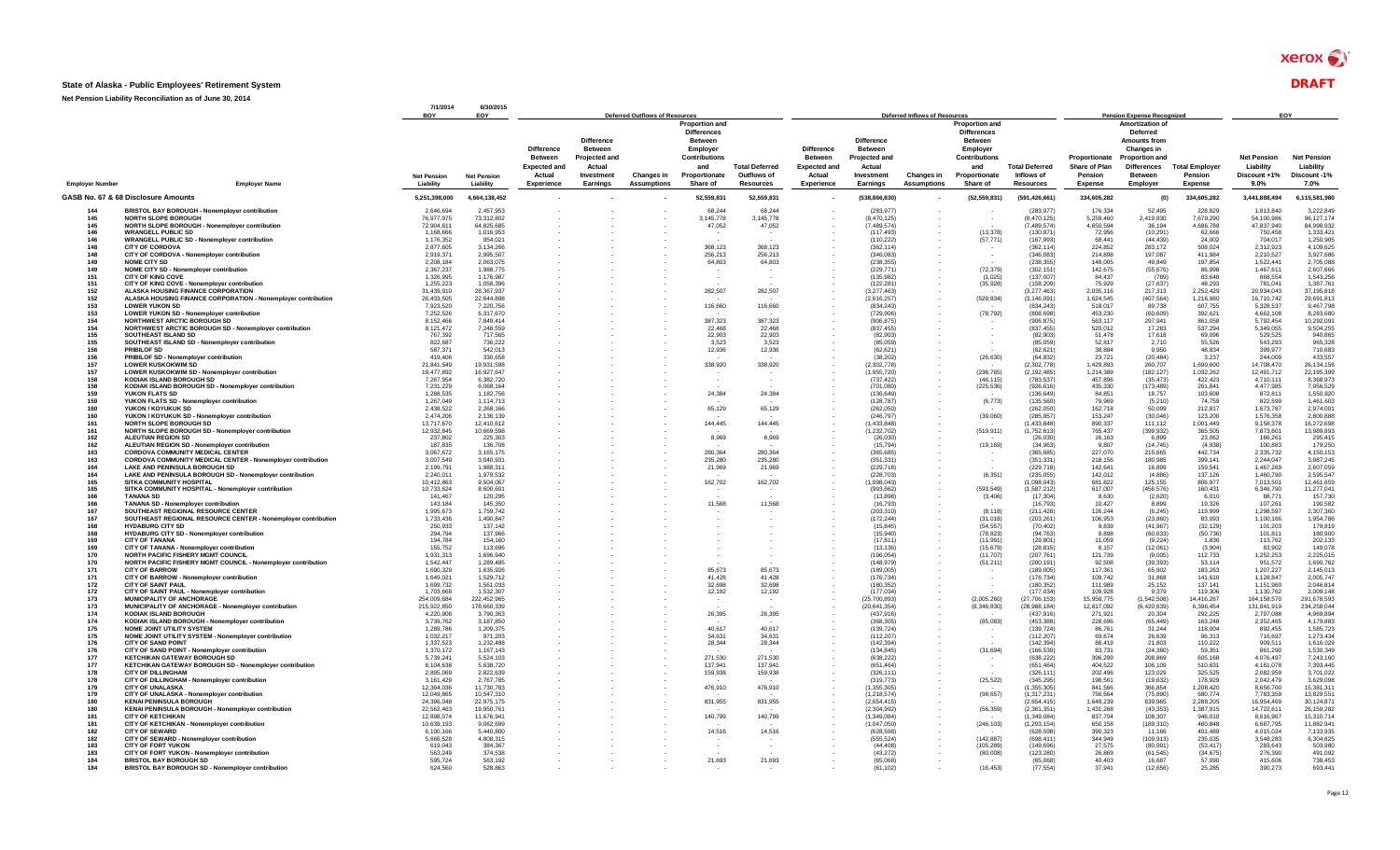### $xerox \n\bullet$

#### **State of Alaska - Public Employees' Retirement System** DRAFT

**7/1/2014 6/30/2015 BOY EOY Employer Number Employer Name Net Pension Liability Net Pension Liability Difference Between Expected and Actual Experience Difference Between Projected and Actual Investment Earnings Changes in Assumptions Proportion and Differences Between Employer Contributions and Proportionate Share of Total Deferred Outflows of Resources Difference Between Expected and Actual Experience Difference Between Projected and Actual Investment Earnings Changes in Assumptions Proportion and Differences Between Employer Contributions and Proportionate Share of Total Deferred Inflows of Resources Proportionate Share of Plan Pension Expense Amortization of Deferred Amounts from Changes in Proportion and Differences Between Employer Total Employe Pension Expense Net Pension Liability Discount +1% 9.0% Net Pension Liability Discount -1% 7.0% GASB No. 67 & 68 Disclosure Amounts 5,251,398,000 4,664,138,452 - - - 52,559,831 52,559,831 - (538,866,830) - (52,559,831) (591,426,661) 334,605,282 (0) 334,605,282 3,441,888,494 6,115,581,980 Deferred Outflows of Resources Deferred Inflows of Resources Pension Expense Recognized EOY 185 CORDOVA CITY SD** 909,476 798,633 - - - - - - (92,269) - (5,814) (98,084) 57,294 (4,473) 52,821 589,349 1,047,162 **185 CORDOVA CITY SD - Nonemployer contribution** 902,828 745,150 - - - - - - (86,090) - (36,093) (122,183) 53,457 (27,764) 25,693 549,881 977,035 **186 CITY OF CRAIG** 1,853,546 1,653,479 - - - 4,590 4,590 - (191,033) - - (191,033) 118,621 3,531 122,152 1,220,180 2,168,028 **186 CITY OF CRAIG - Nonemployer contribution** 1,707,023 1,562,450 - - - 29,479 29,479 - (180,516) - - (180,516) 112,090 22,676 134,766 1,153,006 2,048,673 **187 PETERSBURG MEDICAL CENTER** 5,801,376 5,684,599 - - - 338,547 338,547 - (656,765) - - (656,765) 407,813 260,421 668,234 4,194,934 7,453,602 **187 PETERSBURG MEDICAL CENTER - Nonemployer contribution** 5,718,999 5,281,256 - - - 128,428 128,428 - (610,165) - - (610,165) 378,877 98,790 477,668 3,897,289 6,924,742 **189 HAINES BOROUGH** 2,524,319 2,326,689 - - - 53,878 53,878 - (268,812) - - (268,812) 166,917 41,445 208,361 1,716,974 3,050,737 **189 HAINES BOROUGH - Nonemployer contribution** 2,758,681 2,289,751 - - - - - - (264,544) - (102,094) (366,639) 164,267 (78,534) 85,733 1,689,716 3,002,304 **190 KENAI PENINSULA BOROUGH SD** 21,647,066 20,359,190 - - - 720,957 720,957 - (2,352,180) - - (2,352,180) 1,460,568 554,583 2,015,151 15,024,010 26,694,811 **190 KENAI PENINSULA BOROUGH SD - Nonemployer contribution** 21,386,871 18,808,964 - - - - - - (2,173,076) - (118,514) (2,291,590) 1,349,355 (91,165) 1,258,190 13,880,025 24,662,167 **191 CITY OF NORTH POLE** 3,001,738 2,862,282 - - - 124,875 124,875 - (330,691) - - (330,691) 205,340 96,058 301,398 2,112,213 3,753,002 1**91 CITY OF NORTH POLE - North POLE AND A SUBSOUT 2,000,277 2,42,479 42,479 42,479 42,479 42,479 42,479 42,479 42,479 42,479 42,479 42,479 42,479 42,479 42,479 42,479 42,479 42,587 1,39,587 1,39,587 1,89,588 1,89,9,968 1 192 CITY OF GALENA** 2,058,203 1,822,727 - - - - - - (210,587) - (3,378) (213,965) 130,762 (2,599) 128,164 1,345,077 2,389,946 **192 CITY OF GALENA - Nonemployer contribution** 1,063,999 863,794 - - - - - - (99,798) - (51,686) (151,484) 61,969 (39,759) 22,210 637,435 1,132,600 **193 CITY OF NENANA** 575,831 656,104 - - - 92,064 92,064 - (75,802) - - (75,802) 47,069 70,819 117,888 484,170 860,279 **193 CITY OF NENANA - Nonemployer contribution** 293,878 142,710 - - - - - - (16,488) - (75,287) (91,775) 10,238 (57,913) (47,675) 105,312 187,120 **195 YUPIIT SD** 2,409,314 2,150,430 - - - 6,712 6,712 - (248,448) - - (248,448) 154,272 5,163 159,435 1,586,904 2,819,627 **195 YUPIIT SD - Nonemployer contribution** 2,259,070 1,710,603 - - - - - - (197,633) - (188,266) (385,898) 122,719 (144,820) (22,101) 1,262,335 2,242,929 **196 NENANA CITY SD** 1,387,552 1,337,976 - - - 67,197 67,197 - (154,582) - - (154,582) 95,986 51,690 147,677 987,356 1,754,343 **196 NENANA CITY SD - Nonemployer contribution** 1,554,559 1,266,942 - - - - - - (146,375) - (72,403) (218,777) 90,890 (55,694) 35,196 934,936 1,661,204 **198 CITY OF SAXMAN** 134,412 141,691 - - - 14,198 14,198 - (16,370) - - (16,370) 10,165 10,921 21,086 104,560 185,784 **198 CITY OF SAXMAN - Nonemployer contribution** 167,844 134,539 - - - - - - (15,544) - (9,250) (24,794) 9,652 (7,115) 2,537 99,283 176,406 **199 CITY OF HOONAH** 1,235,022 1,159,466 - - - 39,809 39,809 - (133,958) - - (133,958) 83,180 30,622 113,803 855,625 1,520,283 **199 CITY OF HOONAH - Nonemployer contribution** 1,320,197 1,164,779 - - - - - - (134,572) - (4,952) (139,524) 83,561 (3,809) 79,752 859,545 1,527,249 **200 CITY OF PELICAN** 203,844 179,702 - - - - - - (20,762) - (857) (21,618) 12,892 (659) 12,233 132,611 235,624 **200 CITY OF PELICAN - Nonemployer contribution** 131,759 105,290 - - - - - - (12,165) - (7,468) (19,632) 7,553 (5,745) 1,809 77,698 138,055 **202 CITY OF WHITTIER** 1,451,626 1,217,457 - - - - - - (140,658) - (45,714) (186,372) 87,340 (35,165) 52,176 898,419 1,596,320 **202 CITY OF WHITTIER - Nonemployer contribution** 1,198,144 1,093,828 - - - 18,882 18,882 - (126,374) - - (126,374) 78,471 14,525 92,996 807,187 1,434,218 **203 ANCHORAGE COMMUNITY DEVELOP AUTHORITY** 2,141,134 2,054,838 - - - 97,460 97,460 - (237,404) - - (237,404) 147,414 74,969 222,383 1,516,363 2,694,288 **203 ANCHORAGE COMMUNITY DEVELOP AUTHORITY - Nonemployer contribution** 2,372,711 2,118,774 - - - 7,255 7,255 - (244,790) - - (244,790) 152,001 5,581 157,582 1,563,543 2,778,119 **204 CRAIG CITY SD** 1,068,525 945,114 - - - - - - (109,193) - (2,493) (111,686) 67,803 (1,918) 65,885 697,445 1,239,227 **204 CRAIG CITY SD - Nonemployer contribution** 1,157,788 937,442 - - - - - - (108,306) - (57,829) (166,136) 67,252 (44,484) 22,768 691,783 1,229,167 **205 DILLINGHAM CITY SD** 1,893,737 1,622,358 - - - - - - (187,438) - (37,931) (225,369) 116,388 (29,178) 87,210 1,197,214 2,127,223 **205 DILLINGHAM CITY SD - Nonemployer contribution** 1,861,303 1,540,556 - - - - - - (177,987) - (71,656) (249,643) 110,519 (55,120) 55,399 1,136,849 2,019,965 **206 CITY OF THORNE BAY** 477,446 413,987 - - - - - - (47,830) - (6,407) (54,236) 29,699 (4,928) 24,771 305,500 542,816 **206 CITY OF THORNE BAY - Nonemployer contribution** 435,353 408,252 - - - 13,736 13,736 - (47,167) - - (47,167) 29,288 10,566 39,854 301,268 535,296 **208 CITY OF AKUTAN** 722,669 882,277 - - - 153,002 153,002 - (101,933) - - (101,933) 63,295 117,694 180,988 651,074 1,156,835 **208 CITY OF AKUTAN - Nonemployer contribution** 685,025 664,805 - - - 35,883 35,883 - (76,808) - - (76,808) 47,693 27,602 75,296 490,591 871,688 **209 UNALASKA CITY SD** 1,426,283 1,238,534 - - - - - - (143,093) - (17,977) (161,070) 88,852 (13,829) 75,024 913,972 1,623,955 **209 UNALASKA CITY SD - Nonemployer contribution** 1,367,730 1,111,996 - - - - - - (128,473) - (65,409) (193,882) 79,775 (50,314) 29,460 820,594 1,458,040 **211 KASHUNAMIUT SD** 1,821,701 1,708,190 - - - 57,408 57,408 - (197,354) - - (197,354) 122,546 44,160 166,705 1,260,554 2,239,766 **211 KASHUNAMIUT SD - Nonemployer contribution** 1,752,375 1,606,476 - - - 31,862 31,862 - (185,603) - - (185,603) 115,249 24,509 139,758 1,185,494 2,106,398 **215 CITY OF HOMER** 8,147,695 7,236,285 - - - - - - (836,037) - (166) (836,203) 519,131 (127) 519,004 5,339,997 9,488,160 **215 CITY OF HOMER - Nonemployer contribution** 7,611,045 6,414,212 - - - - - - (741,060) - (219,995) (961,055) 460,156 (169,227) 290,928 4,733,351 8,410,265 **218 SPECIAL EDUCATION SERVICE AGENCY** 252,858 245,714 - - - 13,449 13,449 - (28,388) - - (28,388) 17,628 10,345 27,973 181,324 322,178 **218 SPECIAL EDUCATION SERVICE AGENCY - Nonemployer contribution** 309,056 230,661 - - - - - - (26,649) - (27,895) (54,544) 16,548 (21,458) (4,910) 170,216 302,441 **219 BARTLETT REGIONAL HOSPITAL** 36,780,662 32,827,474 - - - 101,798 101,798 - (3,792,691) - - (3,792,691) 2,355,043 78,306 2,433,349 24,224,946 43,043,128 **219 BARTLETT REGIONAL HOSPITAL - Nonemployer contribution** 34,437,545 28,566,766 - - - - - - (3,300,434) - (1,285,276) (4,585,710) 2,049,380 (988,674) 1,060,706 21,080,769 37,456,521 **220 NORTHWEST ARCTIC BOROUGH** 2,492,286 2,633,361 - - - 267,145 267,145 - (304,243) - - (304,243) 188,917 205,496 394,413 1,943,282 3,452,843 **220 NORTHWEST ARCTIC BOROUGH - Nonemployer contribution** 2,580,931 2,413,039 - - - 76,831 76,831 - (278,788) - - (278,788) 173,111 59,101 232,212 1,780,696 3,163,958 **221 SAINT MARY'S SD** 636,729 659,750 - - - 59,963 59,963 - (76,224) - - (76,224) 47,330 46,126 93,456 486,861 865,059 **221 SAINT MARY'S SD - Nonemployer contribution** 660,324 637,896 - - - 32,719 32,719 - (73,699) - - (73,699) 45,763 25,169 70,931 470,733 836,404 **222 CITY OF SELAWIK** 15,009 13,185 - - - - - - (1,523) - (93) (1,616) 946 (71) 875 9,730 17,288 **222 CITY OF SELAWIK - Nonemployer contribution** - - - - - - - - - - - - - - - - - **223 BRISTOL BAY RHA** 2,034,121 1,991,621 - - - 117,715 117,715 - (230,100) - - (230,100) 142,879 90,550 233,428 1,469,711 2,611,398 **223 BRISTOL BAY RHA - Nonemployer contribution** 1,938,490 1,726,884 - - - 3,293 3,293 - (199,514) - - (199,514) 123,887 2,533 126,419 1,274,349 2,264,276 **224 COPPER RIVER BASIN RHA** 673,336 543,145 - - - - - - (62,752) - (34,933) (97,685) 38,965 (26,871) 12,094 400,812 712,167 **224 COPPER RIVER BASIN RHA - Nonemployer contribution** 738,951 537,583 - - - - - - (62,109) - (75,559) (137,668) 38,566 (58,122) (19,556) 396,708 704,875 **225 SKAGWAY CITY SD** 461,951 405,553 - - - - - - (46,855) - (3,015) (49,871) 29,094 (2,320) 26,775 299,277 531,758 **225 SKAGWAY CITY SD - Nonemployer contribution** 311,218 247,142 - - - - - - (28,553) - (18,629) (47,182) 17,730 (14,330) 3,400 182,378 324,051 **227 CITY OF KLAWOCK** 631,449 685,788 - - - 79,518 79,518 - (79,232) - - (79,232) 49,198 61,168 110,366 506,075 899,200 **227 CITY OF KLAWOCK - Nonemployer contribution** 832,490 708,421 - - - - - - (81,847) - (19,711) (101,558) 50,822 (15,162) 35,660 522,777 928,876 **228 PETERSBURG CITY SD** 1,263,117 1,099,654 - - - - - - (127,047) - (14,134) (141,181) 78,889 (10,872) 68,017 811,486 1,441,857 **228 PETERSBURG CITY SD - Nonemployer contribution** 1,217,422 1,043,293 - - - - - - (120,536) - (24,174) (144,710) 74,846 (18,595) 56,251 769,895 1,367,957 **230 ALEUTIANS EAST BOROUGH** 1,499,404 1,332,935 - - - 769 769 - (153,999) - - (153,999) 95,625 591 96,216 983,636 1,747,734 **230 ALEUTIANS EAST BOROUGH - Nonemployer contribution** 889,275 782,704 - - - - - - (90,429) - (4,534) (94,963) 56,151 (3,488) 52,664 577,594 1,026,275 **231 CITY OF KIVALINA** 51,675 45,396 - - - - - - (5,245) - (319) (5,564) 3,257 (245) 3,011 33,500 59,522 **231 CITY OF KIVALINA - Nonemployer contribution** - - - - - - - - - - - - - - - - - **232 BERING STRAITS CRSA** - - - - - - - - - - - - - - - - - **232 BERING STRAITS CRSA - Nonemployer contribution** - - - - - - - - - - - - - - - - - **235 CITY OF HUSLIA** 187,701 164,449 - - - - - - (18,999) - (1,439) (20,439) 11,798 (1,107) 10,690 121,354 215,624 **235 CITY OF HUSLIA - Nonemployer contribution** 165,287 133,631 - - - - - - (15,439) - (8,382) (23,821) 9,587 (6,448) 3,139 98,613 175,216 **237 CITY OF KALTAG** 33,744 39,207 - - - 5,878 5,878 - (4,530) - - (4,530) 2,813 4,521 7,334 28,933 51,408 **237 CITY OF KALTAG - Nonemployer contribution** 24,601 28,309 - - - 4,111 4,111 - (3,271) - - (3,271) 2,031 3,162 5,193 20,891 37,119 **240 HAINES BOROUGH SD** 1,003,835 814,793 - - - - - - (94,136) - (48,864) (143,000) 58,453 (37,587) 20,866 601,275 1,068,351 **240 HAINES BOROUGH SD - Nonemployer contribution** 1,087,306 831,844 - - - - - - (96,106) - (85,192) (181,299) 59,676 (65,533) (5,856) 613,857 1,090,707 **241 CITY OF NOORVIK** 397,476 327,314 - - - - - - (37,816) - (16,363) (54,179) 23,482 (12,587) 10,895 241,541 429,172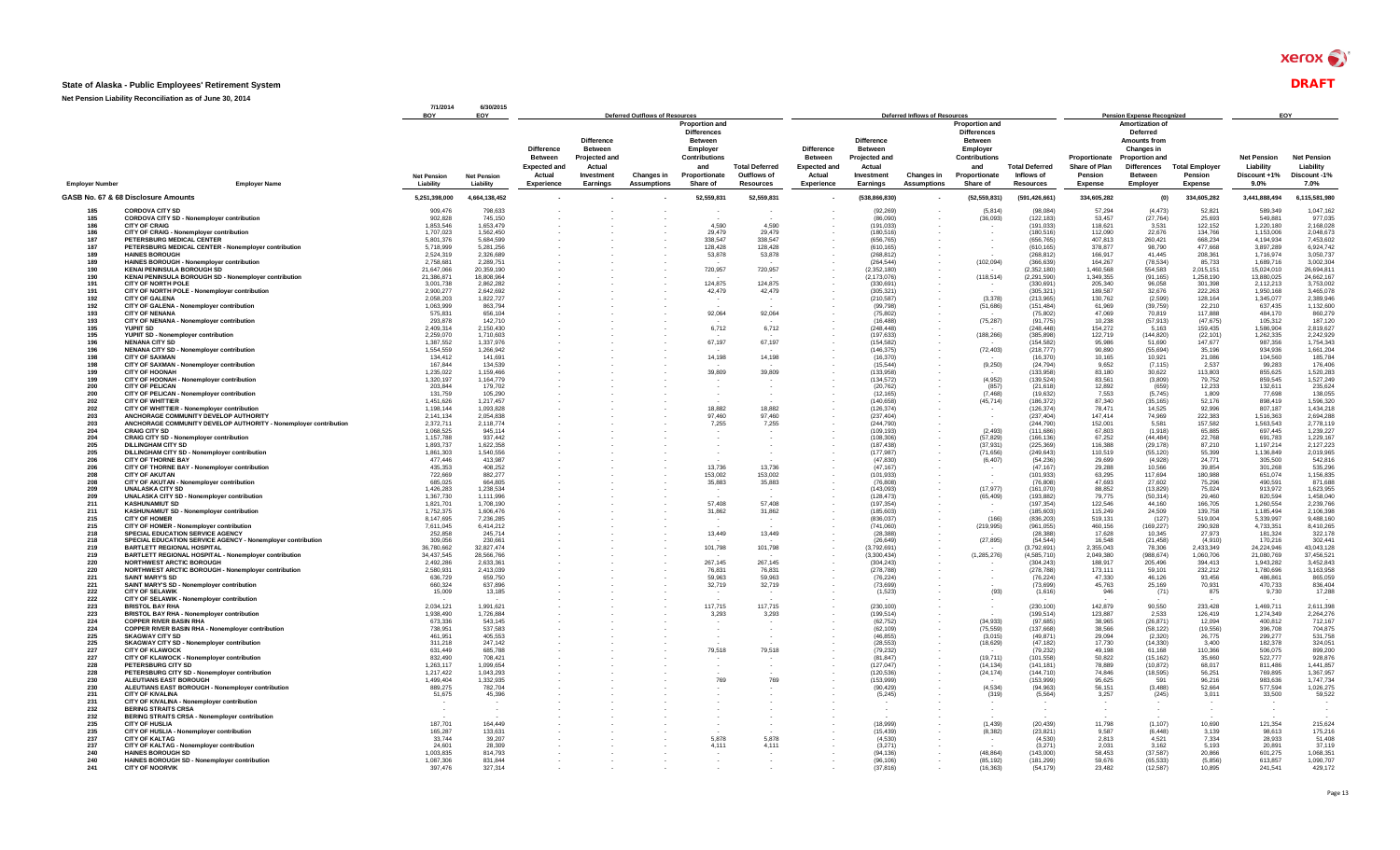#### **State of Alaska - Public Employees' Retirement System** DRAFT

|                       |                                                                                                | 7/1/2014<br>BOY        | 6/30/2015<br>EOY       |                                                               |                                                                                     | <b>Deferred Outflows of Resources</b> |                                                                                                                    |                                      |                                                                      |                                                                                     | <b>Deferred Inflows of Resources</b> |                                                                                                                    |                                     |                                           | <b>Pension Expense Recognized</b>                                                                                   |                                  |                                                 | EOY                                            |
|-----------------------|------------------------------------------------------------------------------------------------|------------------------|------------------------|---------------------------------------------------------------|-------------------------------------------------------------------------------------|---------------------------------------|--------------------------------------------------------------------------------------------------------------------|--------------------------------------|----------------------------------------------------------------------|-------------------------------------------------------------------------------------|--------------------------------------|--------------------------------------------------------------------------------------------------------------------|-------------------------------------|-------------------------------------------|---------------------------------------------------------------------------------------------------------------------|----------------------------------|-------------------------------------------------|------------------------------------------------|
|                       |                                                                                                | <b>Net Pension</b>     | <b>Net Pension</b>     | Difference<br><b>Between</b><br><b>Expected and</b><br>Actual | <b>Difference</b><br><b>Between</b><br><b>Projected and</b><br>Actual<br>Investment | <b>Changes in</b>                     | <b>Proportion and</b><br><b>Differences</b><br><b>Between</b><br>Employer<br>Contributions<br>and<br>Proportionate | <b>Total Deferred</b><br>Outflows of | <b>Difference</b><br><b>Between</b><br><b>Expected and</b><br>Actual | <b>Difference</b><br><b>Between</b><br><b>Projected and</b><br>Actual<br>Investment | <b>Changes in</b>                    | <b>Proportion and</b><br><b>Differences</b><br><b>Between</b><br>Employer<br>Contributions<br>and<br>Proportionate | <b>Total Deferred</b><br>Inflows of | Proportionate<br>Share of Plan<br>Pension | Amortization of<br>Deferred<br><b>Amounts from</b><br>Changes in<br><b>Proportion and</b><br>Differences<br>Between | <b>Total Employer</b><br>Pension | <b>Net Pension</b><br>Liability<br>Discount +1% | <b>Net Pension</b><br>Liability<br>Discount-1% |
| <b>Employer Numbe</b> | <b>Employer Name</b>                                                                           | Liability              | Liability              | Experience                                                    | Earnings                                                                            | <b>Assumptions</b>                    | Share of                                                                                                           | <b>Resources</b>                     | Experience                                                           | Earnings                                                                            | <b>Assumptions</b>                   | Share of                                                                                                           | <b>Resources</b>                    | <b>Expense</b>                            | Employer                                                                                                            | Expense                          | $9.0\%$                                         | 7.0%                                           |
|                       | GASB No. 67 & 68 Disclosure Amounts                                                            | 5,251,398,000          | 4,664,138,452          |                                                               |                                                                                     |                                       | 52,559,831                                                                                                         | 52,559,831                           |                                                                      | (538, 866, 830)                                                                     |                                      | (52, 559, 831)                                                                                                     | (591, 426, 661)                     | 334,605,282                               | (0)                                                                                                                 | 334,605,282                      | 3,441,888,494                                   | 6,115,581,980                                  |
| 241                   | CITY OF NOORVIK - Nonemployer contribution                                                     |                        |                        |                                                               |                                                                                     |                                       |                                                                                                                    |                                      |                                                                      |                                                                                     |                                      |                                                                                                                    |                                     |                                           |                                                                                                                     |                                  |                                                 |                                                |
| 242<br>242            | <b>CITY OF ELIM</b><br>CITY OF ELIM - Nonemployer contribution                                 | 35.873<br>27.102       | 26,752<br>20,284       |                                                               |                                                                                     |                                       |                                                                                                                    |                                      |                                                                      | (3.091)<br>(2.344)                                                                  |                                      | (3.252)<br>(2, 410)                                                                                                | (6.342)<br>(4, 753)                 | 1.919<br>1,455                            | (2.501)<br>(1, 854)                                                                                                 | (582)<br>(399)                   | 19.741<br>14.969                                | 35.077<br>26,597                               |
| 243                   | <b>CITY OF ATKA</b>                                                                            | 62.926                 | 119,318                |                                                               |                                                                                     |                                       | 40.365                                                                                                             | 40,365                               |                                                                      | (13.785)                                                                            |                                      |                                                                                                                    | (13.785)                            | 8.560                                     | 31.050                                                                                                              | 39.610                           | 88.050                                          | 156,448                                        |
| 243<br>244            | CITY OF ATKA - Nonemployer contribution<br>ALEUTIANS EAST BOROUGH SD                           | 104,358<br>1.076.923   | 107,230<br>1.083.778   |                                                               |                                                                                     |                                       | 9,254<br>81.003                                                                                                    | 9,254<br>81.003                      |                                                                      | (12, 389)<br>(125, 213)                                                             |                                      |                                                                                                                    | (12, 389)<br>(125, 213)             | 7,693<br>77,750                           | 7,119<br>62.310                                                                                                     | 14,811<br>140.060                | 79,130<br>799.771                               | 140,599<br>1,421,041                           |
| 244                   | ALEUTIANS EAST BOROUGH SD - Nonemployer contribution                                           | 1,085,311              | 1.045.785              |                                                               |                                                                                     |                                       | 52.084                                                                                                             | 52,084                               |                                                                      | (120.824)                                                                           |                                      |                                                                                                                    | (120.824)                           | 75,025                                    | 40,065                                                                                                              | 115,089                          | 771.734                                         | 1,371,225                                      |
| 245<br>245            | <b>ALEUTIANS WEST CRSA</b><br>ALEUTIANS WEST CRSA - Nonemployer contribution                   | 90,806                 | 69,413                 |                                                               |                                                                                     |                                       |                                                                                                                    |                                      |                                                                      | (8,020)                                                                             |                                      | (7, 152)                                                                                                           | (15, 171)                           | 4,980                                     | (5, 501)                                                                                                            | (522)                            | 51,223                                          | 91,013                                         |
| 246                   | DELTA/GREELY SD                                                                                | 2.300.371              | 2.134.616              |                                                               |                                                                                     |                                       | 58,225                                                                                                             | 58,225                               |                                                                      | (246.621)                                                                           |                                      |                                                                                                                    | (246.621)                           | 153.137                                   | 44.788                                                                                                              | 197.926                          | 1,575,234                                       | 2,798,892                                      |
| 246<br>247            | DELTA/GREELY SD - Nonemployer contribution<br>LAKE AND PENINSULA BOROUGH                       | 2,253,974<br>780,070   | 1,941,847<br>451,098   |                                                               |                                                                                     |                                       |                                                                                                                    |                                      |                                                                      | (224, 349)<br>(52, 117)                                                             |                                      | (38, 225)<br>(153, 838)                                                                                            | (262, 575)<br>(205, 955)            | 139,308<br>32,362                         | (29, 404)<br>(118, 337)                                                                                             | 109,904<br>(85, 975)             | 1,432,981<br>332,887                            | 2,546,135<br>591.476                           |
| 247                   | LAKE AND PENINSULA BOROUGH - Nonemployer contribution                                          | 299.237                | 263.813                |                                                               |                                                                                     |                                       |                                                                                                                    |                                      |                                                                      | (30.479)                                                                            |                                      | (1, 248)                                                                                                           | (31.727)                            | 18.926                                    | (960)                                                                                                               | 17.966                           | 194.680                                         | 345,909                                        |
| 248                   | <b>CITY AND BOROUGH OF YAKUTAT</b>                                                             | 980.323                | 924.390                |                                                               |                                                                                     |                                       | 34.171                                                                                                             | 34.171                               |                                                                      | (106.799)                                                                           |                                      |                                                                                                                    | (106.799)                           | 66,316                                    | 26,285                                                                                                              | 92.601                           | 682.151                                         | 1,212,053                                      |
| 248<br>249            | CITY AND BOROUGH OF YAKUTAT - Nonemployer contribution<br><b>CITY OF UNALAKLEET</b>            | 919,362<br>501.69      | 823,461<br>568,803     |                                                               |                                                                                     |                                       | 4,397<br>78,413                                                                                                    | 4,397<br>78,413                      |                                                                      | (95, 138)<br>(65.716)                                                               |                                      |                                                                                                                    | (95, 138)<br>(65.716)               | 59,075<br>40,806                          | 3,383<br>60,317                                                                                                     | 62,458<br>101,123                | 607,671<br>419.747                              | 1,079,715<br>745.810                           |
| 249                   | CITY OF UNALAKLEET - Nonemployer contribution                                                  | 585.615                | 569,720                |                                                               |                                                                                     |                                       | 31,561                                                                                                             | 31.561                               |                                                                      | (65.822)                                                                            |                                      |                                                                                                                    | (65.822)                            | 40,872                                    | 24,278                                                                                                              | 65.149                           | 420.424                                         | 747,013                                        |
| 251<br>251            | <b>KLAWOCK CITY SD</b><br>KLAWOCK CITY SD - Nonemployer contribution                           | 742.936<br>696,447     | 552,975<br>464,040     |                                                               |                                                                                     |                                       |                                                                                                                    |                                      |                                                                      | (63, 887)<br>(53.612)                                                               |                                      | (68.016)<br>(98.337)                                                                                               | (131, 903)<br>(151.949)             | 39,670<br>33,290                          | (52, 320)<br>(75, 644)                                                                                              | (12, 649)<br>(42, 353)           | 408.067<br>342,437                              | 725,057<br>608,445                             |
| 254                   | <b>CITY OF MEKORYUK</b>                                                                        | 57,074                 | 49.495                 |                                                               |                                                                                     |                                       |                                                                                                                    |                                      |                                                                      | (5.718)                                                                             |                                      | (761)                                                                                                              | (6.479)                             | 3.551                                     | (585)                                                                                                               | 2,965                            | 36.525                                          | 64,898                                         |
| 254<br>255            | CITY OF MEKORYUK - Nonemployer contribution<br><b>ALASKA GATEWAY SD</b>                        | 1,365,761              | 1.204.845              |                                                               |                                                                                     |                                       |                                                                                                                    |                                      |                                                                      | (139, 201)                                                                          |                                      | (5,208)                                                                                                            | (144.409)                           | 86,436                                    | (4,006)                                                                                                             | 82,429                           | 889,112                                         | 1,579,783                                      |
| 255                   | ALASKA GATEWAY SD - Nonemployer contribution                                                   | 1,526,482              | 1,338,548              |                                                               |                                                                                     |                                       |                                                                                                                    |                                      |                                                                      | (154.648)                                                                           |                                      | (10.964)                                                                                                           | (165.612)                           | 96.027                                    | (8.434)                                                                                                             | 87.593                           | 987.778                                         | 1,755,093                                      |
| 256<br>256            | <b>CITY OF SAINT GEORGE</b><br>CITY OF SAINT GEORGE - Nonemployer contribution                 | 391,286                | 341,981                |                                                               |                                                                                     |                                       |                                                                                                                    |                                      |                                                                      | (39, 510)                                                                           |                                      | (3,531)                                                                                                            | (43, 041)                           | 24,534                                    | (2,716)                                                                                                             | 21,818                           | 252,364                                         | 448,402                                        |
| 257                   | PELICAN CITY SD                                                                                | 149.614                | 140.487                |                                                               |                                                                                     |                                       | 4.839                                                                                                              | 4.839                                |                                                                      | (16, 231)                                                                           |                                      |                                                                                                                    | (16.231)                            | 10.079                                    | 3,723                                                                                                               | 13,801                           | 103,672                                         | 184,206                                        |
| 257<br>258            | PELICAN CITY SD - Nonemployer contribution<br><b>DENALI BOROUGH</b>                            | 92.201<br>520,406      | 70,539<br>447,123      |                                                               |                                                                                     |                                       |                                                                                                                    |                                      |                                                                      | (8.150)<br>(51,658)                                                                 |                                      | (7, 223)<br>(9,601)                                                                                                | (15, 373)<br>(61, 259)              | 5,061<br>32,077                           | (5, 556)<br>(7, 385)                                                                                                | (496)<br>24,691                  | 52,054<br>329,953                               | 92,491<br>586,264                              |
| 258                   | DENALI BOROUGH - Nonemployer contribution                                                      | 561.536                | 466,509                |                                                               |                                                                                     |                                       |                                                                                                                    |                                      |                                                                      | (53.898)                                                                            |                                      | (20.511)                                                                                                           | (74.408)                            | 33.467                                    | (15, 777)                                                                                                           | 17.690                           | 344.259                                         | 611.684                                        |
| 259                   | <b>CITY OF ALLAKAKET</b>                                                                       | 36,724                 | 32,261                 |                                                               |                                                                                     |                                       |                                                                                                                    |                                      |                                                                      | (3, 727)                                                                            |                                      | (226)                                                                                                              | (3,954)                             | 2,314                                     | (174)                                                                                                               | 2,140                            | 23,807                                          | 42,301                                         |
| 259<br>260            | CITY OF ALLAKAKET - Nonemployer contribution<br><b>CITY OF KACHEMAK</b>                        | 32.711                 | 32.225                 |                                                               |                                                                                     |                                       | 2.019                                                                                                              | 2.019                                |                                                                      | (3.723)                                                                             |                                      |                                                                                                                    | (3.723)                             | 2.312                                     | 1.553                                                                                                               | 3.865                            | 23,781                                          | 42.254                                         |
| 260                   | CITY OF KACHEMAK - Nonemployer contribution                                                    | 26.382                 | 24.962                 |                                                               |                                                                                     |                                       | 974                                                                                                                | Q74                                  |                                                                      | (2.884)                                                                             |                                      |                                                                                                                    | (2.884)                             | 1.791                                     | 749                                                                                                                 | 2.540                            | 18.421                                          | 32.730                                         |
| 262<br>262            | <b>COOK INLET HOUSING AUTHORITY</b><br>COOK INLET HOUSING AUTHORITY - Nonemployer contribution | 7,463,453<br>7.588.689 | 7,447,151<br>6.662.873 |                                                               |                                                                                     |                                       | 520,772                                                                                                            | 520,772                              |                                                                      | (860, 400)<br>(769.789)                                                             |                                      | (49.115)                                                                                                           | (860, 400)<br>(818,904)             | 534,259<br>477.994                        | 400,594<br>(37, 781)                                                                                                | 934,852<br>440,213               | 5,495,605<br>4.916.849                          | 9,764,646<br>8,736,307                         |
| 263                   | <b>INTERIOR RHA</b>                                                                            | 2,012,921              | 1.612.003              |                                                               |                                                                                     |                                       |                                                                                                                    |                                      |                                                                      | (186.241)                                                                           |                                      | (111, 885)                                                                                                         | (298, 127)                          | 115,645                                   | (86,066)                                                                                                            | 29,579                           | 1,189,573                                       | 2,113,646                                      |
| 263<br>264            | <b>INTERIOR RHA - Nonemployer contribution</b><br>YAKUTAT SD                                   | 1.907.219<br>440,218   | 1.458.998<br>361,308   |                                                               |                                                                                     |                                       |                                                                                                                    |                                      |                                                                      | (168.564)<br>(41.743)                                                               |                                      | (149.511)<br>(18, 888)                                                                                             | (318.075)<br>(60, 632)              | 104.669<br>25,920                         | (115.008)<br>(14, 529)                                                                                              | (10.340)<br>11,391               | 1.076.664<br>266,627                            | 1,913,027<br>473,745                           |
| 264                   | YAKUTAT SD - Nonemployer contribution                                                          | 396.734                | 293.581                |                                                               |                                                                                     |                                       |                                                                                                                    |                                      |                                                                      | (33.919)                                                                            |                                      | (37.411)                                                                                                           | (71, 329)                           | 21,062                                    | (28, 777)                                                                                                           | (7, 716)                         | 216,648                                         | 384.942                                        |
| 265                   | <b>KAKE CITY SD</b>                                                                            | 583,911<br>560.413     | 586,522<br>551.607     |                                                               |                                                                                     |                                       | 43,216                                                                                                             | 43,216                               |                                                                      | (67, 763)                                                                           |                                      |                                                                                                                    | (67, 763)<br>(63.729)               | 42,077<br>39.572                          | 33,243                                                                                                              | 75,320<br>65.940                 | 432,822<br>407.057                              | 769,043                                        |
| 265<br>266            | KAKE CITY SD - Nonemployer contribution<br><b>CITY OF QUINHAGAK</b>                            | 32,891                 | 28,894                 |                                                               |                                                                                     |                                       | 34,278                                                                                                             | 34,278                               |                                                                      | (63.729)<br>(3, 338)                                                                |                                      | (203)                                                                                                              | (3, 541)                            | 2,073                                     | 26,368<br>(156)                                                                                                     | 1.917                            | 21,322                                          | 723,262<br>37,885                              |
| 266                   | CITY OF QUINHAGAK - Nonemployer contribution                                                   |                        |                        |                                                               |                                                                                     |                                       |                                                                                                                    |                                      |                                                                      |                                                                                     |                                      |                                                                                                                    |                                     |                                           |                                                                                                                     |                                  |                                                 |                                                |
| 267<br>267            | ALEUTIAN HOUSING AUTHORITY<br>ALEUTIAN HOUSING AUTHORITY - Nonemployer contribution            | 1.650.932<br>1.518.748 | 1.566.369<br>1.343.708 |                                                               |                                                                                     |                                       | 63,676                                                                                                             | 63,676                               |                                                                      | (180.969)<br>(155.244)                                                              |                                      | (3,309)                                                                                                            | (180.969)<br>(158.553)              | 112.371<br>96.398                         | 48.982<br>(2.545)                                                                                                   | 161.353<br>93.852                | 1.155.898<br>991.586                            | 2.053.811<br>1.761.860                         |
| 270                   | <b>BERING STRAITS RHA</b>                                                                      | 1,833,900              | 1,745,494              |                                                               |                                                                                     |                                       | 74,252                                                                                                             | 74,252                               |                                                                      | (201, 664)                                                                          |                                      |                                                                                                                    | (201, 664)                          | 125,222                                   | 57,117                                                                                                              | 182,338                          | 1,288,082                                       | 2,288,678                                      |
| 270<br>271            | <b>BERING STRAITS RHA - Nonemployer contribution</b><br><b>CITY OF EGEGIK</b>                  | 1,718,318<br>132.569   | 1,517,444<br>128.322   |                                                               |                                                                                     |                                       | 6.732                                                                                                              | 6.732                                |                                                                      | (175, 316)<br>(14.826)                                                              |                                      | (5, 547)                                                                                                           | (180, 863)<br>(14.826)              | 108,861<br>9.206                          | (4, 267)<br>5.178                                                                                                   | 104,595<br>14,384                | 1,119,794<br>94.695                             | 1,989,661<br>168.254                           |
| 271                   | CITY OF EGEGIK - Nonemployer contribution                                                      | 106,917                | 99.398                 |                                                               |                                                                                     |                                       | 2,824                                                                                                              | 2.824                                |                                                                      | (11.484)                                                                            |                                      |                                                                                                                    | (11.484)                            | 7.131                                     | 2,172                                                                                                               | 9,303                            | 73.351                                          | 130,330                                        |
| 275<br>275            | <b>ILISAGVIK COLLEGE</b><br>ILISAGVIK COLLEGE - Nonemployer contribution                       | 6,291,481<br>6,521,503 | 5,513,536<br>5.258.344 |                                                               |                                                                                     |                                       |                                                                                                                    |                                      |                                                                      | (637,001)<br>(607.518)                                                              |                                      | (47, 330)<br>(339, 743)                                                                                            | (684, 331)<br>(947, 261)            | 395,541<br>377,234                        | (36, 408)<br>(261, 341)                                                                                             | 359,133<br>115,893               | 4,068,699<br>3.880.381                          | 7,229,306<br>6.894.699                         |
| 276                   | <b>NORTH PACIFIC RIM HA</b>                                                                    | 1.760.455              | 1,571,119              |                                                               |                                                                                     |                                       | 4,795                                                                                                              | 4.795                                |                                                                      | (181.518)                                                                           |                                      |                                                                                                                    | (181.518)                           | 112.712                                   | 3,688                                                                                                               | 116,400                          | 1.159.403                                       | 2,060,039                                      |
| 276<br>278            | NORTH PACIFIC RIM HA - Nonemployer contribution<br><b>SAXMAN SEAPORT</b>                       | 1.544.589<br>110,516   | 1.366.318<br>91,381    |                                                               |                                                                                     |                                       |                                                                                                                    |                                      |                                                                      | (157.856)                                                                           |                                      | (3.526)<br>(4, 312)                                                                                                | (161.382)<br>(14, 870)              | 98.020<br>6,556                           | (2, 712)<br>(3, 317)                                                                                                | 95.307<br>3,238                  | 1.008.271<br>67,434                             | 1.791.506<br>119,818                           |
| 278                   | <b>SAXMAN SEAPORT - Nonemployer contribution</b>                                               | 15.484                 |                        |                                                               |                                                                                     |                                       |                                                                                                                    |                                      |                                                                      | (10, 558)                                                                           |                                      | (8, 752)                                                                                                           | (8, 752)                            |                                           | (6, 732)                                                                                                            | (6, 732)                         |                                                 |                                                |
| 279                   | <b>TLINGIT-HAIDA RHA</b>                                                                       | 4.044.280              | 3.560.753              |                                                               |                                                                                     |                                       |                                                                                                                    |                                      |                                                                      | (411.388)                                                                           |                                      | (19.892)                                                                                                           | (431.280)                           | 255.448                                   | (15.302)                                                                                                            | 240.147                          | 2.627.649                                       | 4.668.832                                      |
| 279<br>280            | TLINGIT-HAIDA RHA - Nonemployer contribution<br><b>CITY OF TOKSOOK BAY</b>                     | 3,973,509<br>64.346    | 3,244,713<br>32.205    |                                                               |                                                                                     |                                       |                                                                                                                    |                                      |                                                                      | (374, 875)<br>(3.721)                                                               |                                      | (181, 014)<br>(15.875)                                                                                             | (555, 889)<br>(19.596)              | 232,776<br>2,310                          | (139, 242)<br>(12, 211)                                                                                             | 93,534<br>(9.901)                | 2,394,427<br>23,766                             | 4,254,442<br>42,227                            |
| 280                   | CITY OF TOKSOOK BAY - Nonemployer contribution                                                 | 29,791                 | 15,462                 |                                                               |                                                                                     |                                       |                                                                                                                    |                                      |                                                                      | (1.786)                                                                             |                                      | (6,999)                                                                                                            | (8,785)                             | 1,109                                     | (5, 384)                                                                                                            | (4,275)                          | 11,410                                          | 20,273                                         |
| 281<br>281            | <b>BARANOF ISLAND HA</b><br><b>BARANOF ISLAND HA - Nonemployer contribution</b>                | 904.112<br>853,606     | 821.020<br>736,904     |                                                               |                                                                                     |                                       | 11,464                                                                                                             | 11.464                               |                                                                      | (94.856)<br>(85.138)                                                                |                                      | (13, 519)                                                                                                          | (94.856)<br>(98.656)                | 58.900<br>52,866                          | 8.818<br>(10, 399)                                                                                                  | 67.718<br>42.466                 | 605.869<br>543.797                              | 1,076,515<br>966.223                           |
| 282                   | CITY OF DELTA JUNCTION                                                                         | 354,547                | 329,281                |                                                               |                                                                                     |                                       | 9,153                                                                                                              | 9,153                                |                                                                      | (38, 043)                                                                           |                                      |                                                                                                                    | (38, 043)                           | 23,623                                    | 7,041                                                                                                               | 30,663                           | 242,992                                         | 431,750                                        |
| 282<br>283            | CITY OF DELTA JUNCTION - Nonemployer contribution<br><b>CITY OF ANDERSON</b>                   | 353,148<br>102.410     | 302,521<br>87.301      |                                                               |                                                                                     |                                       |                                                                                                                    |                                      |                                                                      | (34, 951)<br>(10.086)                                                               |                                      | (7,086)<br>(2, 327)                                                                                                | (42, 037)<br>(12, 413)              | 21,703<br>6.263                           | (5, 451)<br>(1,790)                                                                                                 | 16,252<br>4,473                  | 223,244<br>64.424                               | 396,663<br>114,468                             |
| 283                   | CITY OF ANDERSON - Nonemployer contribution                                                    |                        |                        |                                                               |                                                                                     |                                       |                                                                                                                    |                                      |                                                                      |                                                                                     |                                      |                                                                                                                    |                                     |                                           |                                                                                                                     |                                  |                                                 |                                                |
| 284<br>284            | <b>INTER-ISLAND FERRY AUTHORITY</b><br>INTER-ISLAND FERRY AUTHORITY - Nonemployer contribution | 1,421,890<br>1,313,454 | 1,241,639<br>1,119,359 |                                                               |                                                                                     |                                       |                                                                                                                    |                                      |                                                                      | (143, 452)<br>(129, 324)                                                            |                                      | (13,518)<br>(30,045)                                                                                               | (156, 970)<br>(159, 369)            | 89,075<br>80,303                          | (10, 399)<br>(23, 112)                                                                                              | 78,676<br>57,191                 | 916,264<br>826,028                              | 1,628,027<br>1,467,695                         |
| 285                   | CITY OF HOOPER BAY                                                                             | 93,324                 | 81,983                 |                                                               |                                                                                     |                                       |                                                                                                                    |                                      |                                                                      | (9.472)                                                                             |                                      | (576)                                                                                                              | (10.047)                            | 5.881                                     | (443)                                                                                                               | 5.439                            | 60,499                                          | 107,496                                        |
| 285                   | CITY OF HOOPER BAY - Nonemployer contribution                                                  | 97.521                 | 97.018                 |                                                               |                                                                                     |                                       |                                                                                                                    |                                      |                                                                      |                                                                                     |                                      |                                                                                                                    |                                     |                                           | 5.092                                                                                                               |                                  | 71.594                                          |                                                |
| 286<br>286            | <b>CITY OF SELDOVIA</b><br>CITY OF SELDOVIA - Nonemployer contribution                         | 99.167                 | 83.825                 |                                                               |                                                                                     |                                       | 6,620                                                                                                              | 6,620                                |                                                                      | (11, 209)<br>(9.685)                                                                |                                      | (2.706)                                                                                                            | (11, 209)<br>(12.391)               | 6,960<br>6.014                            | (2.082)                                                                                                             | 12,053<br>3,932                  | 61.858                                          | 127,210<br>109.910                             |
| 287                   | <b>CITY OF KOYUK</b>                                                                           | 32.672                 | 28,702                 |                                                               |                                                                                     |                                       |                                                                                                                    |                                      |                                                                      | (3.316)                                                                             |                                      | (202)                                                                                                              | (3, 518)                            | 2.059                                     | (155)                                                                                                               | 1.904                            | 21,180                                          | 37,633                                         |
| 287<br>288            | CITY OF KOYUK - Nonemployer contribution<br>NORTHWEST INUPIAT HOUSING AUTHORITY                | 1.656.865              | 1.401.225              |                                                               |                                                                                     |                                       |                                                                                                                    |                                      |                                                                      | (161.889)                                                                           |                                      | (44.772)                                                                                                           | (206, 661)                          | 100.524                                   | (34, 440)                                                                                                           | 66.084                           | 1.034.030                                       | 1,837,276                                      |
| 288                   | NORTHWEST INUPIAT HOUSING AUTHORITY - Nonemployer contribution                                 | 1,517,864              | 1,179,872              |                                                               |                                                                                     |                                       |                                                                                                                    |                                      |                                                                      | (136, 315)                                                                          |                                      | (107, 072)                                                                                                         | (243, 387)                          | 84,644                                    | (82, 363)                                                                                                           | 2,281                            | 870,684                                         | 1,547,039                                      |
| 290<br>290            | CITY OF UPPER KALSKAG<br>CITY OF UPPER KALSKAG - Nonemployer contribution                      | 43.482<br>22,905       | 67.595<br>24,262       |                                                               |                                                                                     |                                       | 18.440<br>2.494                                                                                                    | 18.440<br>2.494                      |                                                                      | (7.810)<br>(2,803)                                                                  |                                      |                                                                                                                    | (7.810)<br>(2.803)                  | 4.849<br>1.741                            | 14.184<br>1.918                                                                                                     | 19.034<br>3.659                  | 49.882<br>17,904                                | 88.631<br>31,812                               |
|                       |                                                                                                |                        |                        |                                                               |                                                                                     |                                       |                                                                                                                    |                                      |                                                                      |                                                                                     |                                      |                                                                                                                    |                                     |                                           |                                                                                                                     |                                  |                                                 |                                                |